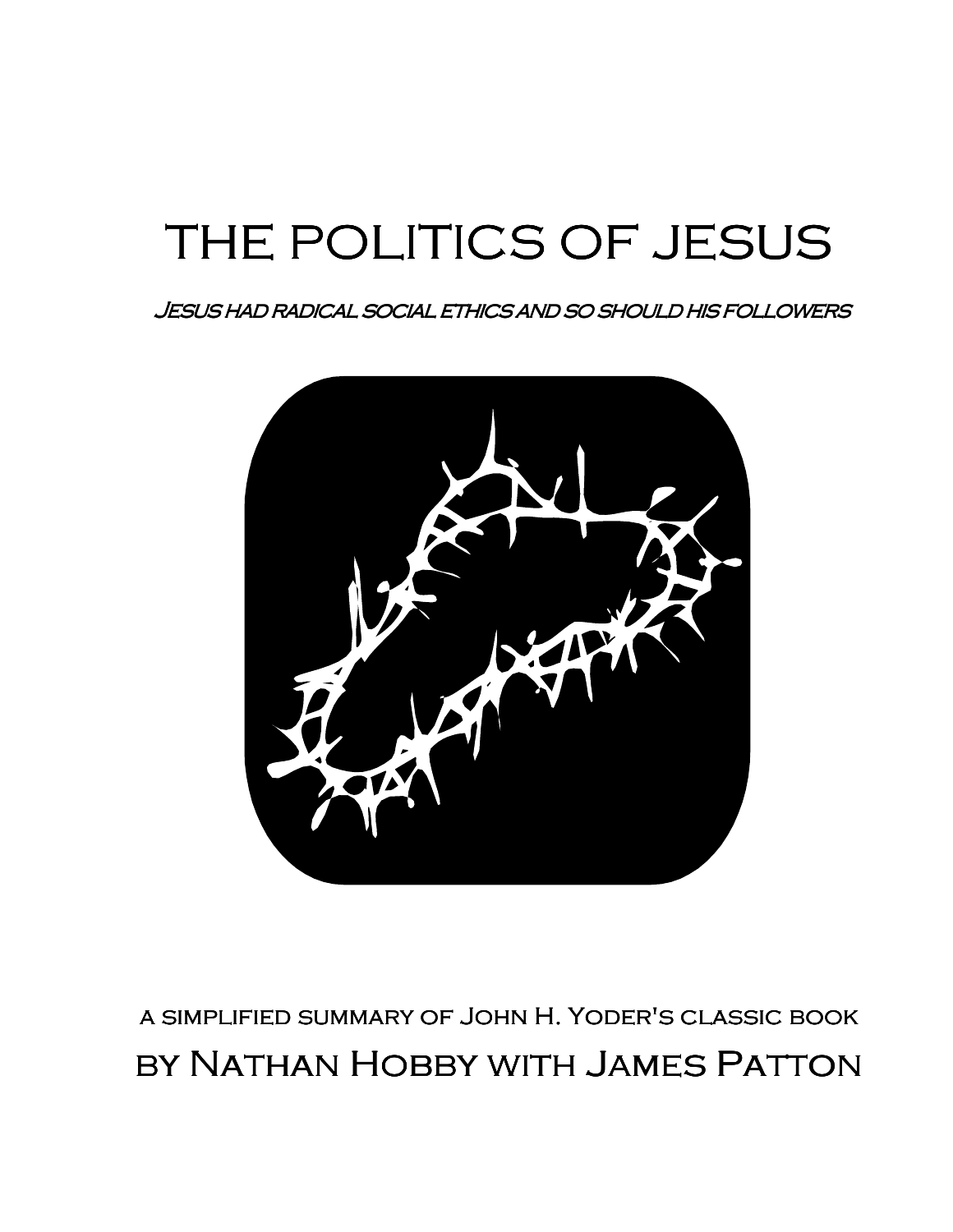2nd edition - January 2005 www.geocities.com/savageparade/poj

### **CONTENTS**

| CHAPTER 6 - TRIAL BALANCE - YODER'S CASE SO FAR AND AN OUTLINE OF WHERE IT WILL GO 21 |
|---------------------------------------------------------------------------------------|
| CHAPTER 7: THE DISCIPLE OF CHRIST AND THE WAY OF JESUS - NT LETTERS/ SOCIAL ETHICS26  |
|                                                                                       |
|                                                                                       |
| CHAPTER 10: LET EVERY SOUL BE SUBJECT - ROMANS 13 AND THE AUTHORITY OF THE STATE39    |
| CHAPTER 11: JUSTIFICATION BY GRACE THROUGH FAITH - A SOCIAL EVENT 45                  |
|                                                                                       |
| APPENDIX OF OTHER RESOURCES: WHERE TO FROM HERE                                       |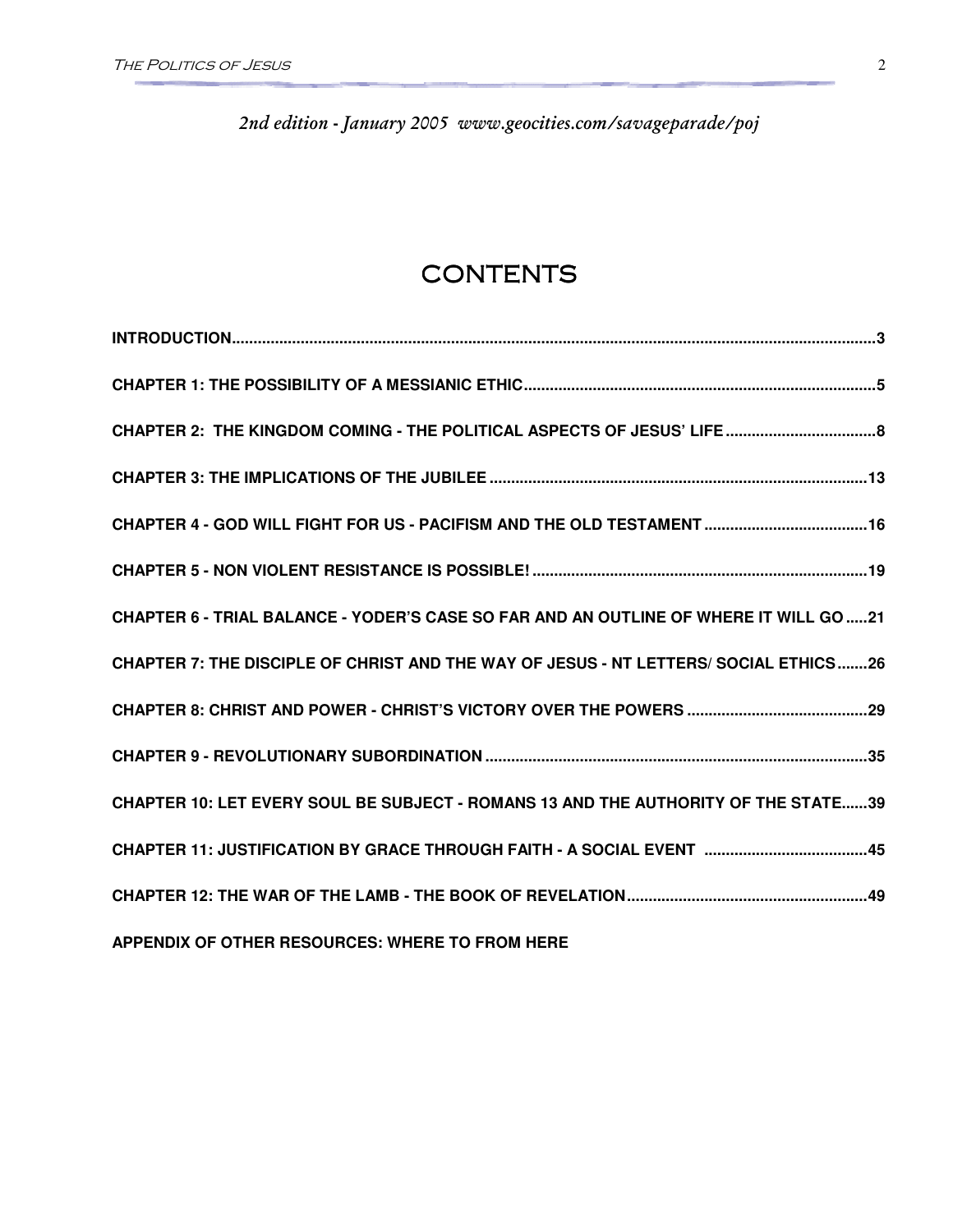### INTRODUCTION

The 'politics of Jesus' is an offensive or dangerous phrase for most evangelicals. This is part of the reason for its importance as a title both of Yoder's book, and this summary of it. Yoder presents us (paradoxically) with a pacifist Jesus who did not come to bring 'peace' (in the sense of unity in compromise) but a 'sword' (of truth and justice). The Politics of Jesus is an incendiary, revolutionary book which brought me face to face with Jesus Christ and left me wanting more people to have the same experience. It is an uncategorisable classic that, in some senses, covers all of theology in laying out the social ethics of Jesus, their pre-emption in the Old Testament and their lived reality in the early church.

While Yoder's book was mainly addressed to liberals and moderates in the context of academic theology, this summary is written with the disenchanted or progressive lay evangelical in mind, who has a decent general knowledge and has been around churches for a while, but hasn't necessarily done any specialised study or read any theology books before. This, of course, has meant a change in emphasis and detail for some of what Yoder wrote. It also means that at times Yoder's discussion is irrelevant or incomprehensible to the lay evangelical.

I have generally kept Yoder's original headings and structure. I have omitted a couple of his most complicated and least important arguments.

The revision restores the last few paragraphs of Chapter 3, which were accidentally omitted in the first edition. It also corrects numerous small errors, while undoubtedly leaving others, and clarifies some of the arguments. The appendix of other resources has been updated, as has of course this introduction.

James Patton (chapter 11) and I prepared this book in mid-2003 as a weekly course to give an entry level understanding of what Yoder was talking about. It was the time of the Iraq War, and this was very much on our minds. As I prepare the revisions for the second editions, all of the references to this seem just as relevant.

We wrote week by week, on the run. With the help of Brad and Marina Schilling, Ian and Ann Duckham, my brother Joshua and the attendance of many others, we served a simple meal each week in the Christian Centre for Social Action, read the weekly summary, and then had a discussion. It was a modest course with often modest attendance, and yet in these humble meetings we Perth Anabaptists felt greatly encouraged and moved.

After these meetings, James, Joshua and I joined the house church the Schillings and Duckhams had begun named the Perth Anabaptist Fellowship. Teresa and Jarrod, who had been coming along to the Yoder studies, also started attending and suddenly the church was booming! We've since been joined by most of the Peace Tree community Joshua and Jarrod have helped establish in Lockridge. Our Sunday meetings rotate between five houses across the metro area.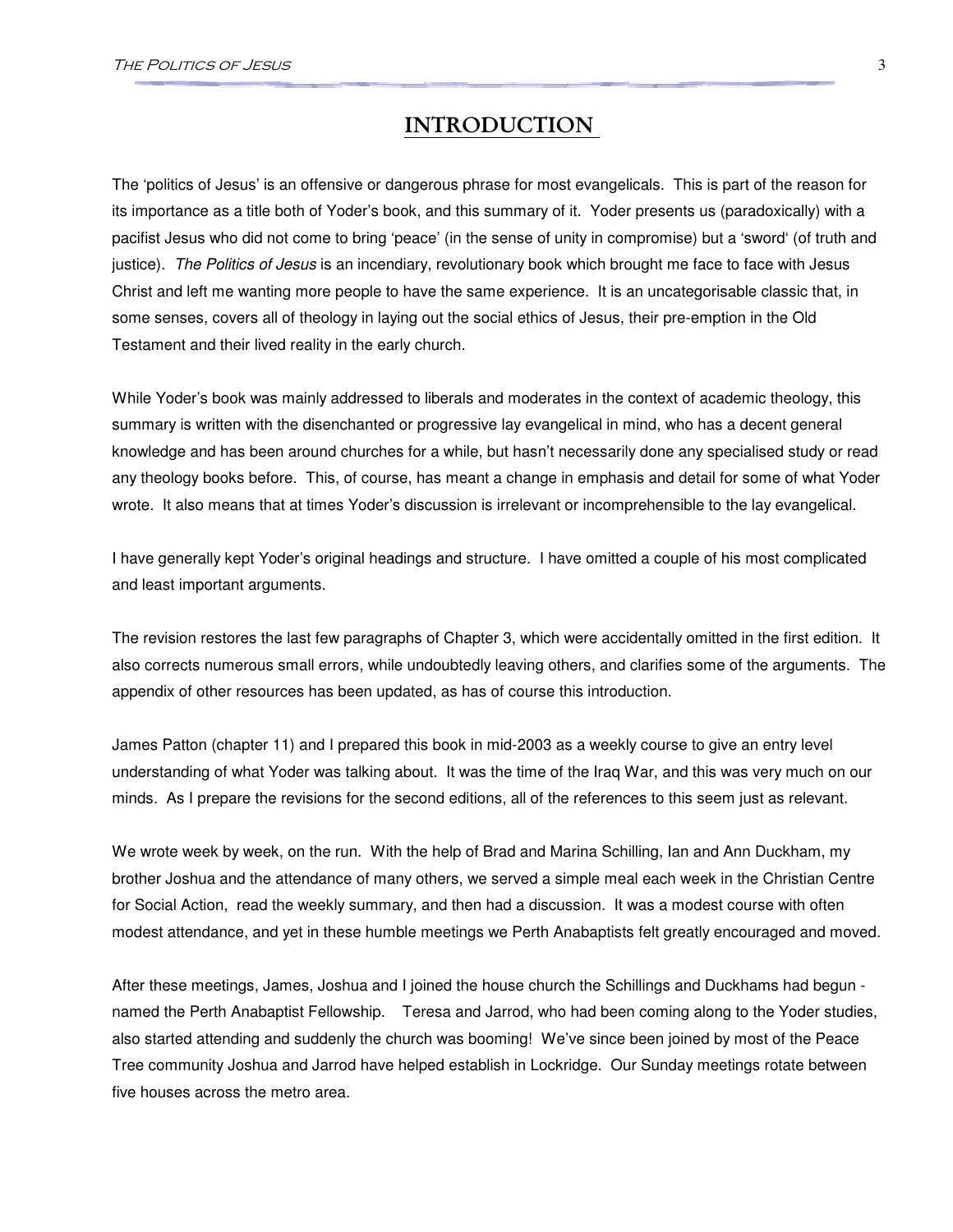I have since written a more basic series of six studies that form an introduction to Anabaptist Christianity for people with no previous understanding of church or education. It's called The Body of Christ and can be found at www.geocities.com/savageparade/body .

The Politics of Jesus study book has generated quite a lot of thinking since the appearence of the first edition. My friends Sarah Wadley and Simon Barns did several of the studies in their cell group attached to Mount Pleasant Uniting. Nicole James read it online and started coming along to Perth Anabaptist Fellowship. A review also appeared in the national Anabaptist newsletter, On The Road.

You might like to run a similar course to the one we did. The sharing of a common meal is very important to the kind of ideas expressed here. Or else you might like to study this as part of your Bible Study group. It will lead you over the whole New Testament and stimulate the thinking and acting of everyone who loves Jesus. Or, of course, you can also study this by yourself as an accessible introduction to a book which is hard going even for theology students. Feel free to photocopy and distribute as you see fit. Should you wish to contact me or anyone in the Anabaptist movement, contact details are provided in the appendix. I welcome feedback.

Yoder died soon after his 70th birthday in 1997. He was an American Mennonite and a former student of the most influential theologian of the twentieth century, Karl Barth. From speaking to those who knew him, the Duckhams and the Hursts among them, he was a brilliant, unsociable genius with genuine prophetic insight. His work continues to be very influential today. A brief guide to his work and that of related thinkers is found in the appendix.

In an attempt to make this work as accessible as possible, key terms which might not be understood have an asterisk (\*) next to them the first time they appear in each chapter and are defined in the glossary at the end of the work. I have erred on the side of caution in choosing what to define, so there may be some terms which are very obvious to you.

**- Nathan Hobby, January 2005** E-mail: nathanhobby@gmail.com Web: http://perthanabaptists.wordpress.com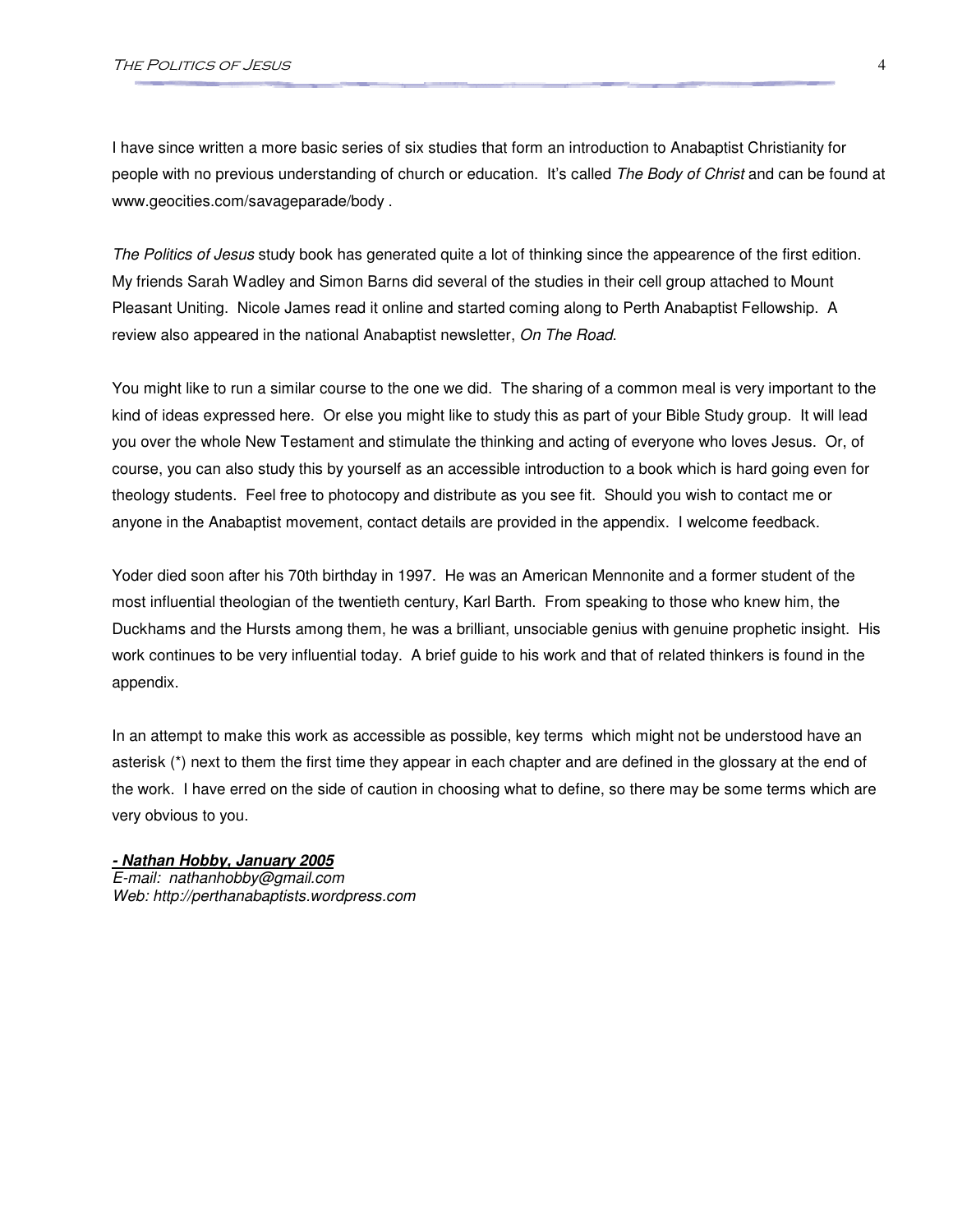### chapter 1 The possibility of a messianic ethic

#### 1. The problem

In this book, Yoder confronts the linked problems that, firstly the church fails to understand Jesus as the radical figure he was, and secondly, a huge chasm exists between who Jesus was and what the church often does. Yoder wants to recover the social ethics that stem from following Jesus.

New Testament scholars are realising that Jesus was a radical man who defied a lot of what his society stood for and who had a vision of what our common life and actions should look like. However, because the most visible people acting out any of this radicalness today are hippies, antiglobalisation protestors and socialists who get equal inspiration from Jesus, Gandhi and Che Guevra, the church has tended to dismiss the idea that following Jesus entails a counter-cultural lifestyle. Instead, because for centuries 'Christians' have been in the majority, being a Christian involves being a conforming member of the state.

#### 2. Mainstream Christian ethics: Jesus is not the norm

What excuses does the church usually offer for not imitating Christ and following in his footsteps? Generally, Jesus is made irrelevant for social ethics in one of five different ways:

1. 'Interim' Ethic - Jesus thought the world was about to end and so he wasn't bothered with being practical. His ethical teachings don't pay attention to the fact that stable society has to survive.

2. Jesus was a simple, rural man talking to 'fishermen and peasants, lepers and outcasts.' His personal ethics can only be applied in such a simplistic society. His ethics can't be used for a complex, developed society like our own in the same way that village economics can't apply to big business.

3. Jesus and his followers were a minority without power. Thus they didn't have to be responsible. But since Christianity took the 'reins of power' at the time of the first Christian emperor, Constantine, Christians have to face up to their responsibilities of governing and get 'realistic'.

4. Jesus dealt with *spiritual* and not social matters. As Paul helps clarify in Romans and his other letters, the gospel does not have social implications. Instead, it's a case of inner conversion and atonement rather than obedience. The extreme commands he gives in his teaching are just to remind us how impossible it is to be saved on our own part. They are an evangelism tool designed to get people to repent and ask Jesus into their hearts.

5. Jesus did not come to provide an example, but to die on the cross and be raised again in order that our sins might be paid for. The gospel is not about works but about faith.

This list of excuses for irrelevance apply most often to what is called the 'established' or 'state' church - that is, the Church of England and the Church of Scotland; the Lutheran church, and, to some extent, the Roman Catholic church. Today in Australia, the Anglican and Uniting churches best represent the established church tradition,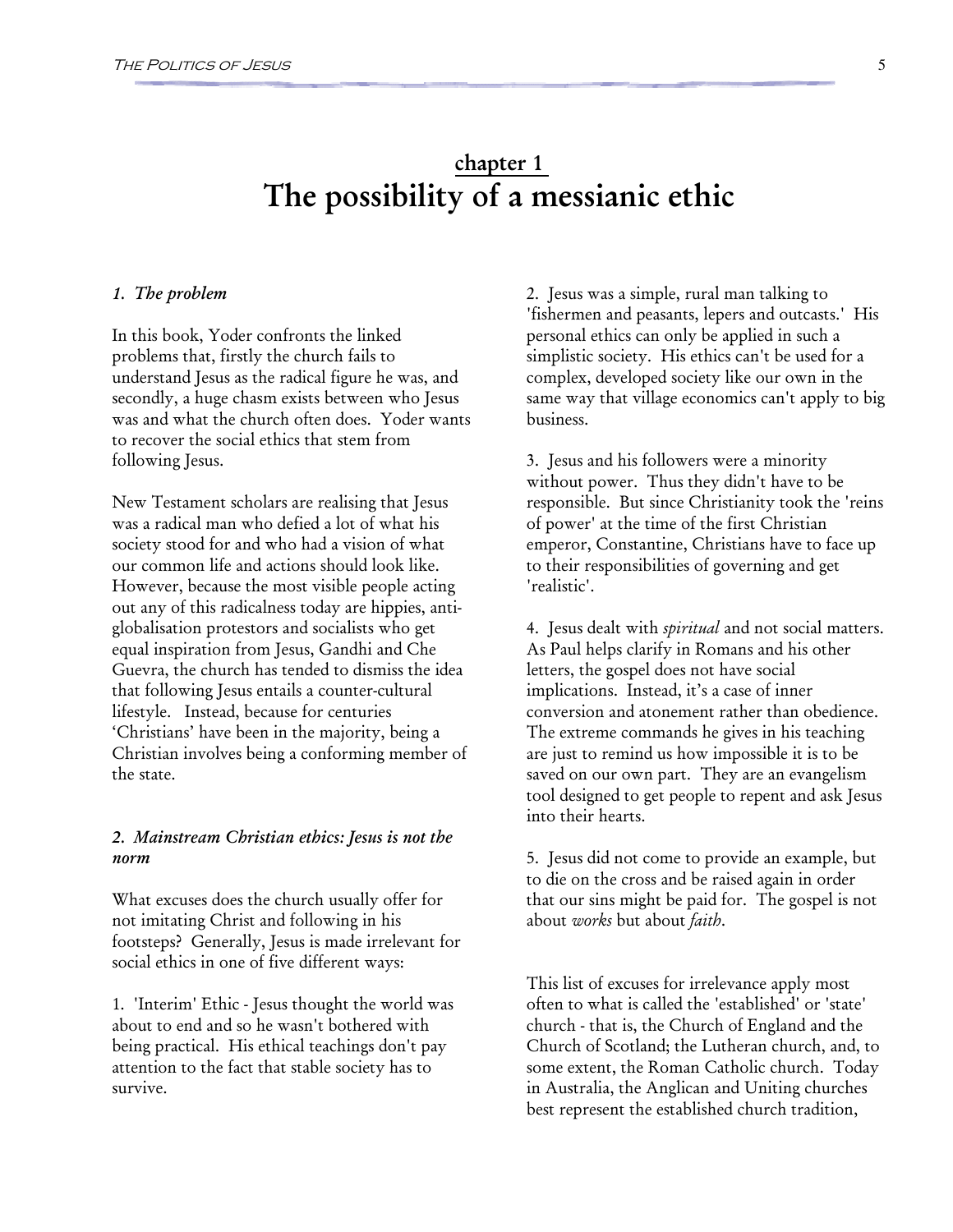especially where the preachers and parishioners have what is known as a 'liberal bent'.

However, number four and five are also particularly relevant to the dominant force in Australian religion - evangelicalism and its relatives, pentecostalism and fundamentalism.

Within these traditions, the point is not usually that Jesus' ethics are irrelevant, but that they are 'inner' requirements not meant to be taken too literally. Thus Jesus words on the rich have a final meaning of a call to 'inner detachment' toward wealth. We should love our personal enemies and our nation's enemies in a 'personal way' but alas this will sometimes involves invading and/or killing them.

As in numbers four and five, the gospels are frequently understood in the terms that we are taught to understand Romans and Paul's other letters - personal sin, repentance and salvation. Yoder will go on in this chapter to challenge (briefly) this understanding of Paul as well as the idea that the letters in the New Testament should 'trump' (rule our understanding of) the gospels.

#### 3. What other norm is there?

All these approaches assume that we will have to get our ethics from somewhere other than Jesus. Theology ('what we believe') will relate a little bit to ethics ('what we do') but not too much.

But what other sources or norms for ethics are there?

The most common source is the theology of the natural. This means deciding ethics on the basis of what is 'realistic', 'responsible' and 'relevant', 'effective' and 'efficient'. We can discern what is right by following our common sense in looking at the world around us.

Having swallowed these excuses, we read them into the New Testament. The Romans and Jews were mistaken about Jesus. They thought he was a threat to the social order, but in fact he was proclaiming that people should change their inward spirit.

Fortunately, for people who believe this, Paul came along and corrected the misunderstanding of the Romans and the Jews. Paul helped people realise that Jesus did not have a radical social agenda. Instead, he was actually encouraging positive respect for the institutions of society, even to the silencing of women and the keeping of slaves. Thus Paul, apparently, made the church realise that Jesus was not going to change the external acts of people too much.

This whole way of thinking has a number of problems, including:

1. If Jesus' disciples and enemies misunderstood him so greatly and the obvious meaning of what he was saying needed to be corrected by an ethic of social survival and order, is there such a thing as a Christian ethic at all?

2. In what sense was Jesus fully human (incarnated) if what he did is not what we are supposed to try to do?

Having realised these problems, the next step we are going to take is to read the Gospel story with a new question: 'Are there social ethics in here?' Or to put it in another way, 'Did Jesus want his followers to have a unique style of life and if so, what was it?'

Thus *The Politics of Jesus* has two tasks:

1. To sketch an understanding of Jesus and his ministry which shows his social ethics.

2. To put the case for believing that Jesus is the guide by which we should lead our common life now.

To make it simpler and shorter, Yoder concentrates mainly on the gospel of Luke. Any other gospel could have been used, but it is often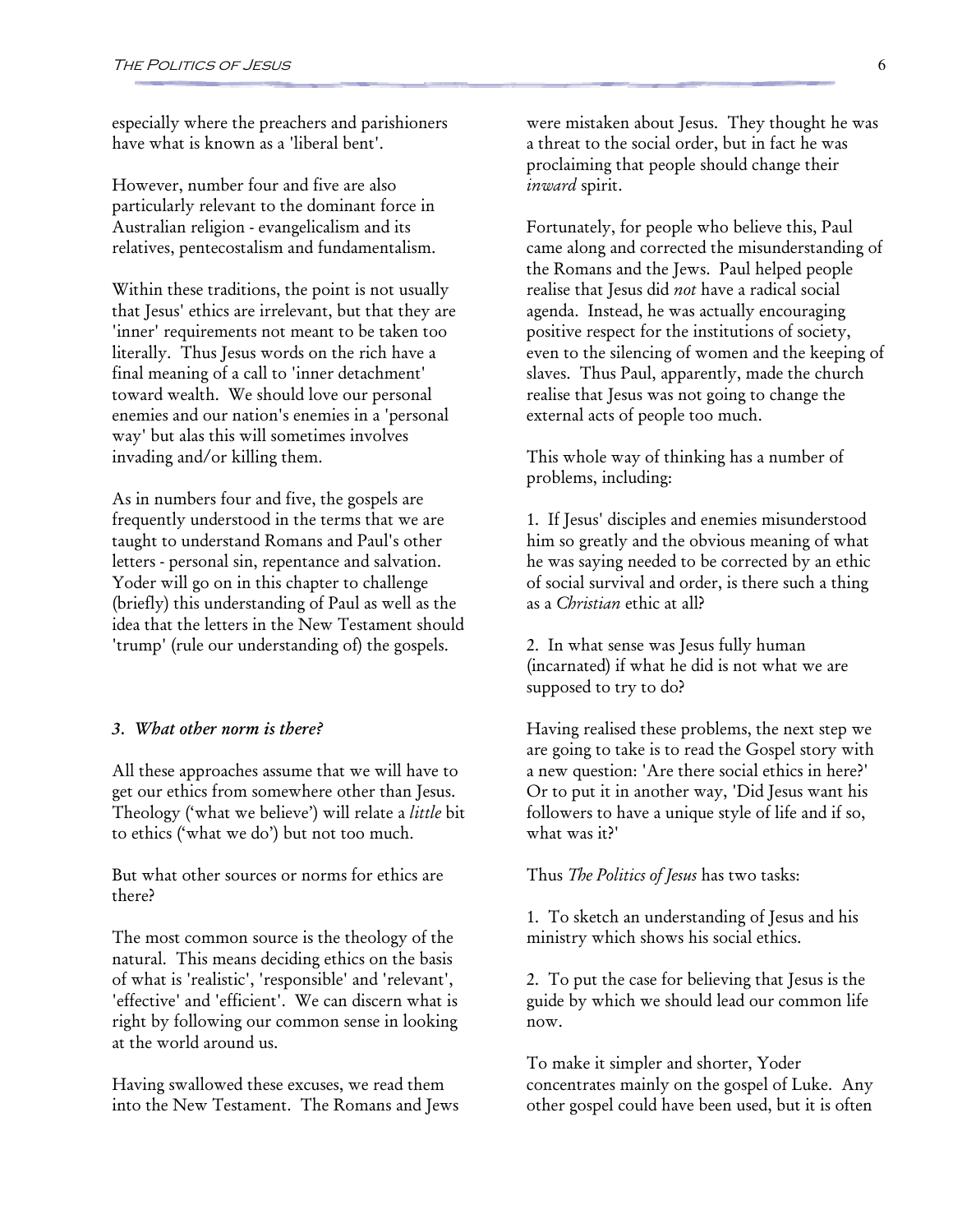said of Luke that he had a concern to show the political and social harmlessness of Jesus. Thus, if we can show social ethics in Luke, we will have passed the hardest test.

Yoder will be trying to recapture the story, looking more at events than at teachings. He won't be saying anything original; this understanding of Luke comes from the work of others. He'll just be one of the first to apply it to current social ethics.

#### Discussion

- 1. Is WWJD a good slogan?
- 2. In practice, does it mean the same thing as what Yoder seems to be talking about?
- 3. What approaches toward Jesus' radical words and deeds have you come across?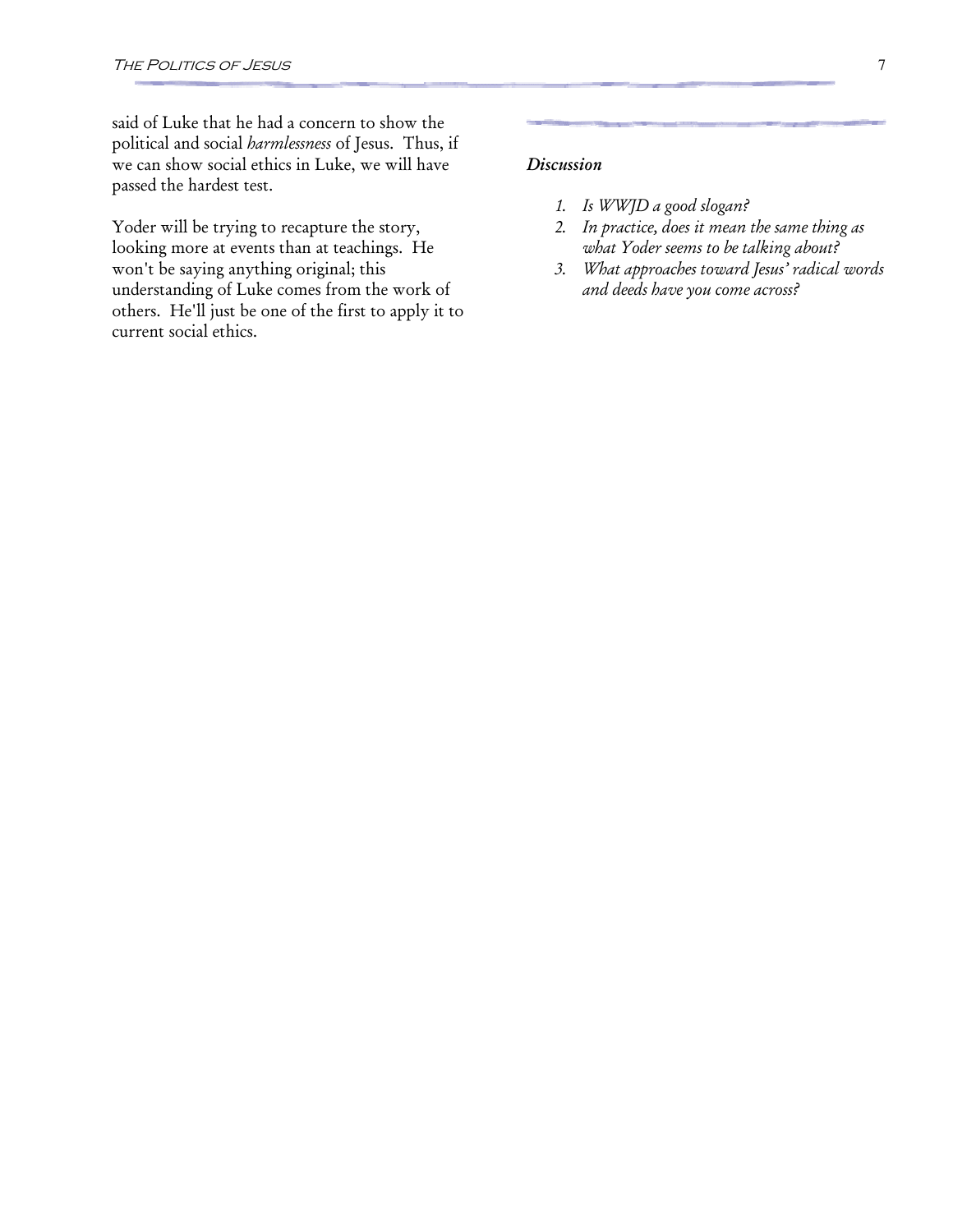### chapter 2: THE KINGDOM COMING

# The political aspects of Jesus's life - reading Luke with new eyes

#### 1. Mary the revolutionary? (Luke 1:46ff, 68ff; cf 3:7)

Mary's prayer at the beginning of Luke, 'The Magnificat', has become so familiar that we have lost its shock value. It's revolutionary, in the mode of the Maccabeans\* (and later, the Zealots\*) who opposed the Romans with force –

*'He has shown strength with his arm He has scattered the proud in the imagination of their hearts He has put down the mighty from their thrones, And exalted those of low degree; He has filled the hungry with good things, And the rich he has sent away empty.'* 

What Mary is saying is that the one whose birth is being announced is an agent of radical social change - he is coming to break the bondage of his people.

We've been too used to reading these with the assumption that all this is to be taken 'spiritually'. But is this what Luke wanted us to understand?

In the same chapter, Zechariah then talks about the birth of John as meaning 'that we shall be saved from our enemies...' Soon after John is preaching 'Even now the axe is laid to the root of the trees...'

So, okay, maybe John the Baptist was hoping for a revolution, for a change to the social order - but he was wrong, wasn't he? Jesus soon came and set the record straight?

No.

If this was the case, Luke would have begun his story by warning us how wrong Mary, Zechariah and John were in their expectations. But he offers no such correction - he just tells us that the hope of those expecting the saviour was the political and social rescue of the Israelites.

#### 2. The political importance of the temptations in the desert (Lk 3:21-4:14)

'You are my Son', spoken by a voice from heaven, is not simply an observation about Jesus' nature or origin. It is the summons to a task. Jesus is summoned to be the messianic son and servant, the bearer of God's goodwill and the fulfilment of his promises; the King of the Jews. The mission is made clearer with the testing which follows.

The Tempter (Satan) tempts Jesus with different ways of fulfilling his mission - different ways of being king. Unfortunately we are used to looking on this passage as a purely personal and fleshly temptation. But it was much more than this.

The first temptation to turn the boulders into bread is the economic option - to use his power to establish a kingdom based on the buying of loyalty, on economic reward.

In the second temptation, Jesus is offered rule over the whole world if only he will bow to the Tempter.

Is this an invitation to join a satanic cult? Would Jesus have taken such a suggestion remotely seriously? The meaning is much clearer and more concrete when we see Jesus being tempted by the idolatrous\* nature of power madness and nationalism\*. The way of Satan is not so much death metal music and pentagons as co-ercive\*, evil use of power to the ends of nationalism.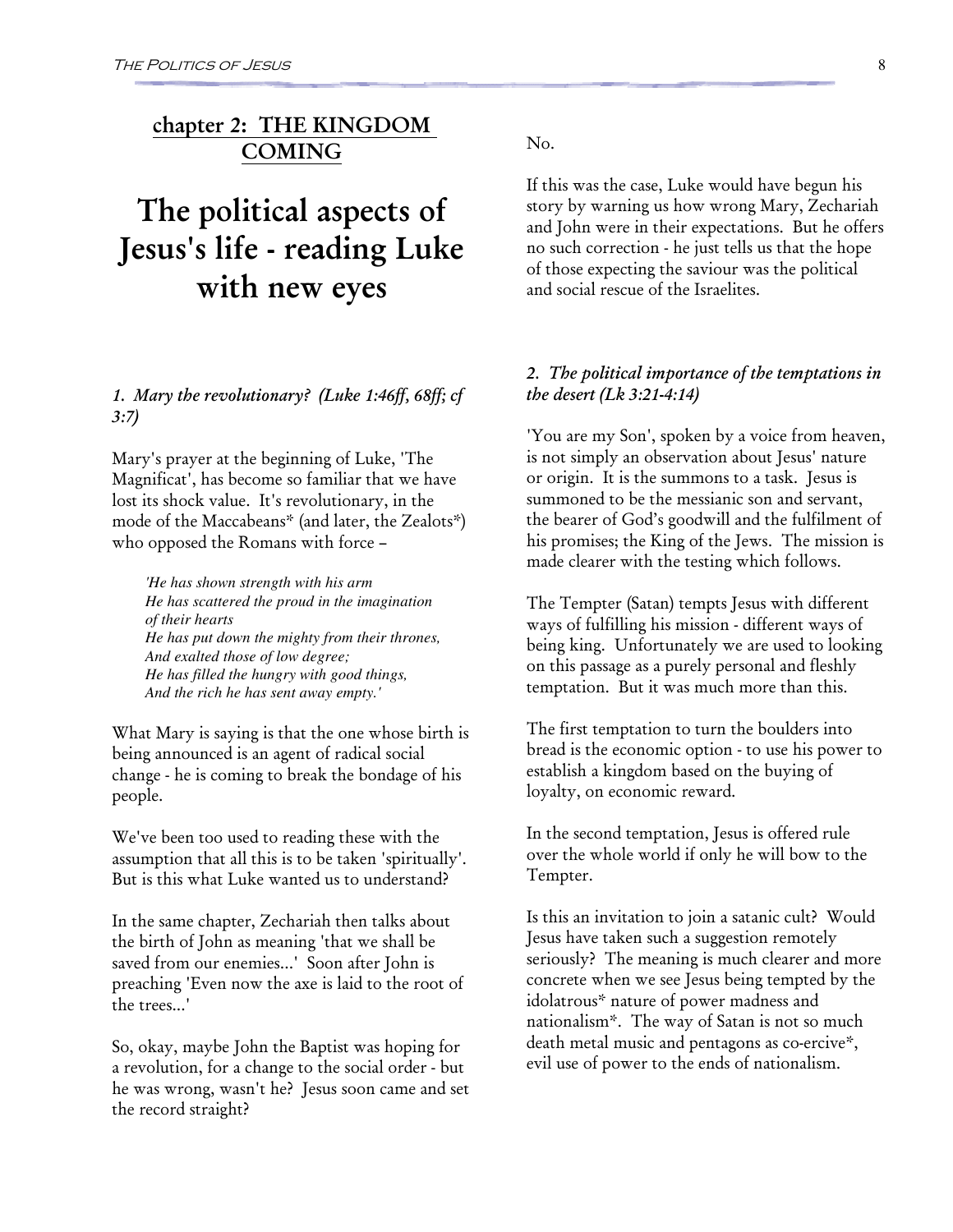The third temptation to jump off the temple roof is surely not about an acrobatic marvel to prove Jesus' wonder-worker status. Instead, it quite possibly refers to the penalty for blasphemy in Jewish law - being thrown down from a tower in the temple wall, followed by stoning. Thus Jesus was tempted to take on the penalty for his claim to divine authority - execution - but then to miraculously escape the consequences. It is a recurring temptation, put again by Peter and by Jesus' neighbour on the cross. Yet as we know, Jesus chose to suffer the punishment fully and was killed.

#### 3. Jesus' platform speech (Lk 4:14ff)

In Luke, Jesus starts his public ministry by reading from Isaiah 61 - a passage that expresses hope for the Messiah in explicitly social terms:

*'He has anointed me to preach good news to the poor, He has sent me to proclaim release to the captives; And recovering of sight to the blind; To set at liberty the oppressed, And proclaim the acceptable year of the Lord'* 

To the Jews at the Nazareth synagogue, 'the acceptable year of the Lord' meant the jubilee year of Leviticus 25 - the time when all the debts and inequities accumulated through the years are crossed off and God's people will begin again at the same point. Jesus has come to bring to Palestine the equalising impact of the sabbath year!

Jesus' fulfilment of this prophecy is through his visible restructuring of the social relations among the people of God. A new order was in town, one where the rich would give to the poor, the captives would be freed and the hearers would gain a new mentality.

#### 4. Jesus reaffirms his platform speech (Lk 6:12ff)

Jesus moves to Capernaum (4:31) and Luke reports a rising tide of effectiveness among the

multitudes, the sick and the tax-collectors. The religious establishment soon objects, firstly to Jesus claiming the authority to forgive (5:21) and then to the bad company he keeps (5:30). Quickly the opposition mounts to the point of angry scheming (6:11).

It is at this time that Jesus, after a night long vigil, names twelve key messengers, the 'firstfruits'\* of the restored Israel. To organised opposition he responds with the founding of a new social reality!

New teachings are no threat while the leader stands alone; however, a movement extending his personality in both time and space is a real threat to the system. It challenges the system as no mere words can.

In the sermon on the plain, Jesus sets out a new covenant\* using the standard ancient structure of blessings and woes. Gentiles (non-Jews) from Tyre and Sidon are among the crowd.

Interestingly, at this point Jesus uses only personal and economic issues as specimens of the New Way. An essential part of primitive Christianity was refusing to reclaim property and forgiving people's defaulted loans. Many later Christian traditions have focussed mainly on the sexual and private spheres.

#### 5. The bread in the desert (Lk 9:1-22; John 6)

Luke's account of the sending of the twelve (9:1- 10), the feeding of the crowd (9:11-17) and the first confession of Peter, is not as clear as the account in John 6.

The crowd of thousands were not the hard core of tested disciples but the first wave of more casual seekers coming to see if the kingdom announced by the twelve is real. As the tempter said it would, the feeding of the crowd moves it to acclaim Jesus as the New Moses, the Welfare King they had been waiting for.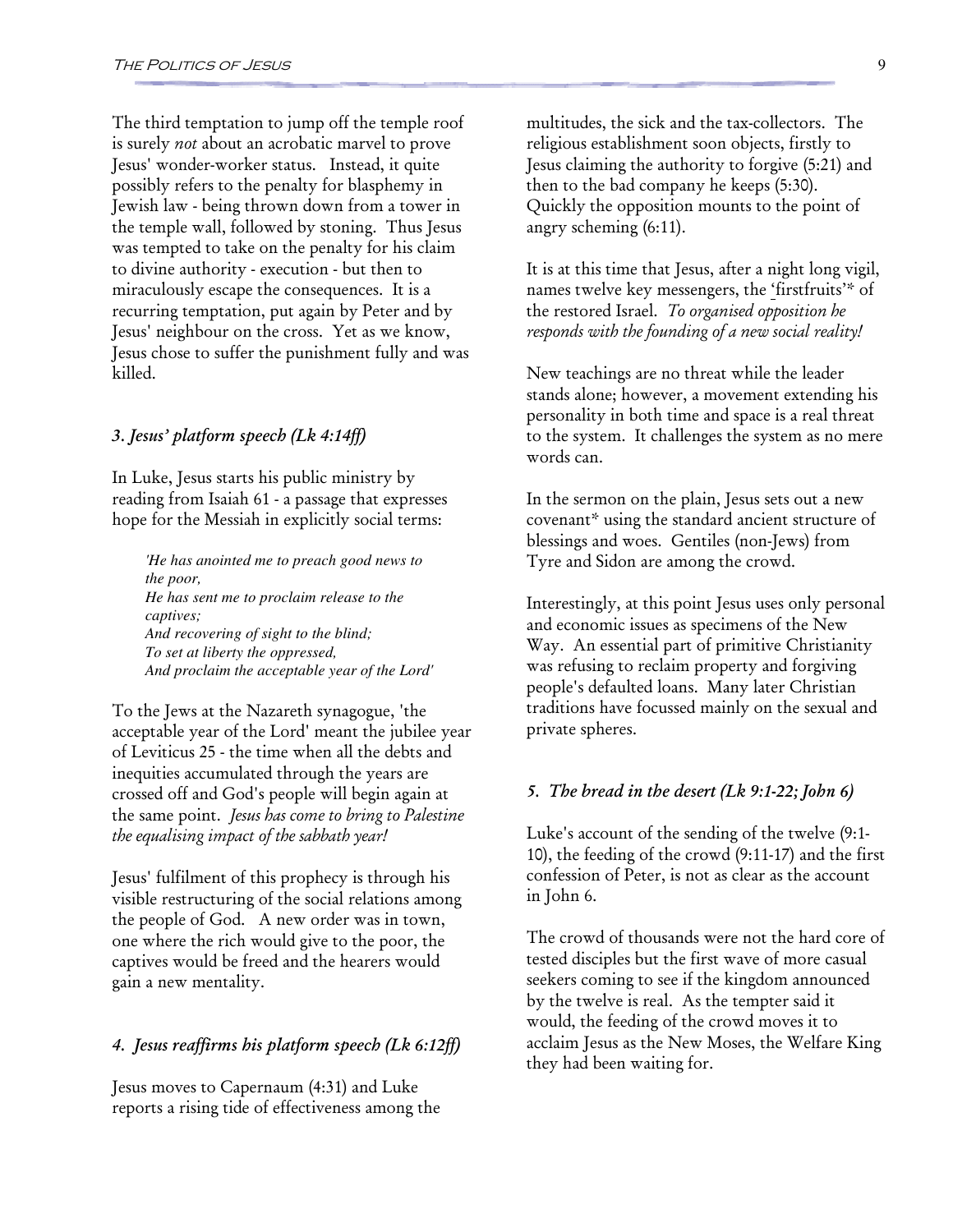He withdraws from them because he knows his ministry wasn't to be like this: it was to be a ministry of suffering, and the disciples would need to suffer with him. Peter says that the Christ should not suffer and Jesus rebukes him sternly. In John, many disciples withdraw because it's 'a hard saying' (John 6:60, 66). It is now that Jesus 'sets his face to go to Jerusalem' – to be crucified.

Thus the bread in the desert is one of the hinges of Jesus' ministry. It is the climax of the time of popularity in Galilee. After this point, Jesus focusses more on the disciples and the approach to Jerusalem. 'Going to Jerusalem' (9:51) is like a subtitle for the second third of Luke's book.

The first explicit mention of the cross reveals that it is an alternative to both violent rebellion (the Zealots) and to passive withdrawal from society (the Essenes\*).

#### 6. The cost of following Jesus (Lk 12:49-13:9; 14:25-36)

Just as multitudes begin accompanying Jesus he speaks a severe word of warning that 'If anyone does not hate father and mother and wife and children and brothers and sisters, even his own life, he cannot be my disciple.' The point of this warning is not how literally we should take 'hate'. No - the point is that in a society of very stable family ties, Jesus is calling into being a community of voluntary commitment, willing to take the hostility of the rest of society.

(Notably, while modern churches try to make membership attractive to the great number, Jesus makes it hard.)

Jesus keeps on warning people - to be a disciple is to share in the style of life that culminates in the cross.

The warning is repeated later when the disciples clamour over who will be made greater in the coming kingdom (Luke 22:25). He doesn't tell them off for expecting a new social order instead of a 'spiritual only' kingdom. Instead, he tells them off for misunderstanding the way this new social order will operate - 'The kings of this earth lord it over their subjects; but it won't be like this among you... for I am among you as one who serves.'

Jesus' kingdom isn't unusual because it's invisible. Instead, it's unusual because its leader is a servant. Just think about how different to our 'kings' is King Jesus, who washed his followers' feet not as a public stunt, but in private, as a permanent way of operating. The alternative to how the kings of the earth rule is not 'spirituality' but 'servanthood'.

#### 7. The clearing of the temple (Lk 19:36-46)

After the long journey since 9:51, Jesus finally makes it into Jerusalem in chapter 19. He comes as a king riding a donkey - an undeniably political figure who is also undeniably different to how other kings have always been.

After the triumphant entry, Jesus weeps at the gates of the city, because he knows it is going to refuse to recognise him; indeed, it is going to execute him.

Next, Jesus takes over the temple, driving out the animals and starting a daily teaching presence.

The Jewish authorities want to kill him for his non-violent takeover of the temple. If the clearing of the temple had been illegal, there would have been clear legal grounds for action against him. If he had assaulted the money-changers, he could have been arrested on the spot. However, there are no grounds for actions against him and ultimately the authorities have to incite lies to convict him.

Thus, the fact that *he did nothing illegal* suggests that he did not use violence.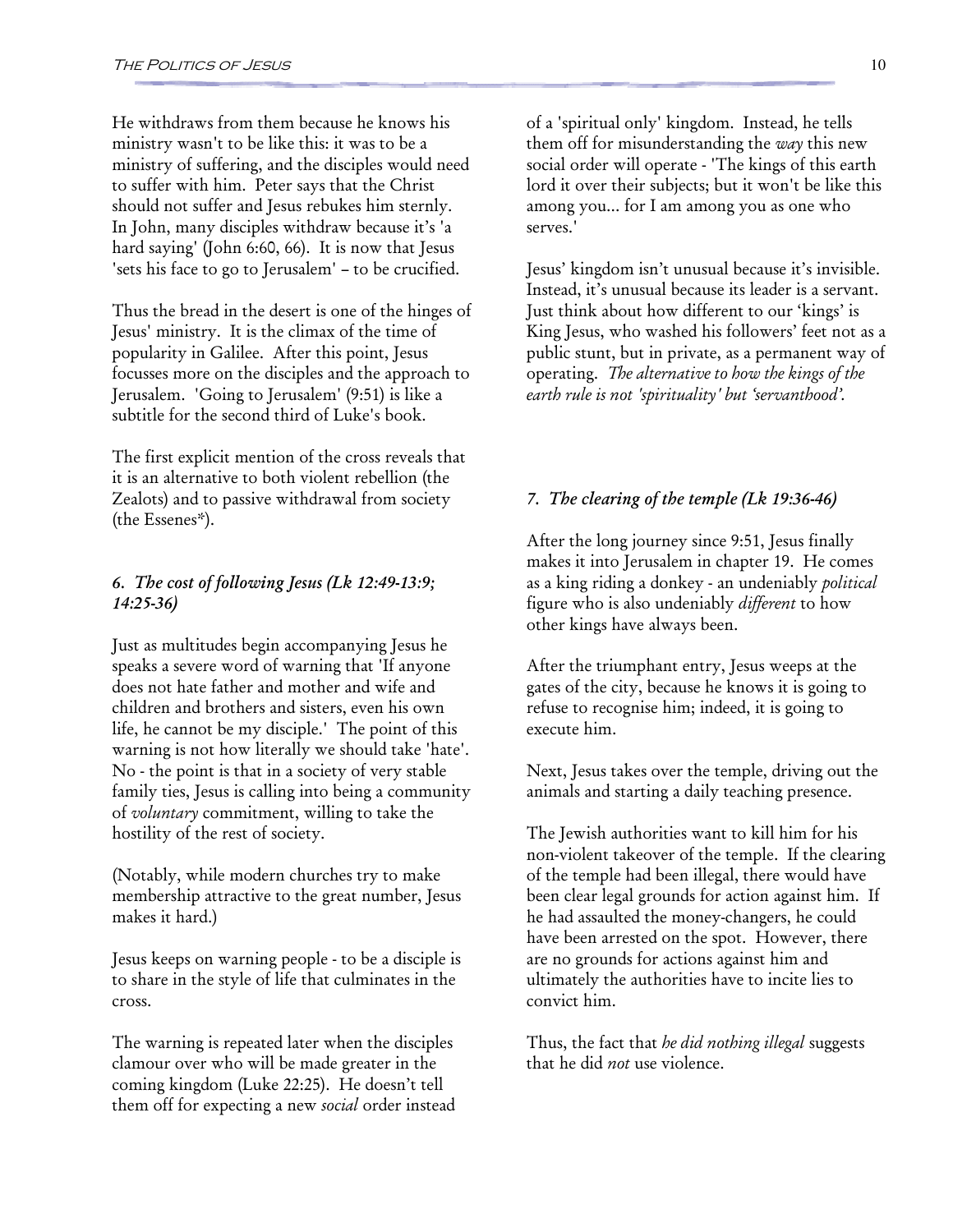Recent careful analysis of the Greek translates, for example, John's account (2:15) as '[he] drove all the animals out of the temple, both the sheep and the cattle' (Today's English Version/ Good News Bible) rather than the King James 'he drove them all out of the temple, and the sheep and the oxen' which suggests he violently threw out the sellers.

The question about the denarii comes soon after this. These days, Jesus' answer to 'render unto Caesar's what is Casesar's' has been twisted by spiritualisers to mean that Jesus was staying out of politics.

Instead, Jesus means that government claims and God's claims exist on the same level and it is our job as the church to untangle them faithfully. The loyalty God expects from us sometimes conflicts with the government. Especially when this happens, we must consider what is 'Caesar's' due.

#### 8. Jesus' final rejection of the temptation to violence or avoiding suffering (Lk 22:24-53)

Jesus cries in agony, 'Let this cup pass from me!' What did he mean? What was the alternative to suffering after the huge tensions that had built up after the cleansing of the temple? Quiet withdrawal into the desert? Could he have made it up with the authorities by retracting some of his inflammatory remarks?

#### Not likely.

The only real possibility is that Jesus was tempted once again at this last moment by the possibility of messianic violence. 'Now's finally the time for holy war!'

All four gospels report Peter's use of the sword in legitimate defence; in Matthew, Luke and John it is interpreted in such a way to suggest that it is symbolic of a deeper struggle. John uses the language of Jesus' earlier prayer in Jesus' rebuke of Peter - 'Shall I not drink the cup which the Father has given me?'

In Matthew, Jesus goes on to say, 'Do you think that I cannot appeal to my Father and he will at once send me more than twelve legions of angels? But how then should the Scriptures be fulfilled that it must be so?'

Each legion has about six thousand soldiers. An option open to Jesus is God unleashing seventy two thousand angels to fight on the side of the disciples and the agitated crowds and overthrow the Roman soldiers, driving the heathen out of the holy city as Zechariah had predicted.

This is Jesus' third chance to take violent rule the first was after the feeding of the five thousand; the second was in the clearing of the temple. Just as the tempter comes three times to Jesus in the desert, so the Zealot option rises three times through the gospel. And for the third and final time, Jesus renounces the crusade, the holy war.

#### 9. Execution and glory (Lk 23-24)

Luke tells us that Jesus' fellow prisoner, Barabbas, was imprisoned for insurrection and emphasises the irony of the situation - 'He released the man who had been imprisoned for insurrection and murder, whom they asked for; but Jesus he delivered up to their will.'

It's in the story of the trial that spiritualising interpretation appeals to how misunderstood Jesus was - he never really meant to bother the established order. Yet the fact remains that it was for this reason that the authorities brought him to trial.

In the course of the trial, he does not act or say anything to correct people's 'misunderstanding' that he had come to challenge the established order. In actual fact, it seems the Jewish and Roman authorities were defending themselves against a real threat. Not a threat of armed revolt but a threat of a non-violent revolt. (This proves the political relevance of non-violent tactics.)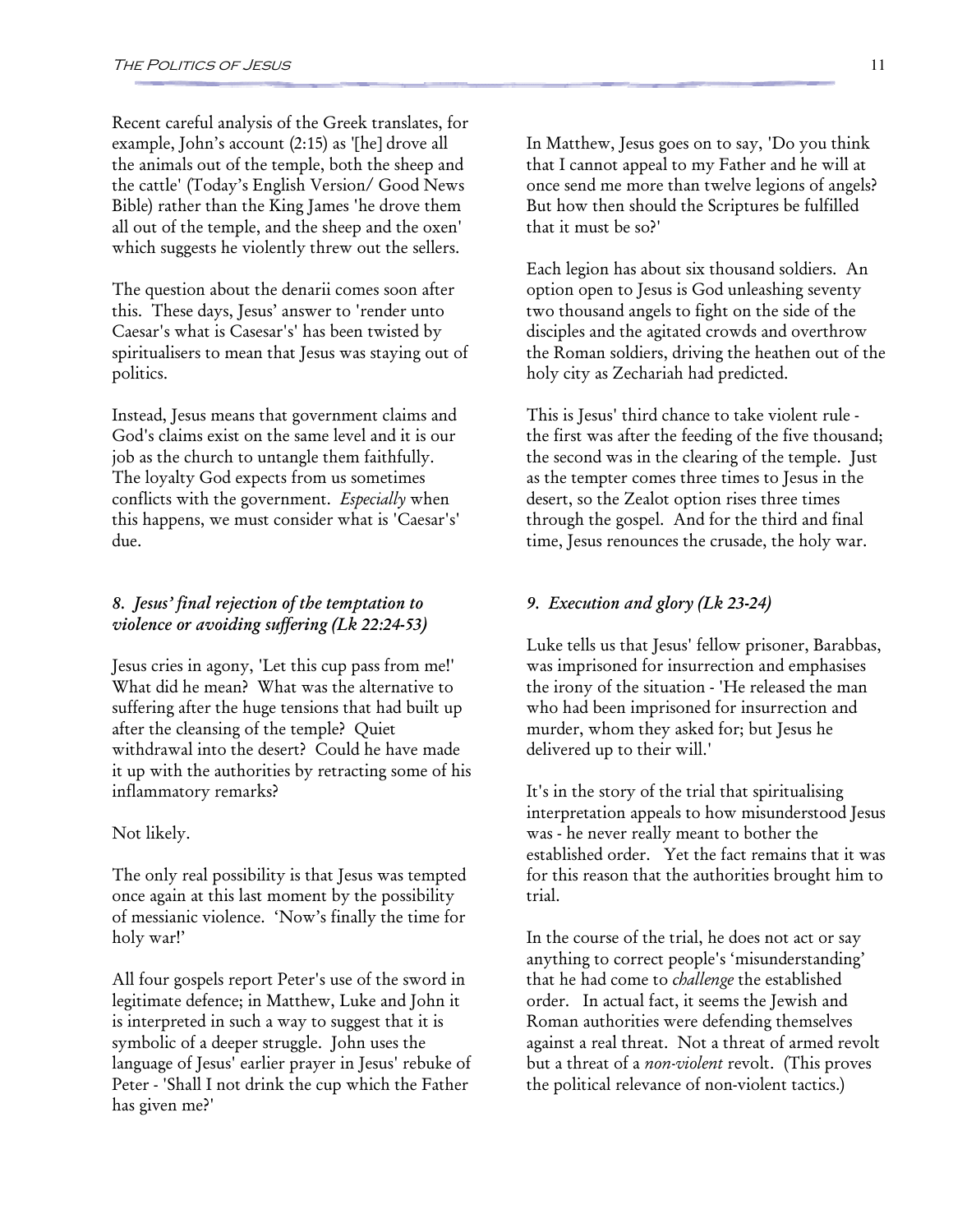After the resurrection, the disciples' observation that 'We had hoped he would be the one to redeem Israel' (24:21) is not another example of their failure to get Jesus 'real point'. No - it is how those close to Jesus saw him. Jesus' rebuke is not that they are looking for a kingdom when they shouldn't have been, but that they were failing to see that the Messiah's suffering is the inauguration of the kingdom.

Jesus says to them, 'Was it not necessary that the Messiah should suffer these things and enter into his glory?' "Glory" cannot meant the ascension to heaven here - because that hasn't happened yet. Might it not mean instead that the cross itself is the fulfilment of the kingdom promise?

#### The cross is not a detour on the way to the kingdom or a hurdle to it, nor is it even the way to the kingdom; it is the kingdom come.

In short, Jesus was not just a moralist whose teachings had some political dimensions. Nor was he primarily a spiritual teacher whose teachings were unfortunately seen in a political light. He was not just a sacrificial lamb biding time to his sacrifice.

He was, instead, in his prophethood, priesthood, and kingship, the bearer of a new possibility of human, social and therefore political relationships. His baptism is the start and the cross and resurrection the culmination of the new regime which his disciples are called to share.

No informed reading of his life can avoid his call to a life marked by the cross, a cross which was the punishment of a man who threatens society by creating a new kind of community leading a radically new way of life.

#### **Discussion**

1.(a) What interpretation does Yoder make of Jesus' use of the whip in the temple?

(b) If Yoder is wrong and the text does say that Jesus chased people out with the whip, what practical differences would this make in following Jesus' methods?

2. (a) According to Jesus, why does Jesus regard the Crusade/ holy war as wrong? (b) What is the significance of Jesus refusing the Crusade for our lives? Ie: what forms might the temptation to Crusade take as individuals and as the church? If we are to reject these temptations, what will our alternative response be?

3. What 'lessons' do preachers usually pull out of these various events in Luke?

4. If we are to seek faithful creative analogies to our present situation, what is the form the temptation to popularity (bread) and avoiding suffering (the temple) might take for the church today?

5. One criticism I would make of Yoder's analysis in this chapter is that he does not reckon adequately with the other side of the cross: resurrection. What political significance might resurrection have? Suggestion - the resurrection is the future (eschatological) promise by which the church must endure the cross it bears now.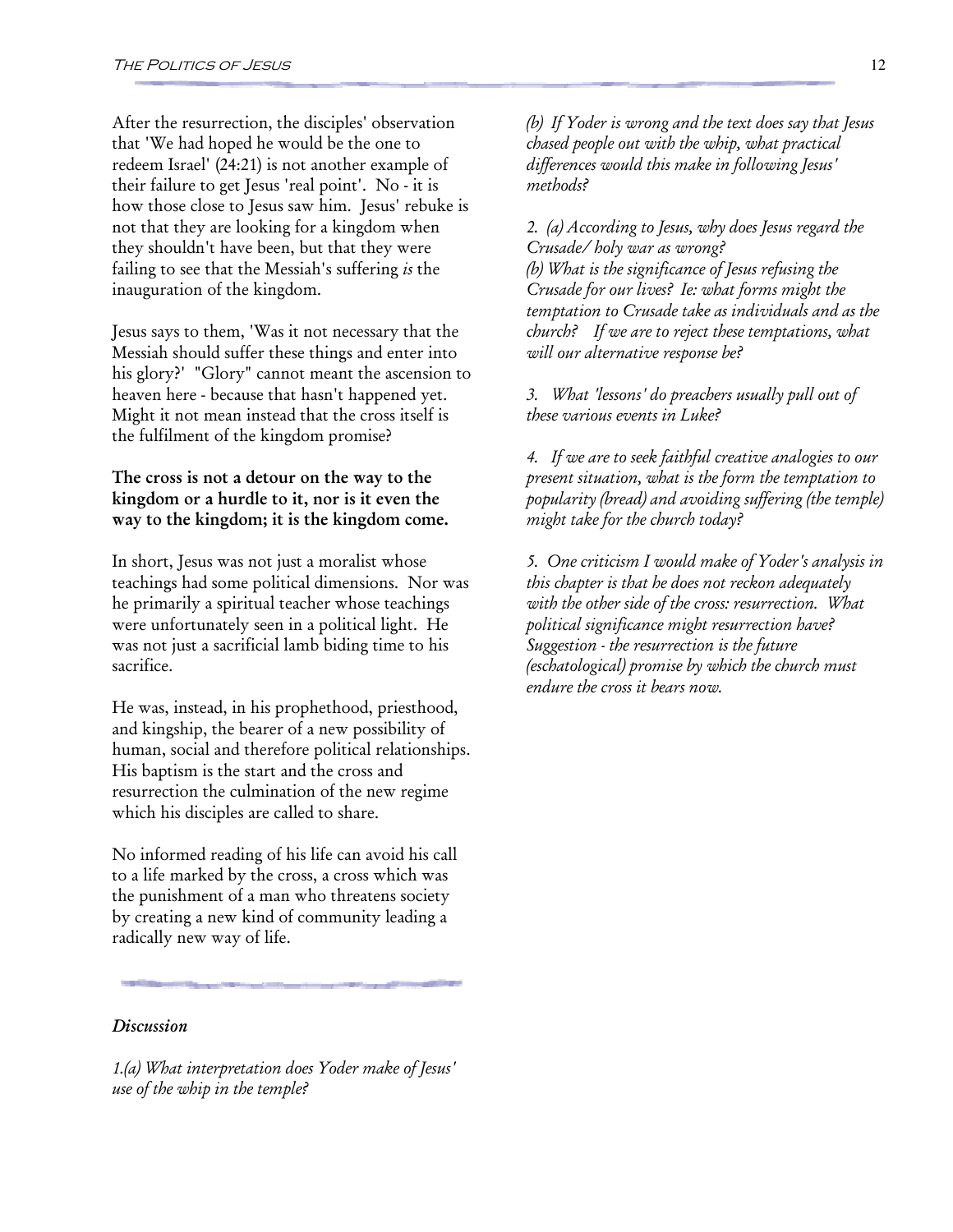## chapter 3 The Implications of the Jubilee

Did Jesus proclaim the restart of the jubilee (sabbath) year? This chapter aims to show the evidence in the gospels that he did just this.

The jubilee year consisted of four practices:

- (1) leaving the soil unplanted (fallow)
- (2) cancelling debts
- (3) letting slaves go
- (4) each family gets back its original property.

Yoder will be looking at the gospels for possible references to these policies.

#### 1. The Fallow Year

Jesus does not speak directly about leaving the soil fallow. But this makes sense, because this is the only one of the four practices that was commonly followed at the time - he didn't need to tell the Jews to do it.

It took a lot of courage for the Jews to leave their fields fallow every seven years, counting on God to give them what they needed. Many worried. Leviticus 25:20-21 reassures the Israelites:

*'If you say: "what will we eat the seventh year, since we will not sow nor harvest?" - I will give you my blessing on the sixth year and it will produce enough for three years.* 

Jesus used similar language to reassure his disciples who had left their fields and their fishing boats to follow him in Lk 12:29-31:

*'So don't be upset, always concerned about what you will eat and drink. (For the pagans*  *of this world are always concerned about all these things.) Your Father knows that you need these things. Instead, be concerned with his Kingdom, and he will provide you with these things.'* 

This can be misunderstood as encouraging laziness. It makes more sense if we understand that Jesus and the disciples were expecting the Kingdom of God, of which the jubilee was one of the first events. So to paraphrase the text to make it clearer, Jesus says:

*'If you work six days (or six years) with all your heart, you can count on God to take care of you and your family. So without fear leave your fields unplanted. As God provides for the birds (who don't do any sowing or harvesting) so He will provide for your needs. The Gentiles who pay no attention to the sabbath are not richer than you.'* 

#### 2. Cancelling debt and freeing slaves

In contrast to the fallow fields, the second and third policies of the jubilee are central to the teaching and thought pattern of Jesus.

In the Lord's Prayer, Jesus says, literally, 'remit us our debts as we ourselves have remitted them to our debtors.' Numerous translations 'correct' Jesus' words by substituting 'forgive' and 'offences'.

This is misleading. The Greek word, opheilema means precisely a monetary debt. So, in the Lord's Prayer Jesus is not just vaguely telling us to pardon those who have bothered us. No - he is telling us purely and simply to erase the debts of those who owe us money - in other words, to practice the jubilee.

In Matthew, Jesus adds an extra clause at the end of the Lord's Prayer to make sure people understand that the principle about erasing debts apply to wrongs as well. [Mt 6:14-15]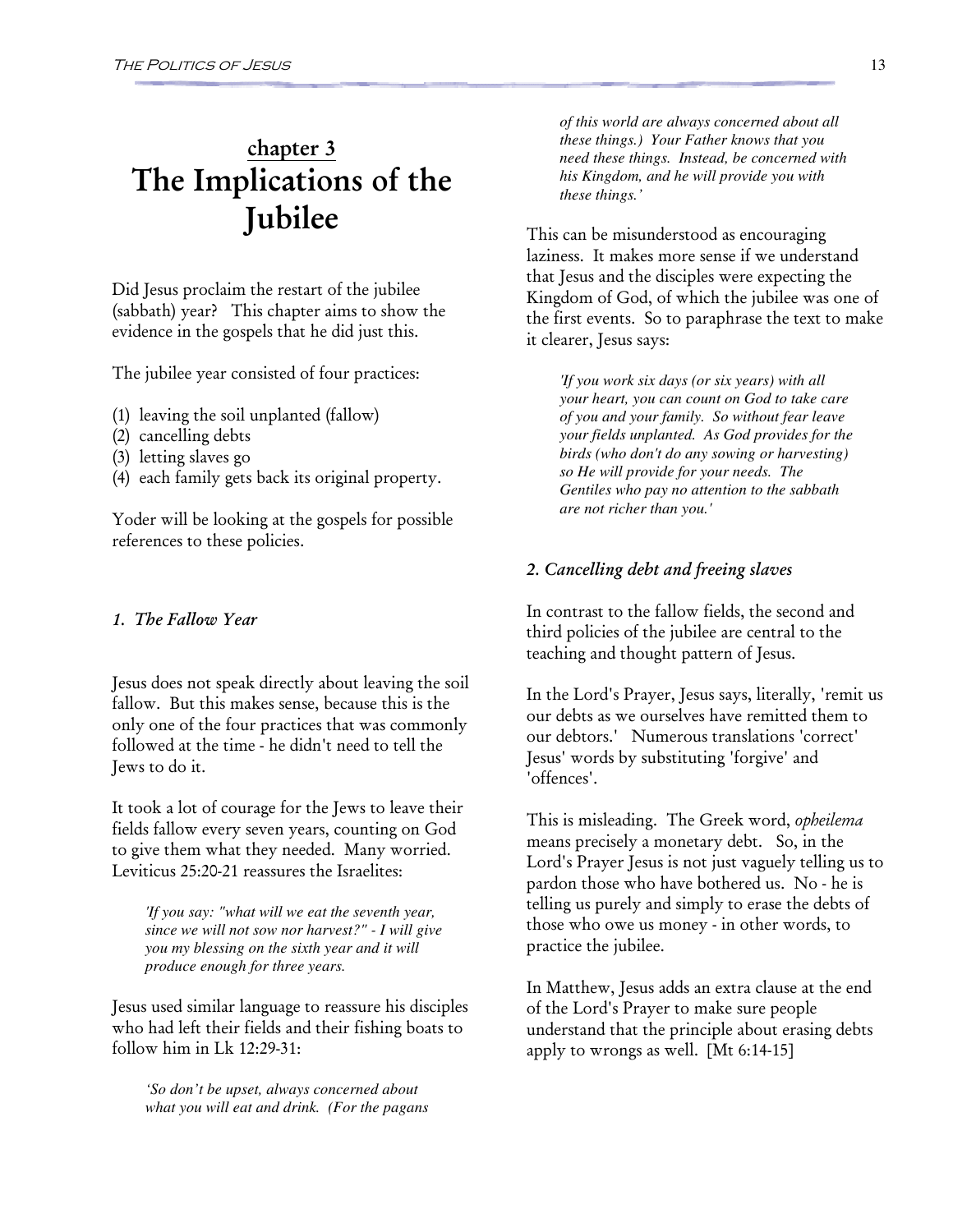The Lord's Prayer is a jubilee prayer. It means 'The time has come for the faithful people to abolish all the debts which bind the poor ones of Israel, for your debts toward God are also wiped away (for that is the gospel, the good news)."

Under Herod's policies, Galilean landowners were often enslaved by huge debts and taxes. They would borrow from bankers to pay up. This was only transferring the debt. The bankers would eventually seize the property and to recover their money, it was common practice for the bankers to sell the whole family into slavery and auction off the family's possessions.<sup>0</sup>

'The unmerciful servant' of the parable in Mt 18:23-25 is in this situation. He is in increasing debt, loses property and then loses his liberty. But then the jubilee year is proclaimed and the king forgives the servant his debt.

So far so good. But the story has a bitter end one that reflects Jesus' disappointment that most of the Israelites, even the humble had refused him the jubilee. The freed servant meets one of his fellow peasants who owes him money and he demands for him to pay up. He doesn't extend the jubilee grace he was given to others. The servant is put before the king. The king orders that he be sold into slavery for there is no divine jubilee for those who refuse to apply it on Earth.

Yoder goes on to discuss some technical matters about the mispractice of the jubilee in Jesus time which we won't try to explain in this guide.

#### 3. The redistribution of capital

Jesus states very clearly that we should redistribute capital: 'Sell all your belongings and give the money to the poor.' (Lk 12:33)

Many Christians deny is that this applies to all Christians. Usually it's taken as just a counsel of perfection for the minister or missionary. The

ordinary believer can be satisfied with doing 'charity'.

But the people of Jesus' time who believed this very same thing were the Pharisees, and Jesus was savage with them on this issue. The Pharisees tithed all their income. A lot of churchgoers don't even do that today!

But Jesus considered the tithe insufficient: "How terrible for you Pharisees! You give God a tenth of everything, even the seasoning herbs like mint and rue but you neglect justice and love for God. These you should be practicing without neglecting the others.' (Lk 11:42) ('Everything' and 'even' added for clarification.)

Jesus did not wish to abolish tithes. He wished only to go beyond the level of easy fulfilment and easy moral self satisfaction which could be had by giving the tithe, and to call people to 'righteousness, goodness, and good faith.'

What did he mean by these last three phrases? Probably the gratuitous act whereby the disciple gives away his or her means of 'security' - capital.

Yoder translates the lesson from the parable of the poor widow who put in her last money: 'The quantity of money that you give is of little importance. What is important is what you give. If it is only a part of your income, then this is not yet righteousness, goodness, and good faith. If it is capital, savings, security that you give, then everything is in order.'

Still, Yoder does not believe that Jesus prescribed Christian communism. When he said 'sell what you possess and practice compassion,' he wasn't creating a constitution for a communist state. Neither was he just giving an impossible ideal for pastors and missionaries.

Instead, he was calling for a jubilee levelling in AD 26, a 'refreshment' giving a taste of the 'reestablishment of all things.'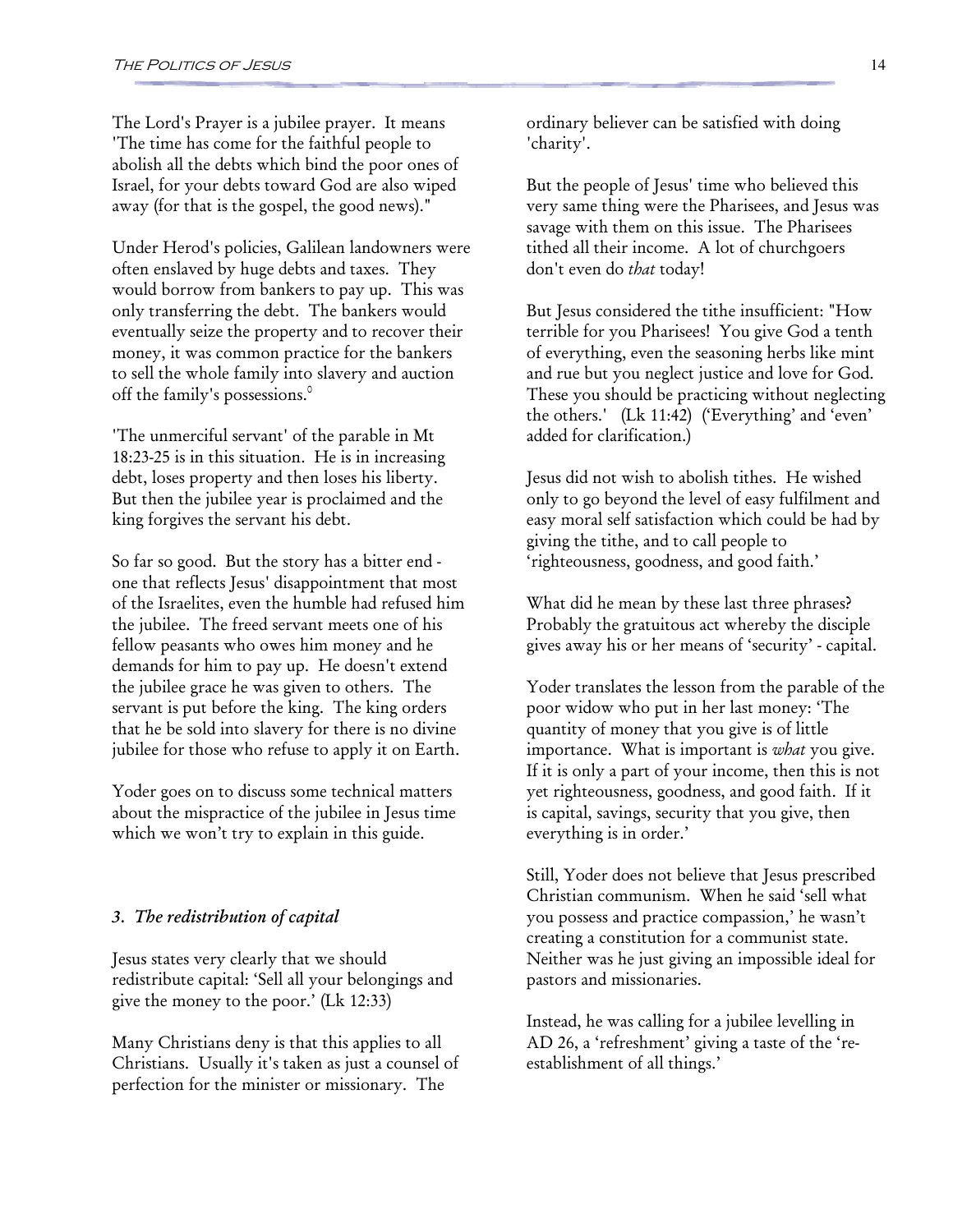Today, such a redistribution of capital every forty-nine years in expectation of the kingdom would not be utopian. If the Christian church had been more faithful to the jubilee than Israel, many bloody revolutions would have been avoided.

#### 4. Oversimple relevance

Yoder provides an epilogue saying that Jesus meant the jubilee to be a permanently defining trait of the new order - not a literal forty-nine year pattern. This seems to contradict his point from the last paragraph. Unfortunately he's not with us to clarify.

Making the jubilee a permanent trait of the new order would fit in with the way Jesus fulfilled and surpassed the Law by taking the ideas underlying it and making them permanent - like murder extending to angry thoughts and adultery to lustful ones.

A permanent state of jubilee also fits well with what we read about the life of the early church in Acts - eg 2:42-47; 4:32-36; 11:29-30. Yoder's understanding of Jesus' instructions seems to fit in with what the disciples understood also.

#### **Discussion**

(1) (a) What interpretation does Yoder make of the Lord's Prayer?

(b) Extend his analysis to the rest of the prayer?

(2) What was the reasoning behind the fallow year for the fields? (You may have to look up Leviticus.) What creative analogies might we find for our time?

(3) What support or challenge to this understanding of Jesus' teaching and practice is offered by the rest of the New Testament - Acts, Paul and the other writings?

(4) What types of economic evils occur today and how are they similar or different to Jesus' day? Also, has the Judeo-Christian jubilee tradition had any positive effect on society through the centuries?

(5) Obviously, economic relief is part of a wider pattern of a holy lifestyle. What type of guidelines might we follow in the church in relieving debts and redistributing income to ensure that it is not abused by the wasteful or dishonest? Suggestions: Accountability? Simple living? Mutual admonishment?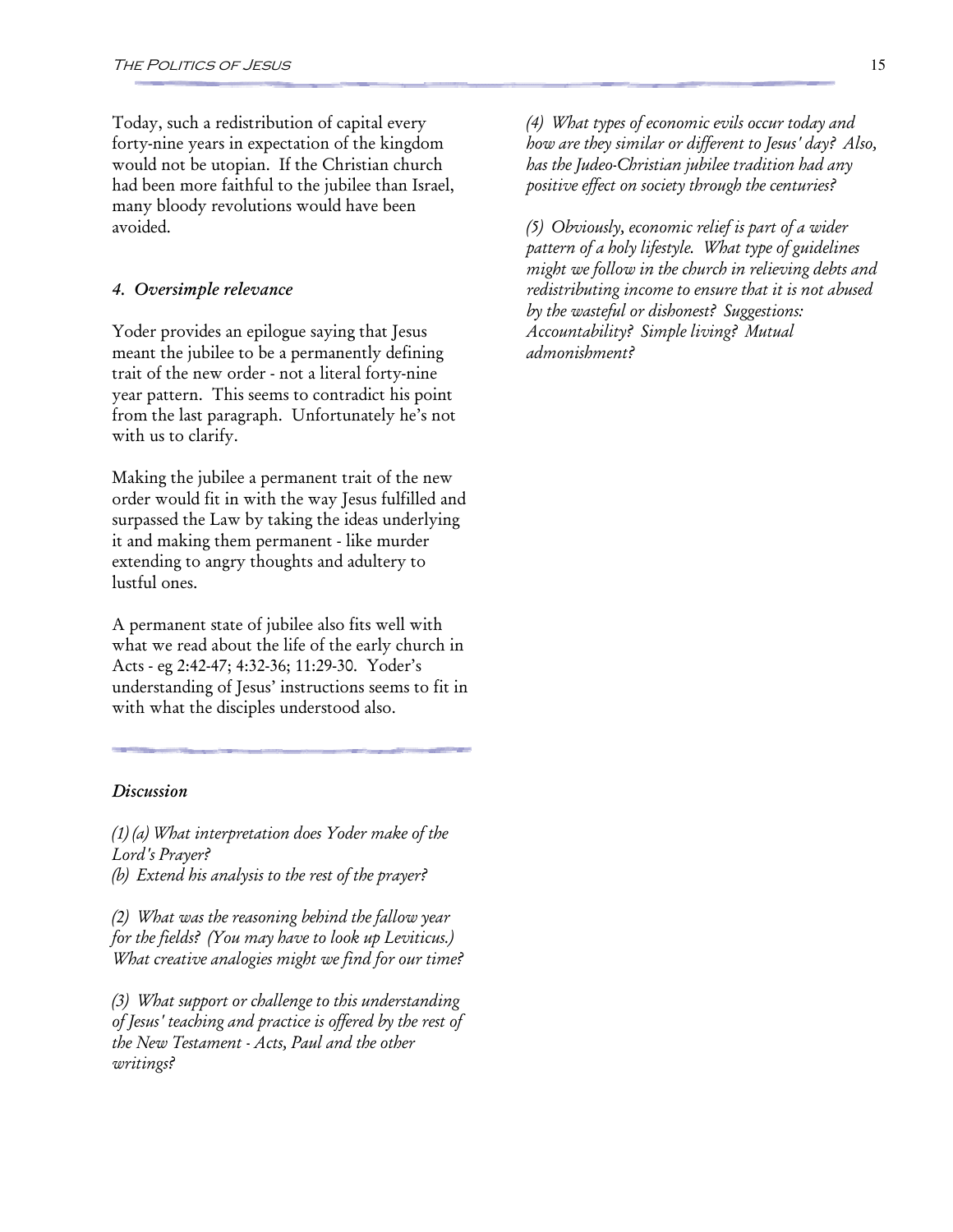### chapter 4 - GOD WILL FIGHT FOR **US** 'Pacifism? What about the Old Testament!'

#### In this chapter Yoder asks us to read the Old Testament like a Jew

When we 21st century Christians look at the Old Testament with the question of war in mind, we usually ask the wrong questions. .

We start with the broad question 'is war always contrary to the will of God?' and then when we see the wars in the Old Testament which are reported as having been according to the will of God, we can answer 'No, war is not always contrary to the will of God.' In this way, we are able to destroy the position of Christians who reject all war.

But the Old Testament was not written with our questions in mind. Nor did Jesus and the Israelites read the Old Testament with our questions in mind. Instead, for them, the Old Testament was primarily the story of their identity.

This being the case, one of the main traits of the Old Testament is the idea that YHWH is the God who saves his people without their needing to fight. When we read the OT to test a contemporary moral statement like the one we started with, we are struck by wars apparently sanctioned by God. Yet the Israelites reading the story were more likely to be struck by something else - the way Israel was continually saved by the mighty deeds of God on their behalf.

What follows is a reading of the Old Testament as Jesus and other believing Israelites made. The Old Testament's account of war and violence should be compared to the cultural norms of its time, instead of being read against our cultural norms.

#### 1. The Exodus

The one clear thing which emerges from the different parts of the Exodus story is that the Israelites did nothing to destroy the Egyptians. The only call to them was to believe and obey. When they did, the menace of the Egyptian army hanging over them disappeared.

*The Lord will fight for you All you have to do is be still - Exodus 14:13* 

In Exodus 17 the battle against the Amalekites has a similar pattern. The battle comes after the people have been complaining heaps and want a sign of YHWH's presence; they decide on their own steam to start a fight. The battle goes against them every time Moses lowers the symbolic rod of God. They win only when he holds it aloft. Their fighting prowess counts for nothing; it's only whether or not Moses is holding his rod up. Victory is not attributed to the skill of the soldiers or generals but to the help of YHWH.

What might we learn from these examples?

In understanding texts we need to start by reading it as the author wanted it to be read, and as its first readers would have read it. Reading and telling these stories, the readers would have been struck by the idea that if Israel would believe and obey, its enemies would be driven out.

The question of whether it was ever moral to take human life was not a culturally conceivable question in the age of Abraham or Joshua. There was not the cultural language to ask it. The writers of the Pentateuch were not trying to answer this question.

Instead, what we should look for in the life of Ancient Israel is God at work in the cultural context of his people.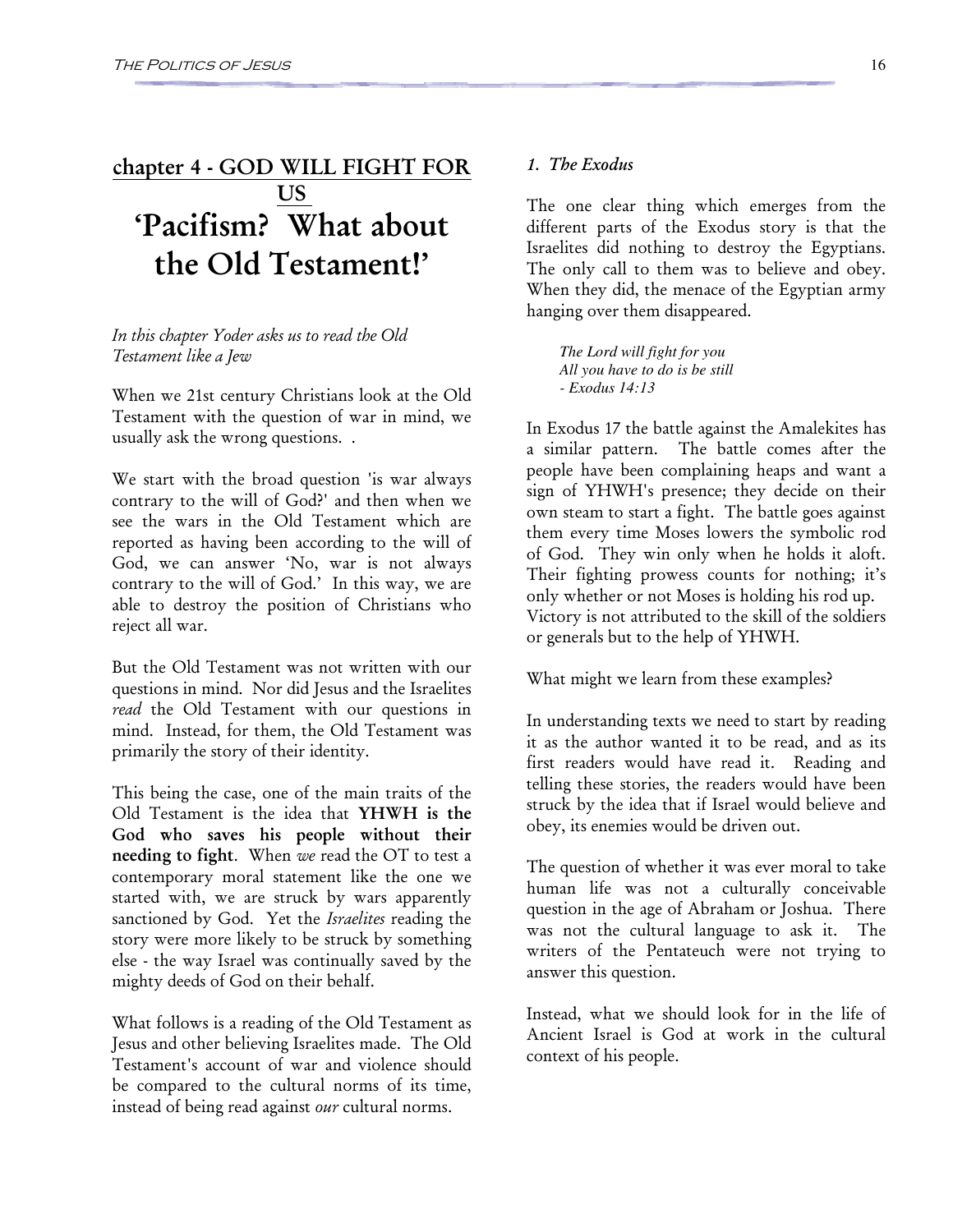What was the behaviour encouraged by these and other biblical writings? Not to go and kill in God's name! Instead, in the midst of militarism, the Israelites were encouraged to stop and obey YHWH instead, who does not work through the strength of mighty soldiers.

To further illustrate Yoder's point, I will draw an analogy to the issue of slavery in the New Testament.

While there is no clear mandate in the NT for society to abolish slavery, there are transformations of the dominant culture of the time. Paul declared that Christ had abolished the cultural distinctions between slave and free; all were to be treated with the same dignity by Christians. And yet his advice to slaves was not to violently escape their position but to submit with reverence to their masters, like Christ did. And yet Paul pleads with master Philemon, as a friend and brother of Onenius the slave to free him from slavery.

The seeds of the anti-slavery movement are clearly present in the New Testament, even though the writers are not plucked from their cultural context to express these seeds in twenty-first century language.

#### 2. The Time of the Two Kingdoms

In the Old Testament, wars are often the result of Israel and its kings not trusting YHWH.

In 2 Chr 14, the four times as strong Ethiopian army flees before the army of the Southern Israelite Kingdom (Judah) because of the Lord's intervention.

Soon after in chapter 16, King Asa forgets his lesson and makes an alliance with another king against his sister kingdom, the Northern Israelites. In response, the prophet Hannai condemns Asa for relying on political and military resources:

*"Because you relied on the king of Syria* 

*And did not rely on the YHWH your God The army of the king of Syria has escaped you Were not the Ethiopians and the Libyans a huge army With exceedingly many chariots and horsemen? Yet because you relied on YHWH He gave them into your hand. For the eyes of YHWH run to and fro Throughout the whole earth, To show his might on behalf of those Whose heart is blameless toward him. You have done foolishly in this; From now on you will have wars."* 

In chapter 20, the whole population of Judah meets the enemy with a worship ceremony led by a prophet. As they advance they find that the enemy has mutinied in its own ranks and been destroyed.

In chapter 32/ 2 Kings 18-19, the enemy army makes all sorts of boasts but is destroyed by the angel of the Lord in one night, without the Israelites doing anything.

#### 3. After the Exile

Israel looked back on its history as one of miraculous preservation. Sometimes this was seen to include military activity; at other times no weapons were used at all. In all cases, trust in YHWH was seen as the faithful alternative to the self-determining use of their army to defend their existence as God's people.

Yoder stresses that in summing up the OT like this, he is *not* trying to recover the actual historical events behind the OT or whether the Israelites used weapons in any of these cases. Instead, he has been trying to show what it meant for Jesus and his disciples to read this story in their Bibles.

With this focus, we can understand that the people expecting 'the consolation of Israel' we read about at the beginning of Luke were likely to have seen the miraculous deliverances of the Old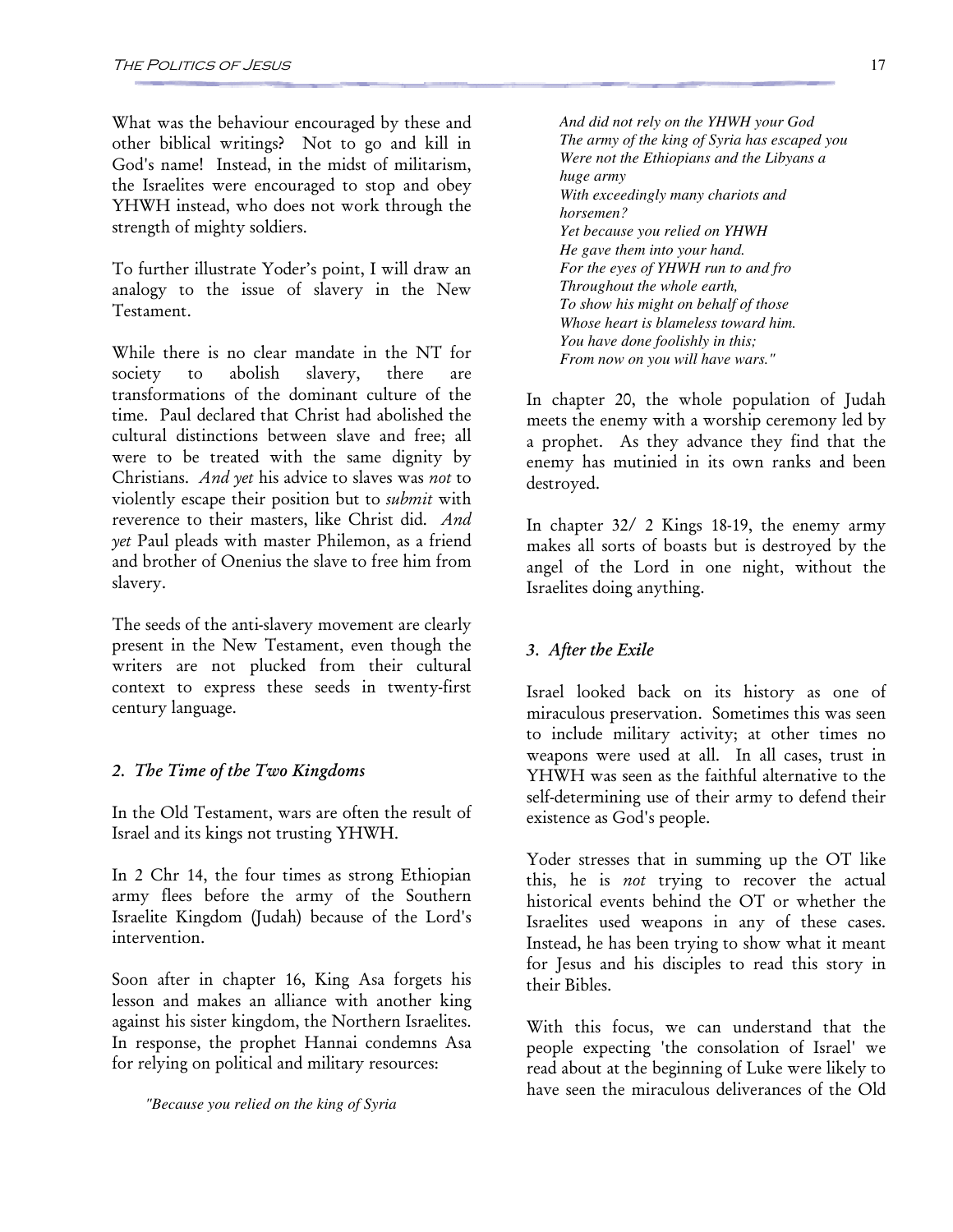Testament story as the pattern by which God would save his people now. So, when Jesus proclaimed his message of liberty and revolution by the restoration of the kingdom community without referring to violent means, the Israelites listening wouldn't have just dismissed him as a dreamer. Instead, he would probably have been understood as another in the line of prophets who said that a believing people would be saved despite their weakness on condition that they 'be still and wait to see the salvation of the Lord.'

This background of Jewish belief in 'a God who fights for them' has a big effect on the meaning of Jesus' kingdom speeches like the Sermon on the Plain and the 'year of the Lord's favour' declaration. We realise two things:

(a) Readers today lack this hope and faith. Thus a time of jubilee or the miraculous retreat of an enemy occupier seems impossible. For this reason, they decide that Jesus could not have meant what he said and they look for symbolic or spiritual meanings. But since Jesus' listeners were believing Jews, these things were seen as possible they had happened before.

(b) Jesus message of the kingdom was unacceptable to most listeners not because they thought it *couldn't* happen but because they thought it might and would result in a loss of their privilege and control.

The Israelites believed that the mighty acts of God in Israel's history occurred not as an apocalyptic end of time event but in time and history as we know it. Thus it is reasonable to assume that believers saw the jubilee and the kingdom in the same concrete terms they understood the Exodus. The jubilee and the kingdom were not just utopian ideals coming about at the end of time they were the here and now.

(1) What is Yoder suggesting about how Jesus would have understood the Old Testament?

(2) What is different between the idea 'God will fight for us' and the idea that many readers of today might take out of the Old Testament? ('God ordered the Israelites to fight'/ 'The Israelites weren't "pacifists"'?)

(3) If 'God will fight for us' is a major theme of the Old Testament, where does it show through in Jesus' thinking? How about in Acts and the letters?

(4) What modifications do Jesus and Paul make to this theme?

(5) With this reading in mind, how (and to who) might it have applied in the recent Iraq War?

**Discussion**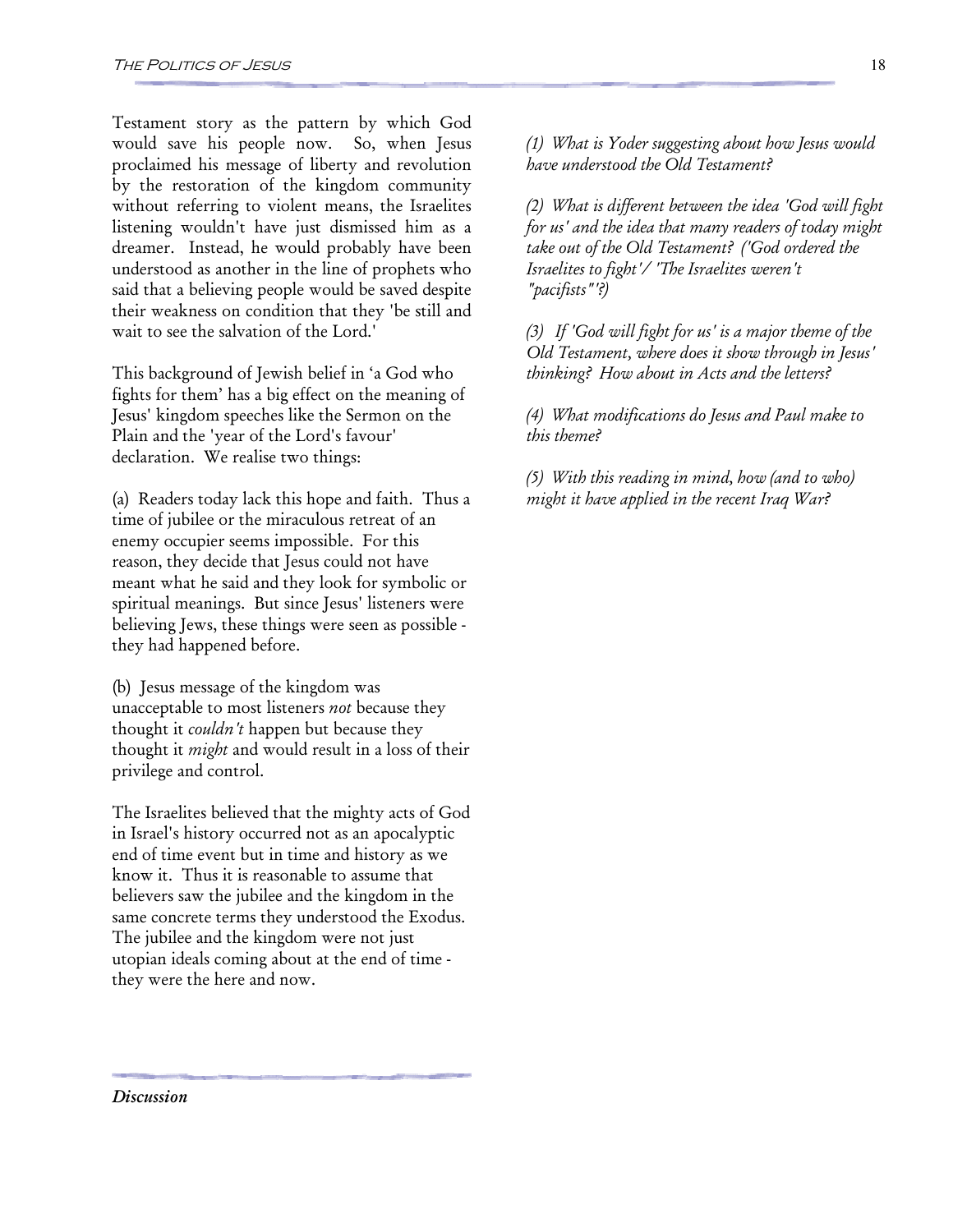### chapter 5 Non-violent resistance is possible!

Readers these days can't imagine any options Jesus genuinely had for social change. This is reinforced by the belief that the only way to resist the Romans was the violent way put forward by the Zealots\*. In the last chapter, Yoder laid out the Jewish belief that divine intervention was possible. What he did not do was suggest how the devout Jew would have believed such an intervention would take place, which is what this brief footnote chapter is about.

One important thing to consider is a case of effective non-violent resistance that would have been known by the first gospel readers.

Josephus was a famous secular Jewish historian of the first century. He wrote that at one stage Pilate decided to abolish the Jewish law. He set up idols of Caesar\* in Jerusalem. When the Jews found out, they travelled to Pilate and argued with him for days to remove the idols. On the sixth day, he had the soldiers hide around the assembly area and when the Jews came, the army came out of hiding and surrounded them. Pilate told the people that unless they stopped disturbing him and went home, they would be immediately killed.

Instead, they lay themselves on the ground and said they would willingly die rather than allow their law to be broken. When this happened, Pilate was moved by their desire to uphold their law and he commanded the idols be removed from Jerusalem.

Later Pilate confiscated temple treasure and the Jews tried the same strategy. This time, however, Pilate gave them no warning or lenience and many were killed.

Soon after this, there was another act of resistance which Yoder describes as a Gandhi-like campaign.

A new Caesar, Caligula, was the first to demand formal worship of himself and got very angry when the Jews refused to do this. He ordered a Roman commander to put a statue of Caligula in the temple at Jerusalem. This was a repeat of the act that led to the Maccabean\* wars a couple of centuries before Christ. This time the response was a general strike. Fields were left untilled and tens of thousands of Jews gathered to petition the Roman commander to remove the statue. The Jews insisted that they didn't want war with Caesar but were prepared to give their lives and those of their wives and children to prevent the threatened sacrilege. The Roman commander finally went back to Caesar Caligula and argued on the Jews' behalf.

So collective non-violent resistance by the Jews was successful against the Romans twice in a decade. The reaction was brought about by a threat to the heart of their religious identity and it happened without prior training or planning and without an ethical commitment which excluded all violence. (In other words, there would have been occasions when most Jews felt violence was an acceptable response. And yet even *these* extreme situations failed their criteria, and instead non-violent tactics were used.)

This does not mean that Jesus would have led similar campaigns if the crowds had accepted the whole of his message. But it does negate the big generalisation that in rejecting the Zealot option of violent revolution Jesus' only choices became waiting for the end of the world or retreating into the desert.

In other words, these examples show that to reject the 'responsible sword' (like that of modern justwar thinking) doesn't mean withdrawing from history and society and having nothing to do with political situations.

#### **Discussion**

(1) What situations might call for non-violent resistance for us in the near future?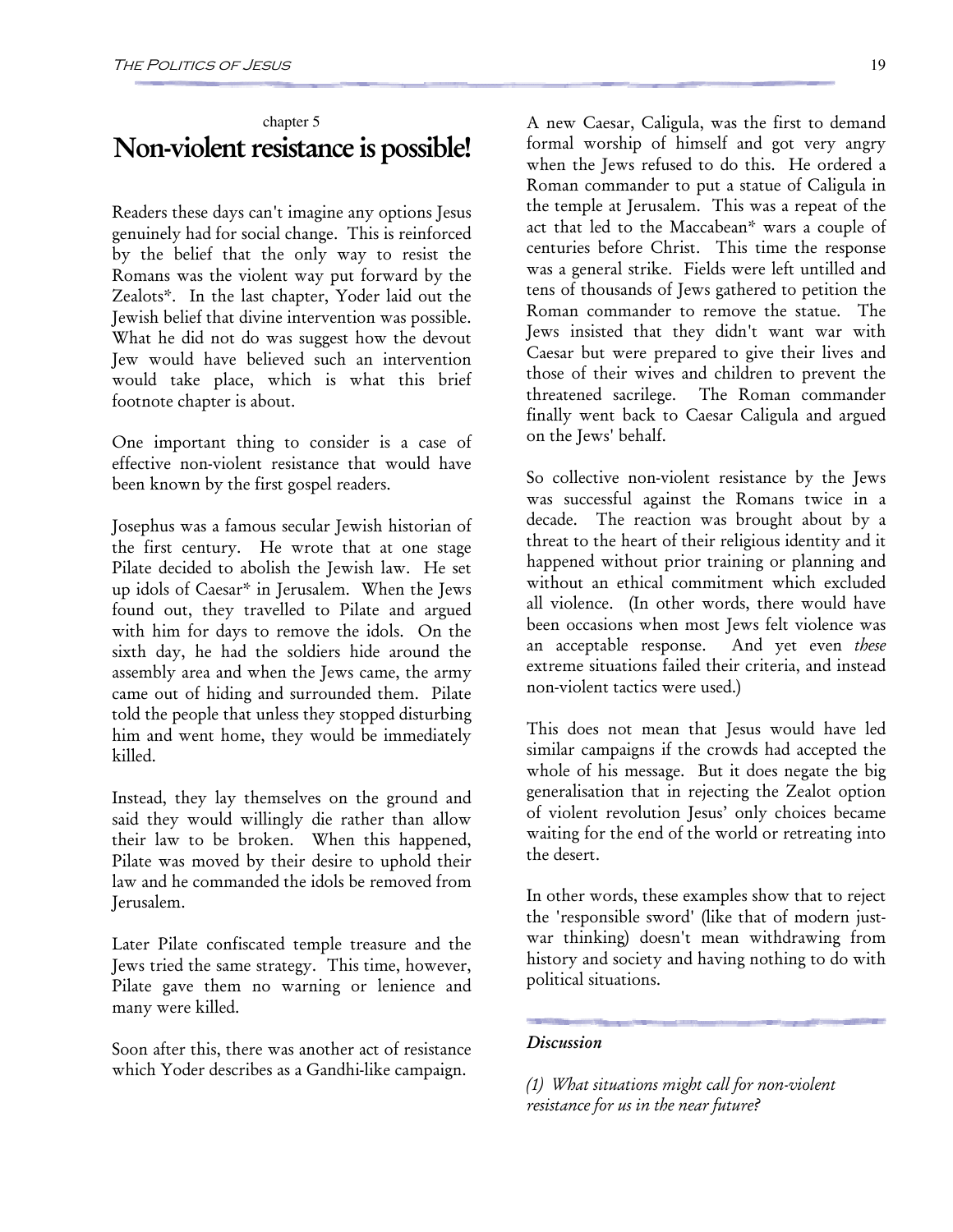(2) How would we go about it as the church?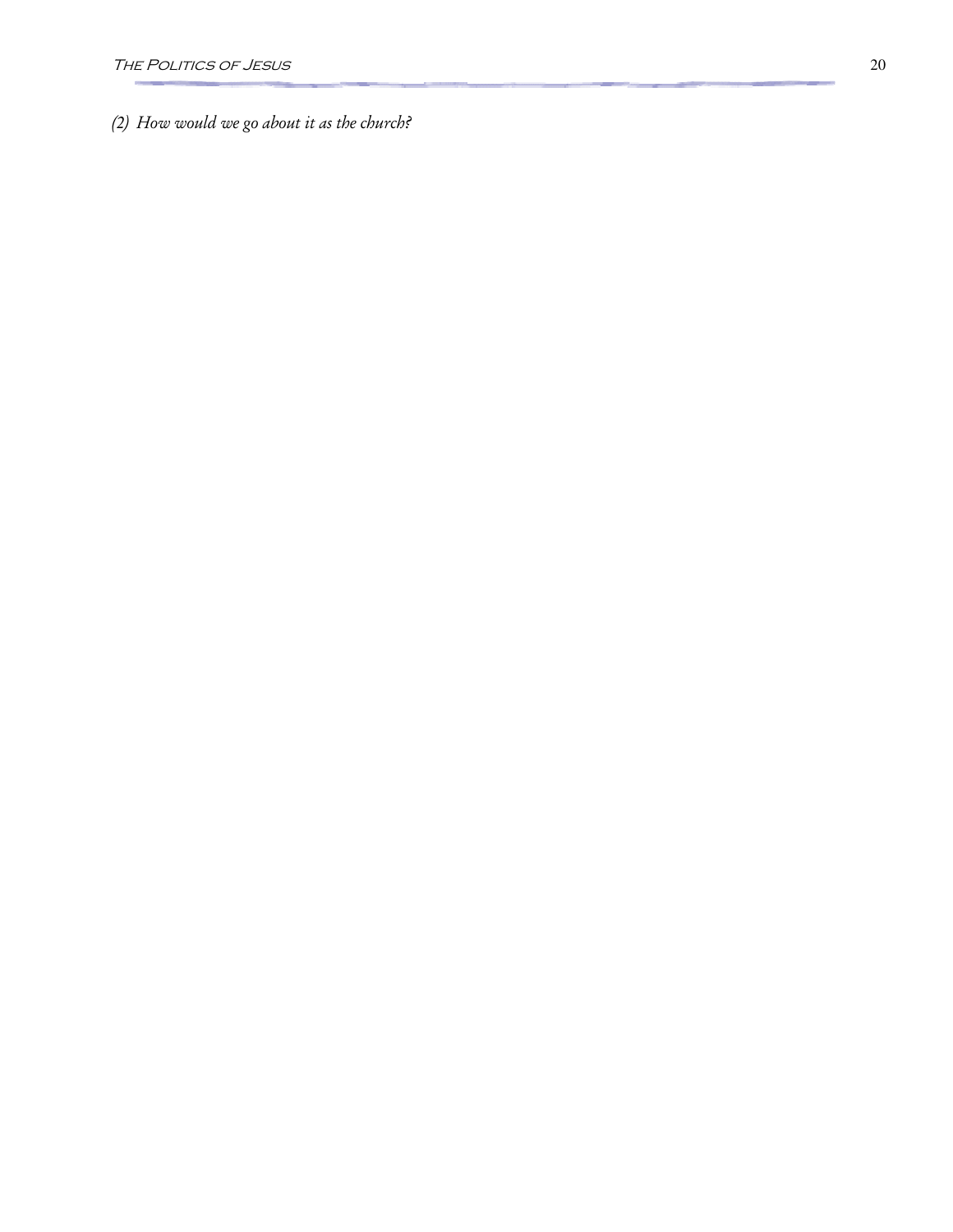# chapter 6 - TRIAL BALANCE Yoder's case so far and an outline of where his case will go from here

If you agree with Yoder so far, you will:

- (a) accept social ethics were essential to Jesus' life and that he had a particular pattern of living in the world (like non-violent resistance; the jubilee)
- (b) agree that Jesus wanted others to follow him in doing this.

However, you might still object that this stuff didn't make it past the gospels to the rest of the New Testament - probably because it couldn't be translated into to the non-Jewish cultural patterns of the Gentile church.

Yoder believes that arguing this point through every book of the NT would get boring. So instead, in the rest of the book he has decided to show at several different churches, at different time and places and in the writings of different Biblical authors the picture of Jesus he built up in the first five chapters holds true. He will be paying special attention to those passages which are usually seen as contradicting a political Jesus.

To test how the 'Jesus kind of life' got into the rest of the books of the Bible, Yoder is going to start by giving a summary of the issue and how he's going to approach it. That's what this chapter is all about.

#### 1. From Luke to Paul

The epistles consistently talk of ethics in terms of the suffering of Christ. Particularly:

- Paul's ministry as a sharing in the dying and rising of Christ (2 Cor 4:10-11; Col 1:24)
- Suffering of all believers as the same sort of thing (Phil 1:29)
- As a model for marriage (Eph 5:25)
- As an attitude that will bring unity in the church (Phil 2:1-5)
- A slave obeys a cruel master because it models the same behaviour (1 Peter)

However, imitation is *not* used as a general guideline for Christian life - by this Yoder means that 'imitation of Christ' in his suffering is not extended to commands to imitate his celibacy, carpentry, or the itinerant lifestyle. St Francis\* applies it at these points but the Bible does not. The only point at which the New Testament church consistently and universally takes Jesus as its example is in following him in the way of the cross - that is, in its attitude toward the powers.

This talk of the cross is familiar language for Christians. However, Yoder rejects the individualistic and internal way the cross has been understood. Instead, he believes we need to recapture its social character.

The believer's cross is not run of the mill daily burdens every human suffers - it is not sickness or tension or the most common forms of suffering. Instead, the believer's cross is the price the believer pays for social non-conformity. Unlike sickness or catastrophe, the cross is entirely avoidable. It's something that lies in the narrow path, freely chosen, after the believer has counted the cost. It means that we'll face hostility like Jesus did if we do what he did: that is, if we represent the divine new order at hand; if we refuse violence yet also refuse passive withdrawal from the problems of the world.

Since Jesus was human, he was tempted by things like pride, envy, laziness, anger, greed, gluttony and lust. However, the gospel writers didn't think it was important to concentrate on any of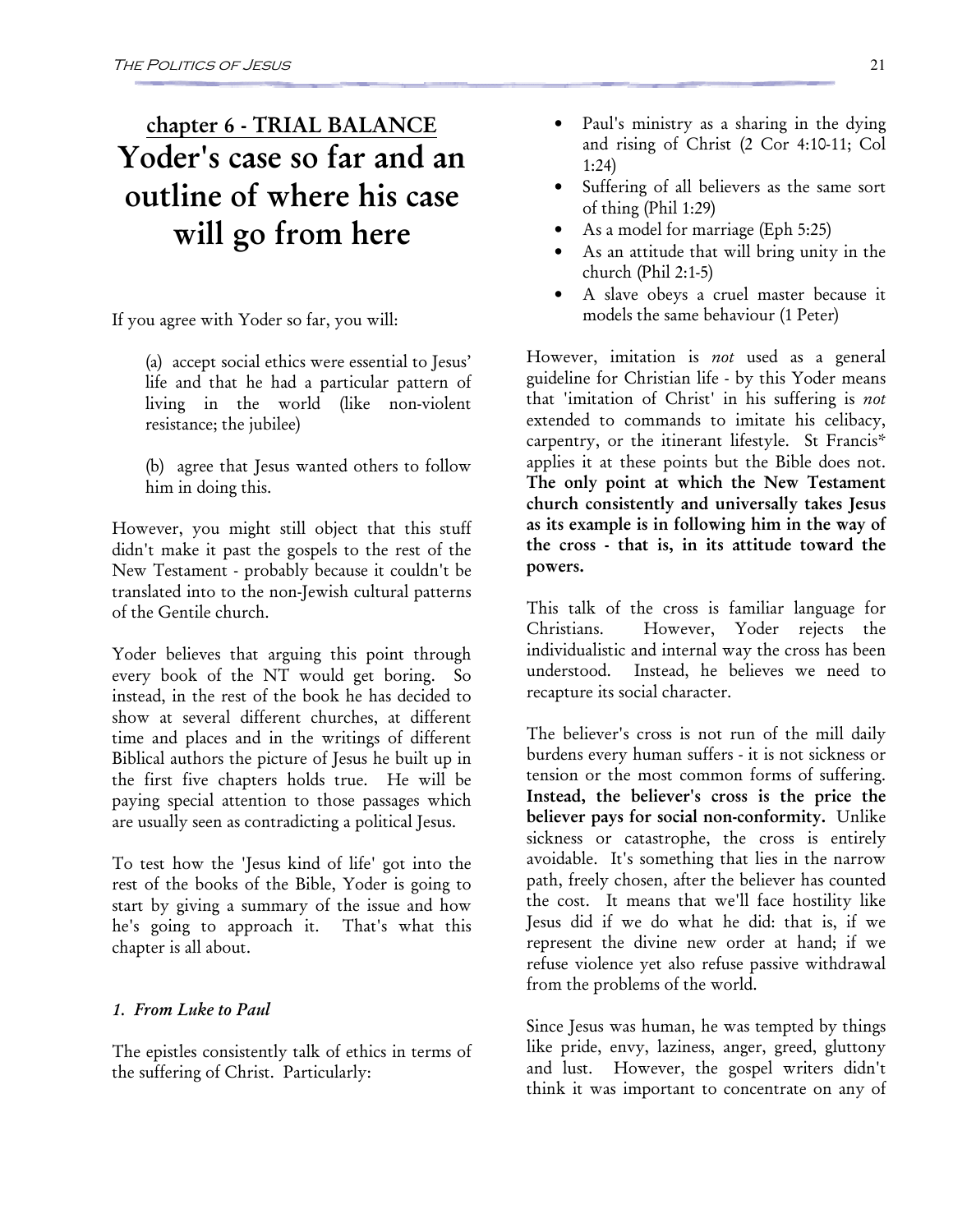them. Instead, the one temptation the gospels depict Jesus facing again and again is the temptation to be 'socially responsible' by using violent methods to achieve a violent revolution.

Social withdrawal isn't shown to be a real temptation; he excluded it at the beginning - yet this is the option Christians take part of the time. He also excluded the option of aligning himself with the Sadducees\*, the Jews who sold out to the Romans and represented a conservative approach to politics (that of maintaining the status quo).

In the first chapter, we considered the idea that Jesus is not a model for political ethics because he had nothing to say on the subject. According to this idea, we have to consciously go and get our ethics from some other source - usually from a 'responsible' calculation of the likely effects and from our 'duty' to try to make things turn out as best as we can. Thus, since Jesus supposedly has nothing to say about the subject, we turn to nature or logic or history. Yet through the last chapters Yoder has put forward a very strong case - backed to some degree by all New Testament scholars - that Jesus *has* got something to say on the subject. Thus though we can refuse to follow Jesus' social ethics - that is, what he said and did we cannot claim he is *irrelevant* to social ethics.

#### 2. Back to the present

Yoder has already discussed some ways in which Jesus is removed from political relevance because of his humanness - for example, the idea that he thought the world was about to end and thus didn't care for the stability of society like he should have. But what about the other side? Some people divorce Jesus from his humanity and make him irrelevant in this way. The main ways this is done are as follows:

> (a) Jesus had to die for the sin of human beings - this is something almost all Christians agree on. This was prophesised in Scripture and necessary because of God's holiness and human lostness.

might be seen as a ransom to purchase humanity's liberty from bondage, or an expiatory sacrifice to purge the stain of sin or as a substitute penalty for human sin. However it might be explained, Jesus knew he had to die for reasons unrelated to his social humanity. Thus the way it was carried out is irrelevant - all that had to happen was God become human and be killed and raise again. The details don't matter; they are just arbitrary specifics. Jesus didn't refuse violence and self defence because these were bad things - he refused them because it was the best way to ensure he got crucified.

(b) The early church quickly shifted from the local Jesus to the cosmic Christ\* of Colossians. This cosmic Christ transcended the culturally specific nature of Judaism and Jesus' life and led the church to finally understand that God affirms the nature and structures of this world - its understanding of power and privilege; of wealth and violence. In other words, this view takes the majestic big statements about Jesus' divinity and uses them in the opposite way to Paul and the early church. While Paul used these claims to emphasise the importance and centrality of the Palestinian Jesus, this view uses them to emphasise that the Palestinian Jesus is *not* the definitive Christ.

(c) Another way to make almost the same point is to appeal to belief in the Trinity. The ethics of the Son found in Jesus of Nazareth need to be completed or corrected by the ethics of the Father and the ethics of the Spirit.

As Creator, the Father made the social structures of our world - so things like social order and armies are necessary to how the Father wants us to live in this world.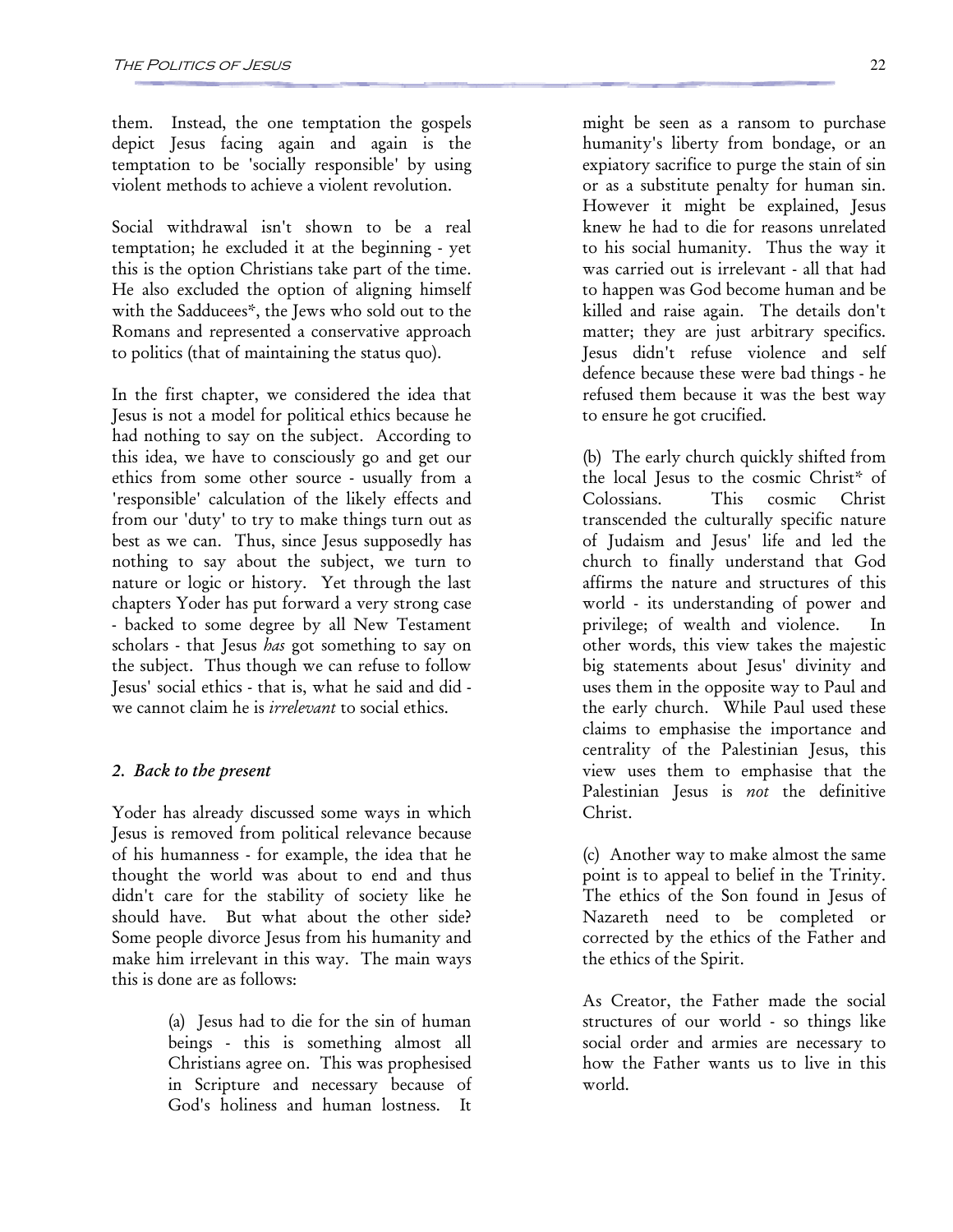The ethic of the Holy Spirit is found in the tradition of the church - the decisions, arrangements and compromises which the church has made with society through history.

Together, these two correcting ethics largely overrule much of the ethic of Jesus.

(d) There's a fourth view taken by those who see a big difference between the Christ we read of in the gospels, reported by 'biased' believing followers, and the 'true' historical figure of Jesus. According to this view, we can't know what Jesus was really like and so we shouldn't rush in and follow an 'unhistorical' picture of Jesus.

This view underestimates the Gospel writers and the witness of faith in the early church. It also is watered down by the fact that if there was a big gap between the gospels and history, it seems to be that Jesus was more like the pacifist\* revolutionary Yoder paints.

Yoder states that dealing with the many ways Christians excuse themselves from having to follow Jesus' ethic would take a long book different to the one he wants to write. But, what he will say is that the reading of the New Testament he is outlining does not require any of these redefinitions. Each of them believes there is a problem that requires adjusting the ethics of Jesus. Yoder has shown that this problem is with the readers - not with Jesus or the New Testament.

Yoder is not asking for an unheard of, modern way of viewing Christ's authority in our lives. No - instead, he is asking that the church takes more seriously the implications of what it has always taught about Jesus as Word of the Father, true God and true Human. He is claiming that if Jesus is what the church has always taught, he needs to be seen as relevant to our social problems.

But not just the relevance most Christians talk about. Not just the Reformed view that Jesus takes away our will and dampens our pride, sending us back to play the part society gives us king, factory owner, slave, worker, executioner with greater modesty and thoroughness. Not just the Puritan\* tradition of a Christian country being improved to approach the theocratic - God ruled - ideal. Not just the quietist\* tradition represented by some parts of Anabaptism that someone else should take care of the world 'out there'. But if not these then what? What should the shape of our 'Jesus-is-Lord' social responsibility be?

A lot of the problem is the way we debate these things in churches. We turn the issue into a choice between two options and then debate the merits of each, all the time missing the point. The whole debate needs to be changed. We can't let the standard fundamentalist/ liberal\* duality constrain us. Yoder suggests five reformulations for a Christian social ethic that takes Jesus seriously. His goal is to change the questions we're asking. It's like a 'third way' in between the two offered by the mainstream. I have revised these into four to bring them in line with the sort of choices facing Christians thirty years later in 2003 in a church environment, rather than just the theology world Yoder concentrated on. We should:

> 1. Reject the idea that we must, in the name of Jesus choose between evangelical 'evangelism' and liberal 'social justice'.

> The good news that Jesus proclaimed is not an invisible salvation ('faith') that occurs independent of what we do ('works'). The good news is tied up to the new order Jesus was starting - one of enemy love, of jubilee, of non-violence, of the melting away of distinctions that kept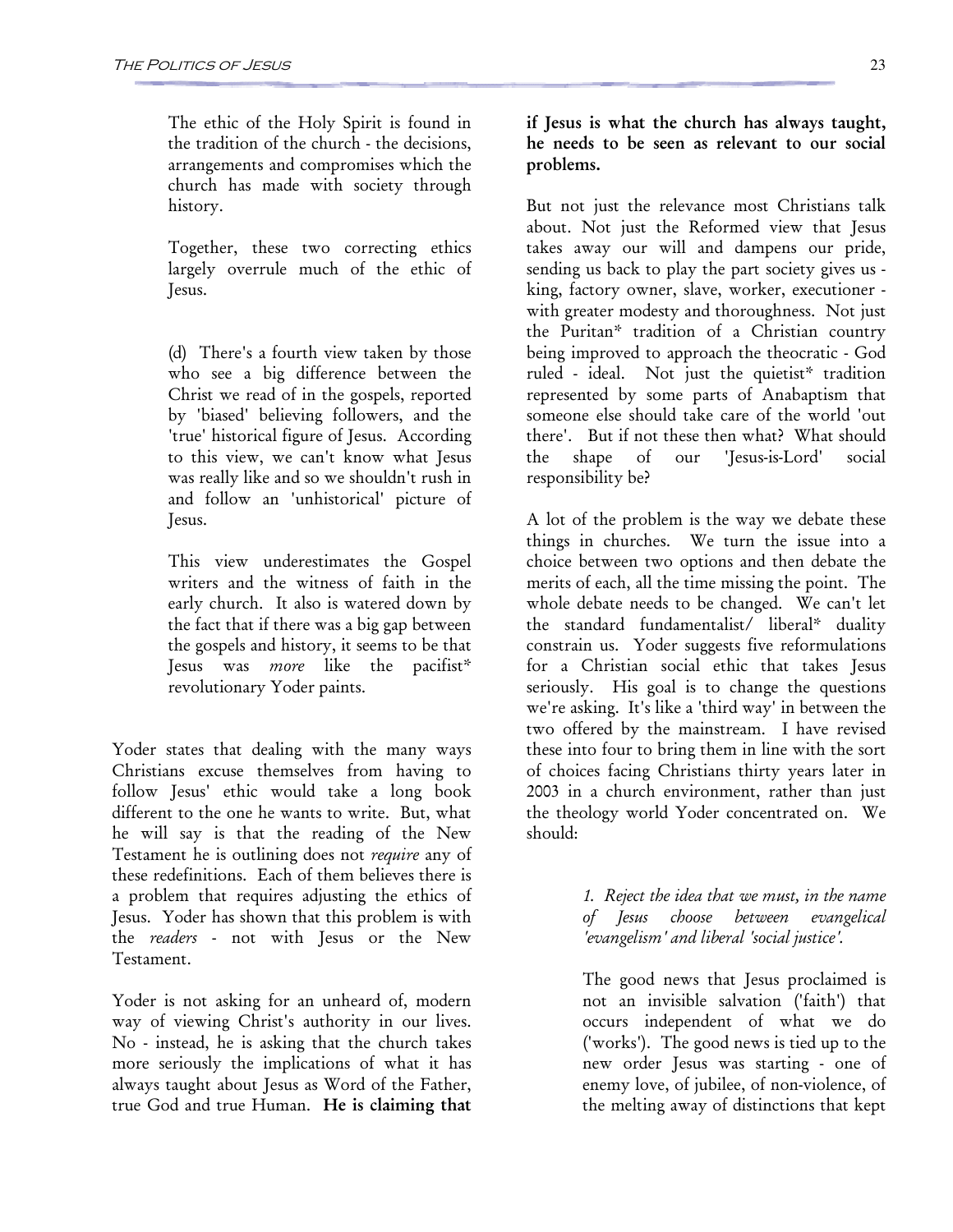people from fellowshipping with each other (Jew/ Gentile; slave/ free; Pharisee/ tax collector).

2. Reject the choice between the evangelical 'dogmatic' Christ and the liberal 'historical' Jesus.

The evangelical Christ leaps from birth to the cross with just one goal in mind: dying and rising to make a heavenly transaction which saves us all. The liberal Jesus of history, a reforming rabbi who calls us all to greater self awareness and freedom, and who we can choose how much of him we should follow. But for Yoder, Jesus the historical figure is one and the same with the salvific Christ.

3. Reject the idea that the only two ways we can understand 'God's kingdom' are as either: (i) a 'Christian country' where the president/ queen/ government are 'Christian' and make 'Christian' laws (ii) an inner, 'spiritual' reign over the individual heart

This idea assumes that when we talk about 'politics' we are talking just about government. It assumes that the only way to be 'political' is to govern and to govern with whatever means are necessary, sharing and accepting the duties and guilt of government. If you choose not to govern you are being apolitical and are more worried about other matters, like your salvation.

In doing this, it denies the powerful impact on society an alternative social group can cause. What about the green movement, which has an influence well beyond its parliamentary representation? What about the influence of the Klu Klux Klan movement in the USA? What about the influence of Gandhi in India? Because

Jesus' rejection of the sword was politically relevant, the religious and political authorities had to kill him in the name of their form of political responsibility. His alternative was so much a threat that Pilate could afford to exchange Jesus for an ordinary violent revolutionary, Barabbas. Jesus' way is more relevant to the question of how society moves than the struggle to get elected or seize power.

Reject the idea that we must choose between the individual and the social

The ethics found in the Sermon on the Mount\* (Mt 5-7:28) are for face to face encounters, according to this idea. We should love our neighbours, but this has nothing to do with how we behave or act at any other level.

Yoder rejects this as an invention of the twentieth century. To hear Jesus in his Jewish context, with the Old Testament behind him, is to understand that personal healing is part of social novelty of the healing community.

#### **Discussion**

(1) What does Yoder believe the New Testament calls us to imitate Christ in?

(2) How is the rest of Jesus' life made relevant to our ethics by the call to share in Christ's suffering?

(3) What is the approach of 'family values' Christian political parties like Family First and Christian Democrats - that is, what are they trying to do?

(4) How do Christians respond when the issue of 'politics' is raised in your experience? Do the choices Yoder and I talk about ring true?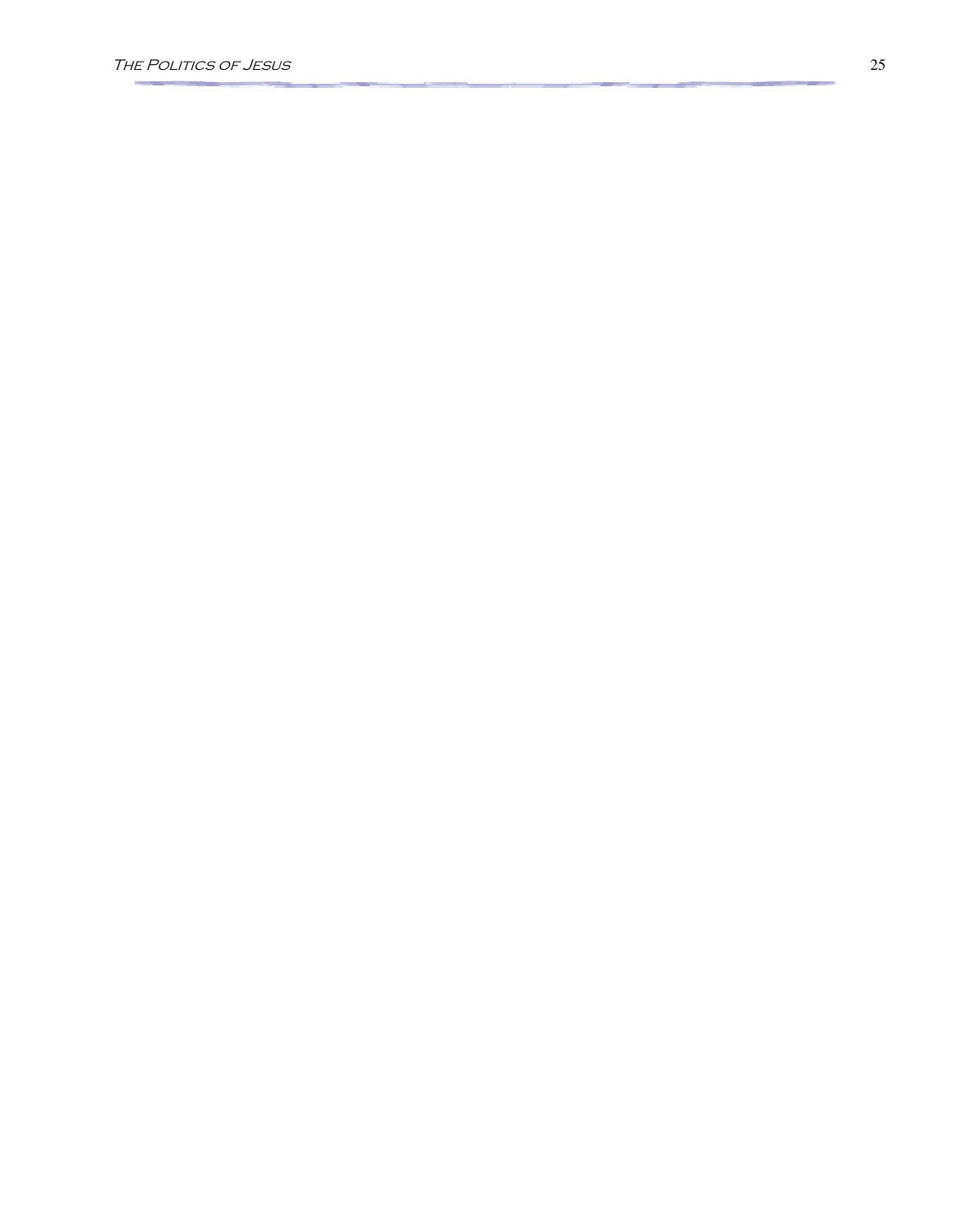### chapter 7: THE DISCIPLE OF CHRIST AND THE WAY OF **JESUS** The New Testament letters also call us to the social ethics of the cross

This chapter links the letters of the New Testament to the gospels.

In doing this, Yoder answers the claim that even if Jesus saw his kingdom in terms of social ethics, his first followers did not. Amongst evangelicals, this will often take slightly different form of claiming that the letters clearly show an unpolitical Jesus, helping us to 'clarify' the gospels, which could be misconstrued as involving social ethics.

In the letters of the New Testament, there are two main ways we are urged to relate to Jesus, both involving social ethics:

> 1. Following (external) - discipleship; like the Israelites following after the cloud, Jesus is followed around by his pupils.

2. Imitation (internal) - a person's inner correspondence to the nature of Christ.

It is the Holy Spirit who provides the strength and power to do this. To show the range of ethics preached and practiced by the apostles, what follows is a large compilation of passages which show the apostolic\* ethics in action, linking them to the love of God, the life of Christ, and the death of Christ. Several gospel passages are used where it seems clear that the gospel writer is referring to practices in the early church. They are divided into the three main things which are the reason for social ethics as well as showing the character of our social ethics. They are the love of God, the life of Christ and the death of Christ.

Yoder reproduced all the verses; I have just listed them. It will help you to look them up.

#### (i) The disciple/ participant and the love of God

A. Christian life means sharing the divine nature - 1 John 1:5-7; 3:1-3; 4:17; Col 3:9

B. Forgive as God has forgiven you - Eph 4:32; Col 3:13; Mt 6:14-15

C. Love indiscriminately like God does - Lk 6:32-36; Mt 5:43-48 (The 'perfection' talked about here is attainable - it is Jewish, meaning 'indiscriminate' or 'unconditional'.) 1 John 4:7-12.

#### (ii) The disciple/ participant and the life of Christ

A. Christian life means 'being in Christ' - 1 John 2:6

B. Having died with Christ, we share his risen life - Rom 6:6-11; Rom 8:11; Gal 2:20; Col 2:12

C. Loving as he loved in giving himself freely - John 13:34; John 15:12; 1 John 3:11-16. The key concept of Jesus teaching is not the Golden Rule ('Do to others as they have done to you.') - Jesus gives this as the centre of the law, not his own teaching. He takes it further - 'Do as I have done to you,' or 'Do as the Father did in sending his Son.' (John 13:34)

D. Serving others as he served - John 13:1- 17; Rom 15:1-7; 2 Cor 5:14; 2 Cor 8:7-9

E. Subordination - to be dealt with thoroughly in Chapter 9.

(iii) The disciple/ participant and the *death* of Christ

> A. Christian life means sharing in Christ's suffering. (Phil 3:10-11; 2 Cor 4:10; 2 Cor 1:5; Col 1:24)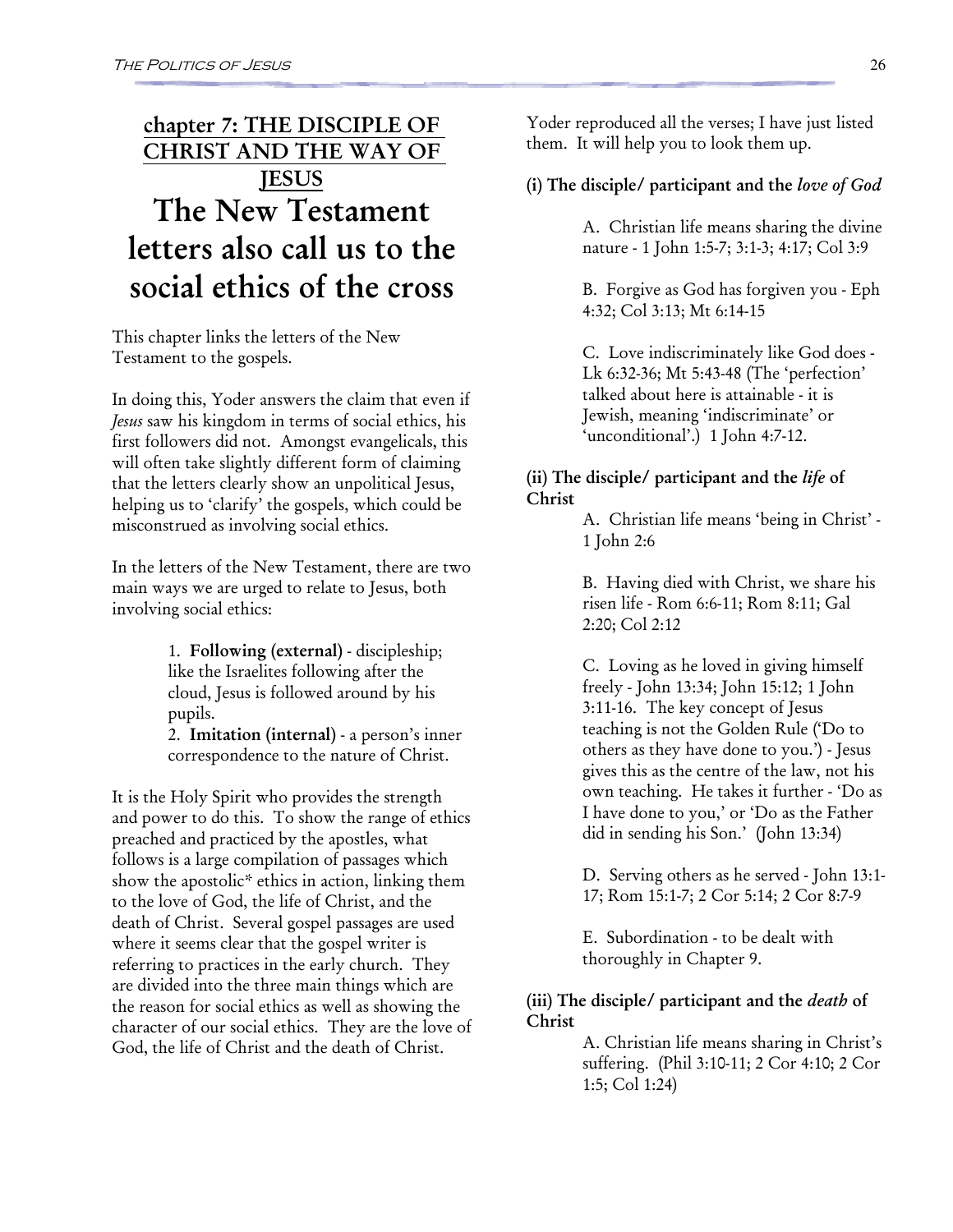B. Sharing in divine condescension - Phil 2:13-14 (this is surely tied to Christ's decisions in the desert.)

C. Give your life as he did - Eph 5:1-2

D. Suffering servanthood instead of a position of power - Mark 10:42-45

E. Accept innocent suffering without complain just like Christ - 1 Peter 2:20-21, 3:14-18, 4:12-16

F. Like Christ, as bearers of the kingdom cause we suffer the hostility of the world -

Lk 14:27-33: Luke's call here comes after the warning that followers are going to have to leave their families and is followed by a warning to count the cost of discipleship. This hard road isn't just for the spiritually elite; it's for everyone who wishes to live the life of salvation. John 15:20-21; 2 Tim 3:12: Christians often think that persecution is a religious matter, irrelevant to social ethics. For example, Communists don't like Christians and thus Christians in China are persecuted; universities don't like student Christian groups evangelising and therefore tries to stop them.

But the cross was a political punishment. When believers are persecuted, it is usually because theirs claims and actions are a real and present threat to the system, and especially to the secular ruler's claim to final authority.

G. Death on the cross is liberation from the power of sin - 1 Peter 4:12; Gal 5:24

H. Death on the cross is the fate of the prophets - Lk 24:19-20; Acts 2:36, 4:10; 1 Thess 2:15.

I. Death on the cross is victory - Col 2:15; 1 Cor 1:22-24; Rev 12:10-11

#### 1. How can we generalise about the overall impact of these passages?

We should start by understanding that the three categories are not really separate lines of thought. Instead, they form an overall pattern with a lot of variations of meaning. Sometimes the passages refer to the earthly ministry of Jesus - especially his death. Other times a more philosophical (Greek) concept of the ascending and descending Christ is used. Usually the idea of suffering in these passages centres upon:

1. Renouncing lordship

2. Abandonment of earthly security 3. The threat which the Suffering Servant\* poses to the world... 4. ... and the hostility of the world's response.

Thus the NT letters repeat the Gospel centres of social ethics: Mark 8:34 (let all followers take up their crosses and follow me) and 10:42 ('Men who are considered rulers of the pagans lord it over them...let it not be so among you').

Readers unaware of the political/ social dimensions of Jesus' ministry in the gospels may understand the 'in Christ' language of the NT letters to be some sort of mystical, private experience and the 'dying with Christ' references as a morbid psychological process. However, if we are to believe that the apostles actually had a core memory of Jesus' earthly ministry and they used this to talk about social ethics, then the centring of their ethics on the cross has to mean a social stance which is compulsory for believers and often costly.

Of course, this is not the main way of understanding the ethics of following Jesus, and Yoder now examines a common (mistaken) way of understanding the taking up of the cross.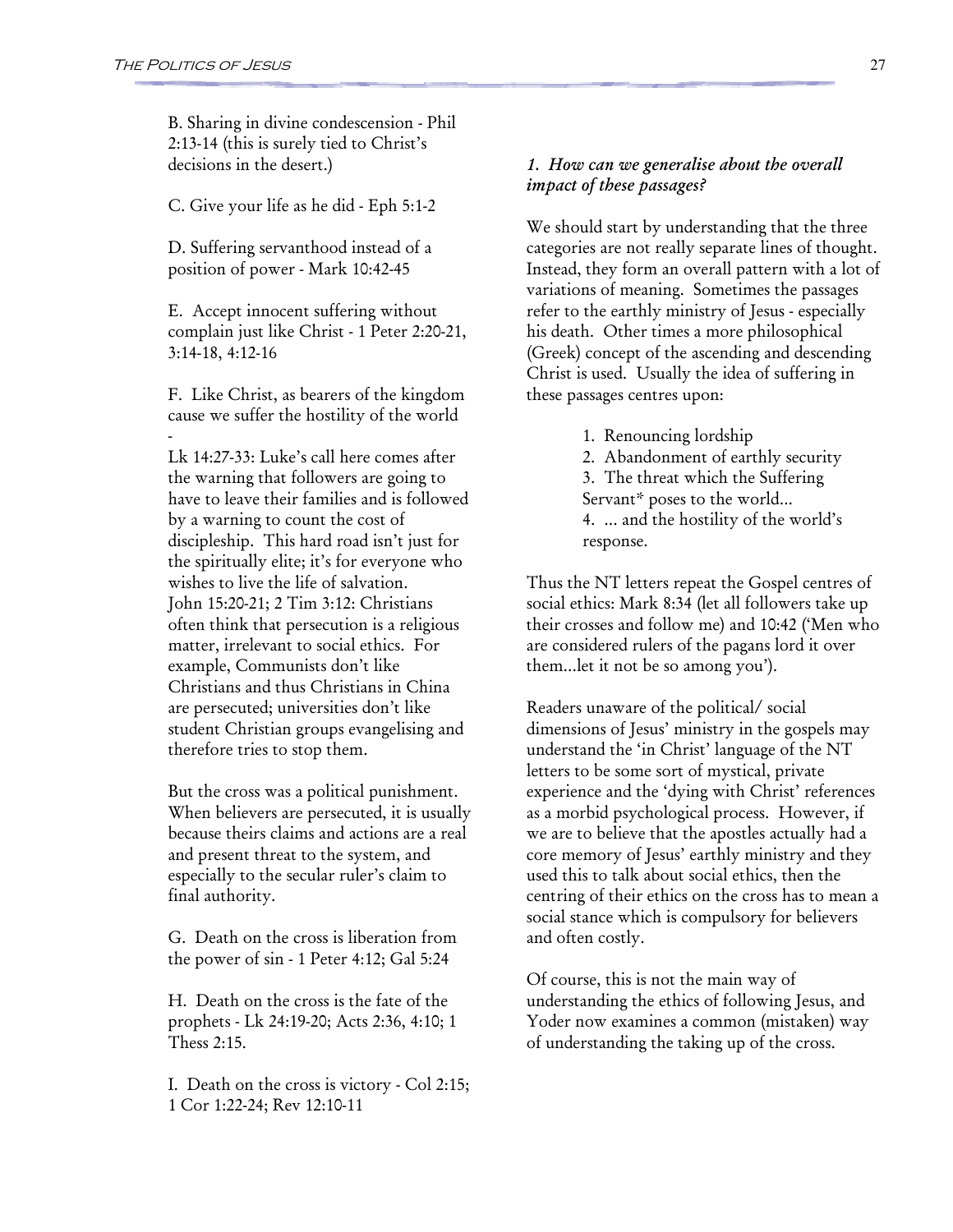#### 2. The cross in pastoral care: a general symbol for undeserved and unexplainable suffering

The church today spends a lot of time consoling people who are suffering. So in these pastoral care situations, it's quite understandable that chaplains, pastors and lay carers turn to the biblical language of 'the cross' to make the people's suffering meaningful. They will say that enduring chronic illness is 'bearing the cross', meaning that the person is being a good follower of Jesus because of their endurance. Lots of sincere people have been helped by this thought, gaining a sense of divine presence and purpose.

Yet people can be 'sincerely' wrong, and the validity of the church's pastoral concern for those suffering shouldn't be used as an excuse for misusing the Scriptures. The cross was not an unexplainable or chance event like a car accident or cancer which happened to strike Jesus. Instead, Jesus accepted the cross as his destiny and he moved toward it, even provoked it as a constant choice. He warns his disciples not to start down his path without counting the cost in the same way (Luke 14:25-33). The cross of Christ is not a difficult family situation, not failure to buy a house or get a promotion, not crushing debt or debilitating illness; it is for Jesus and his followers the legally expected outcome of a moral and political clash with the powers ruling society.

Even the early Christians had to be warned against misinterpreting general suffering as the bearing of the cross. They were told their suffering was the bearing of the cross only if it was innocent and the result of their adversaries' evil will. (1 Peter 2:18-21, 3:14-18, 4:1, 4:13-16; James 4:10).

#### 3. Imitation and renunciation

Yoder finishes by repeating that the only place where we are called to 'be like Jesus' is in the act of taking up the cross - and this is a universal and consistent call throughout the NT, from Jesus'

words themselves to the Johannine writings; in the Pauline writings and the non-Pauline. Servanthood replaces kingship, forgiveness absorbs hostility.

#### **Discussion**

1. Explain the meaning of Yoder's three categories of apostolic ethics - what does our participation in the love of God involve? The life of Christ? The death of Christ?

2. In the many passages that Yoder lists, what is the cross seen as?

3. What relevance does the resurrection have in our bearing of the cross?

4. Using Yoder's framework, explore what actions we are going to take in bearing the cross this year.

5. What alternatives can we offer in pastoral care if we are to avoid misusing the idea of the cross but still be compassionate toward the suffering? (Here we might draw on the way Jesus approached the sick.)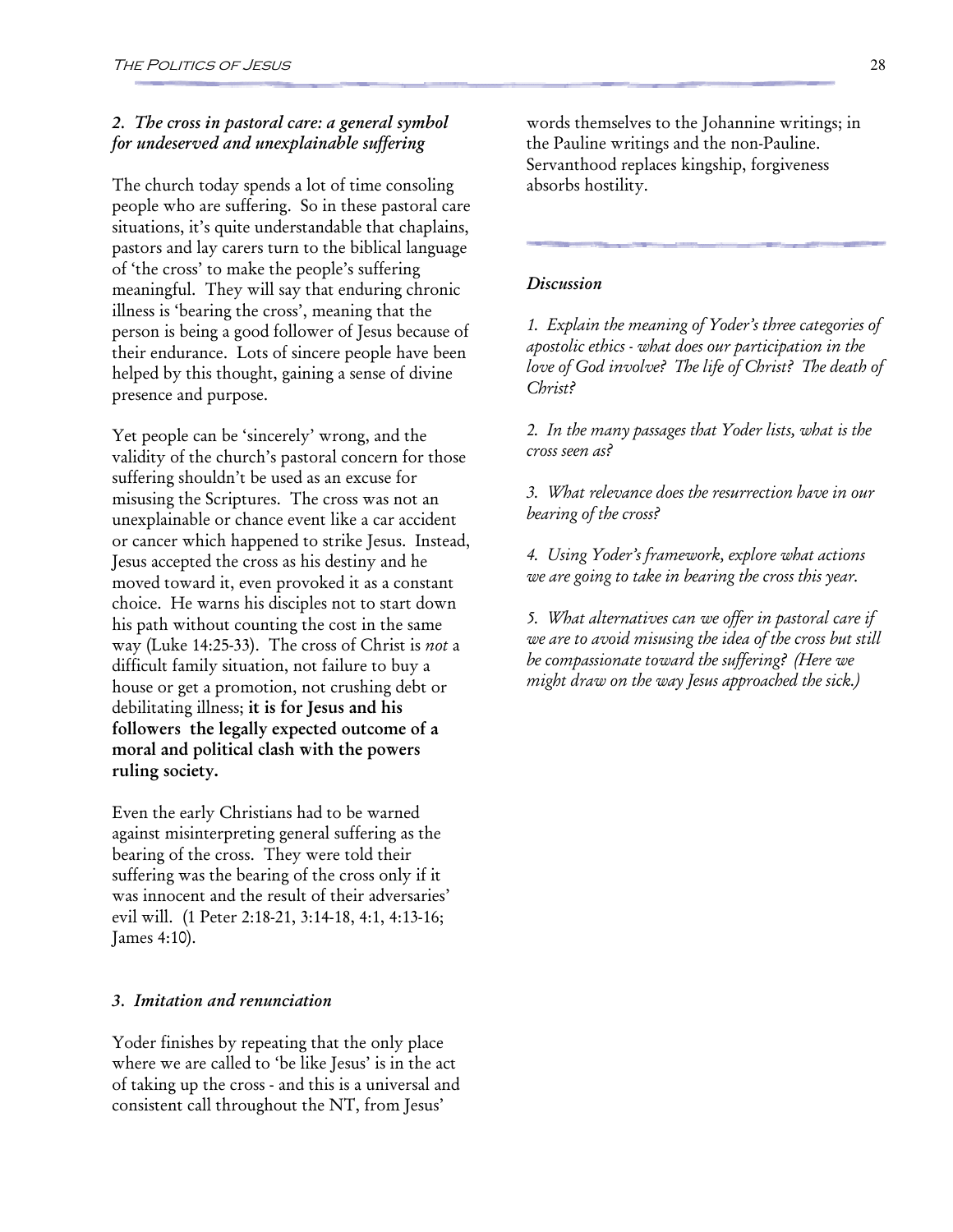# chapter 8: CHRIST AND POWER Christ's victory over the powers and the call for the church to be a restored society

This is a long chapter; if using it in a small group setting, you might like to do it over two weeks and discuss some of the questions in the first week.

Since the Reformation\*, many Christians have claimed that the message of Christ is directed to the individual and carried out by the individual alone.

Yoder has already responded to the substance of this claim by outlining the social ethics preached and practiced by Jesus and the early church. Now he wants to turn to the question of whether we find in the New Testament some equivalent of what present day thinkers call 'powers' or 'structures.' So, the theme of this chapter is to show the way Paul's understanding of the powers relates to the present-day understandings of the topic.

#### 1. The stimulating confusion of Paul's language about power

Paul makes it hard on us because his language about powers uses words from different areas – straightforward political stuff like 'principalities and powers,' 'thrones and dominions' as well as cosmological\* language like 'angels and archangels' 'elements' 'heights and depths,' and religious language – 'law' and 'knowledge.'

In trying to draw all these things together, Yoder makes an extended consideration of the way we use the word 'structure'. The point behind all this, is that just as our word 'structure' refers to a whole series of different things with a common

thread of patternedness, so Paul talks about 'powers' in a way that brings together a whole lot of things that we don't hold as close together as he does – the emperor and the angels and the natural forces, and many other things. Look at the ways we use the word 'structure':

- 1. To refer to a particular network of people or agencies who are in power or exert influence – the 'power structure' (eg 'the power structure' of the church: in the case of an Anglican church: archbishop, bishops, clergy, deacons, lay church workers)
	- (a) sometimes this power structure might be clearly visible and identifiable, like in the example of the Anglican church;
	- (b) other times it isn't easy to pinpoint the exact components of the structure, but it still exists like when we talk about 'Wall Street'
- 2. Sometimes 'structure' is only visible to the person studying something – so if a psychologist talks about the 'structure of the personality', he is talking about a pattern he or she can see in the way a certain person responds and behaves.
- 3. For an architect, 'structure' means the basic building.
- 4. The structure of a language is its grammar and logic and the (originally) unwritten laws which have developed naturally and govern the way language is used.

In all these cases, the word 'structure' points to an overall patternedness in something – as a 'class' is more than the individual people who make it up; as a 'bridge' is more than the metal pieces which compose it; as a 'religion' is more than a bagful of assorted practices.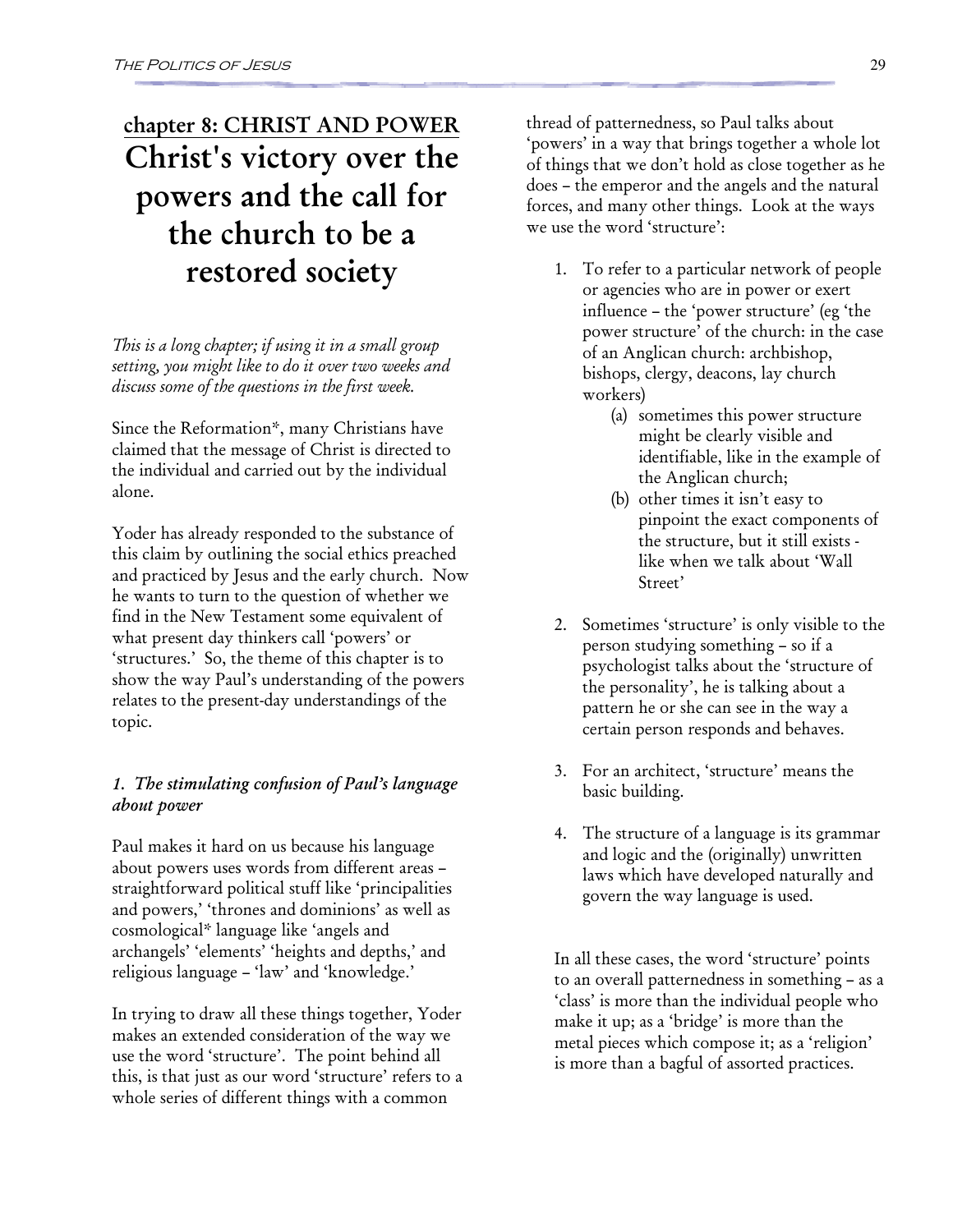Similarly, 'power' points in all its variations to an ability to make things happen; this is the common thread between all those different words Paul uses to describe 'power.' The powers include governments but are not limited to them; include demonic forces but are not limited to them; include religious bodies but are not limited to them; include the authority structures in a family but are not limited to them.

#### 2. Christ and the Powers in contemporary theology

A lot of Christians, when they hear Paul talk about angels or demons or powers, instantly throw out that part of what he was saying, as they believe it's just an outdated piece of an ancient worldview that didn't make it through the sieve. On the other hand, we could add, fundamentalists\* tend to get very literal and hung up about such language and as a result we get people preoccupied with demons and angels and invisible spiritual combat behind every small occurrence - as seen in the novels of Frank Peretti\*.

Instead of these responses, we need to get better at thinking about the meaning of scriptural thought within its own cultural context. We need to ask first what these passages meant then before we can ask what they mean now.

#### (1) The Origin of the Powers in the Creative Purpose of God

Col 1:15-1:17 '… whether thrones or dominions or principalities or powers; all was created by him and through him. And he is before all things and things subsist in him.'

The Greek for 'subsist' here has the same root as our word 'system.' According to Paul, in Christ everything 'systematises' and is held together – Christ keeps the powers united in the reign of

order among creatures, order which was a divine gift in its original intention.

Most of the references to 'powers' in the NT consider them fallen. But it is important to remember that they were part of the good creation of God. Society and history, even nature would be impossible without regularity, system, order – and God has provided for this need. The world is not sustained by constant divine intervention; it was made in an ordered form and it was good. God created through the creation of the Powers that ordered reality; He showed creativity within the bounds of a systematic ordering.

#### (2) The Fallen Powers in the Providence of God

Unfortunately, we have no access to this good creation of God. The world is fallen and so are the powers. Instead of only giving the creative life giving purposes of God to us, they also seek to separate us from the love of God (Rom 8:38); they rule over the lives of those who live far from the love of God (Eph 2:2) and hold us enslaved to their rules (Col 2:20). These structures, these powers which were supposed to be our servants have become our masters and our guardians.

Yet even in this fallen state the powers are not pure evil. They continue to order things even in their fallen state. Even the pagan forms of social and religious expression, although not to be imitated, remain a sign of the preserving patience of God toward a world that has not yet heard of its redemption (Acts 17:22-28). So, before declaring the impact of Christ on all this, Paul makes three declarations concerning the structures of creaturely existence:

- (a) These structures were created by God. It is God's will that there should be a network of norms and regularities to stretch out the canvas upon which life can be painted.
- (b) These powers have rebelled and are fallen. They did not accept their place but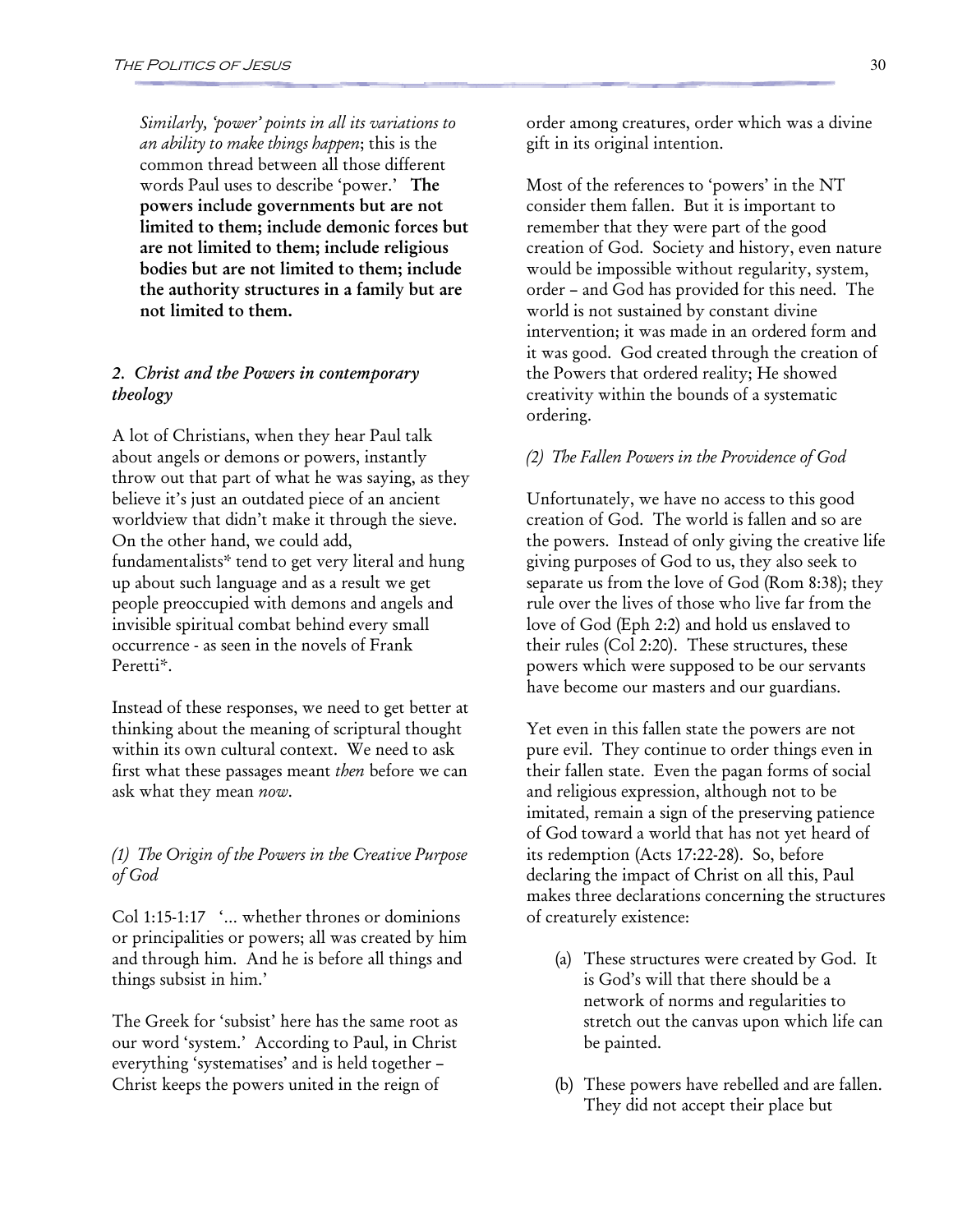claimed for themselves an absolute value – enslaving humanity and our history. We are bound in 'slavery' to them.

(c) Despite their fallen condition the powers cannot escape God completely and He is still able to use them for good.

Berkhof came up with some concrete examples of what these Powers are:

- Human traditions, morality, religious and ethical rules, the administration of justice and the ordering of the state
- The state, politics, class, social struggle, national interest, public opinion
- Place of the clan/tribe in indigenous peoples; respect for family and ancestors in Chinese tradition; the Hindu social order

Yoder sums these up as religious structures; intellectual structures (-ologies and –isms), moral structures; and political structures (the tyrant, the market, the school, the courts, race, and nation)

Paul's three declarations are backed up in these examples:

- (a) All these structures can be seen as having some seed of good creation in them. There could be no society or history without the existence of religious, intellectual, moral and social structures. We cannot live without them.
- (b) They fail to serve us as they should. They demand an unconditional loyalty from the individual and society. We cannot live with them. It is impossible to see anyway out from this enslavement.
- (c) Our lostness and our survival are inseparable – both are dependent on the Powers. We live inside them while awaiting the redeeming work of God.

So, far from being outdated or irrelevant, Paul's teachings about the Powers is a very refined analysis of the problems of society and history. He manages to recognise both the fallenness of humans and the continued providential control. He relates the orders of creation to Christ himself; something theologians have been doing everything to avoid ever since.

#### 3. The work of Christ and the Powers

The Powers enable history, society, in short humanity to exist. Creation is ordered through and by the Powers. If Christ saves us in our humanity, then, the Powers cannot simply be destroyed or set aside or ignored. What, then, is the relationship of salvation to the powers?

Their sovereignty must be broken. This is what Jesus concretely did by living a genuinely human existence. This life brought him, as it will bring any genuine human, to the cross. Jesus submitted himself willingly to the Powers but he refused to co-operate in their corruption – that is, rule by the sword (the Roman Powers\*) or legalism as an end to itself (the Pharisees\*). This holiness was a threat to their dominion – like Daniel who refused to bow to the idol - and so they killed him.

Jesus' obedience unto death is the first expression of an authentic, restored humanity. For the first time there is a human who lives in laws and customs, institutions, values and theories, yet is a slave to none of them:

*He [God] disarmed the principalities and powers and made a public example of them, triumphing over them in him [Jesus]. (Col 2:13-15)* 

So, in the cross Christ has ended slavery to the Powers. He made a public example of them – showing what they're really like: adversaries to the truth; enemies of God. They are unmasked as false gods by this encounter with the true God.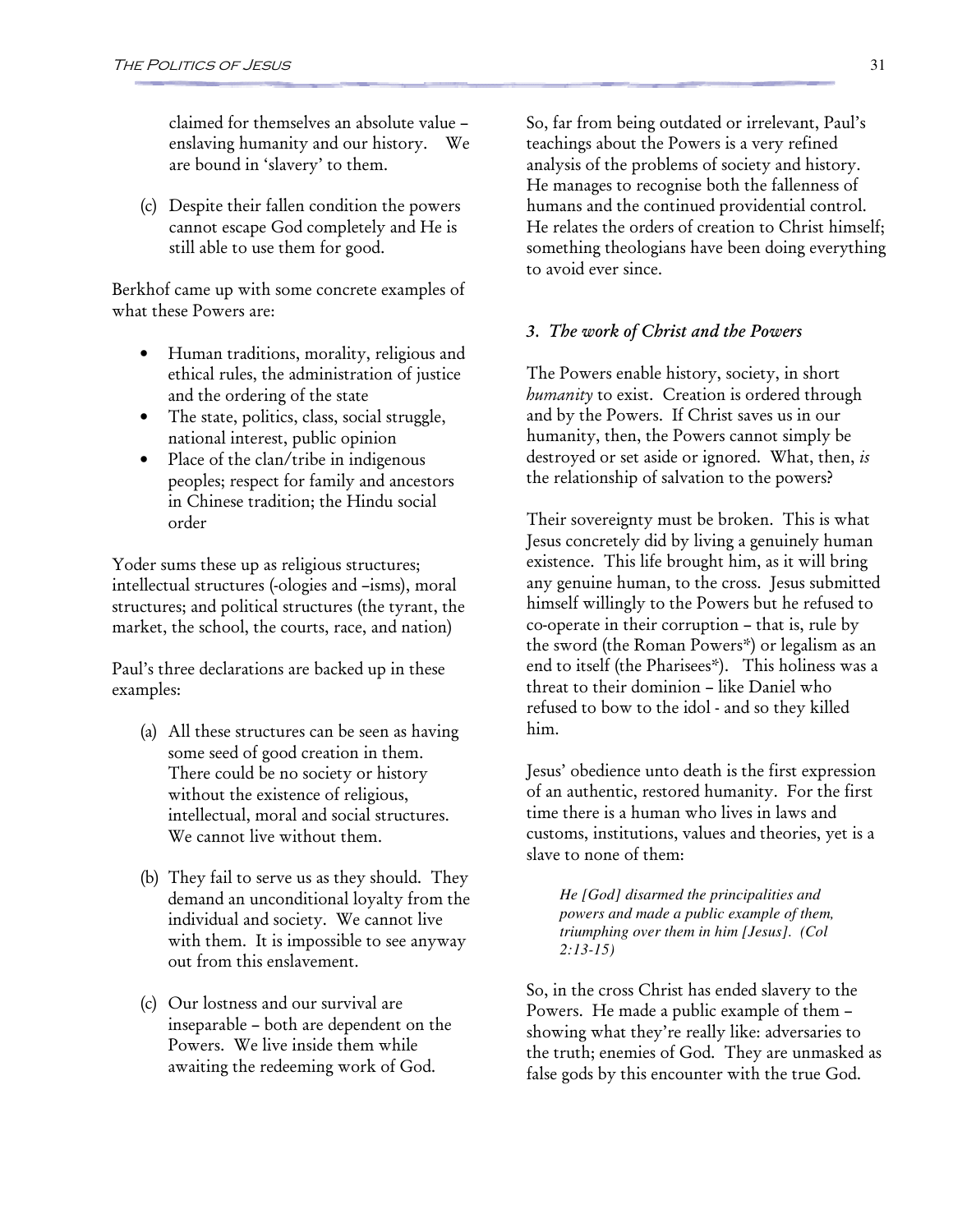The resurrection shows more fully what has happened on the cross – God has challenged the Powers, penetrated into their very territory and shown that He is stronger than them, even than the Power of life and death which used to be ultimate as punishment and as coercion. By defeating it and showing that it is not the ultimate Power, Christ has freed his believers to do anything and everything – think of Paul in Philippians where he says that he doesn't know whether he'd rather die and be with Christ or live and preach the gospel.

Because of Christ, we know that we have a calling that is higher than any of the created Powers. No more can the Powers separate us from the love of God, from a full expression of our humanity. So, for example, the Sabbath rules had become a god in themselves in Jesus' time, and a barrier to the true God because of this. Yet Jesus disarmed and unmasked the evil pretensions of the system the Pharisees had set up; the Sabbath wasn't created to bound us up but to celebrate our humanness and our Creator. After the climactic proof of God's victory in the resurrection, believers didn't do away with the Sabbath rules. Instead, the Sabbath was put in its place. In Christ, believers have the authority and duty to call the Powers to account.

#### 4. The work of the church and the Powers

The church is told to proclaim Christ's victory over the Powers. Paul writes '…the manifold wisdom of God should henceforth be made known by means of the church to the principalities and powers in heavenly places, according to the eternal purpose which he set in Jesus Christ our Lord.' (Eph 3:11)

The fact that through the work of Christ Gentiles and Jews have been brought together to live in Christ's fellowship is a sign to the Powers that their rule is over.

The church isn't simply either *against* or for the Powers. Instead, the church lives within the

structures and orders of creation with its eyes on the Most High God, giving it discernment and freedom.

We can only *effectively* preach God's wisdom to the Powers if we are showing in the church a life freed from slavery to the Powers. We can only challenge Mammon\* if our life displays that we are joyfully freed from its clutches. We can only truly reject nationalism if we live recognising there is no hierarchy amongst peoples. We will only resist social injustice if justice and mercy prevail in our common life.

So the position of the church in the New Testament is not withdrawal from social issues and certainly not withdrawal because of its smallness and low social class. Instead, the church was the beacon of liberation. It did not withdraw - it faithfully modelled an alternative within the disarmed, dethroned Powers. Its counter-cultural attitude did not stem from its smallness but from its faithfulness.

As Paul points out, our struggle is not against flesh and blood but against the Powers flesh and blood serve (Eph 6:10-18). We don't need to defeat the Powers; Christ has done, is doing, and will do this – our task is just to hold firm in the name of Christ, showing his victory.

#### 5. The priority of the church in Christian social strategy

In Paul's thinking, the very existence of the church is its primary social strategy. Just by existing, the church shows that the Powers' rebellion has been overcome and is being overcome. 'Let the church be the church' is a slogan thought up at an assembly of churches; Yoder clarifies this as, 'Let the church be a restored society.'

One of the papers at this assembly declared that 'the world cannot be set right from the top but only from the bottom upwards.' This paper goes on to say that the only way to restore substance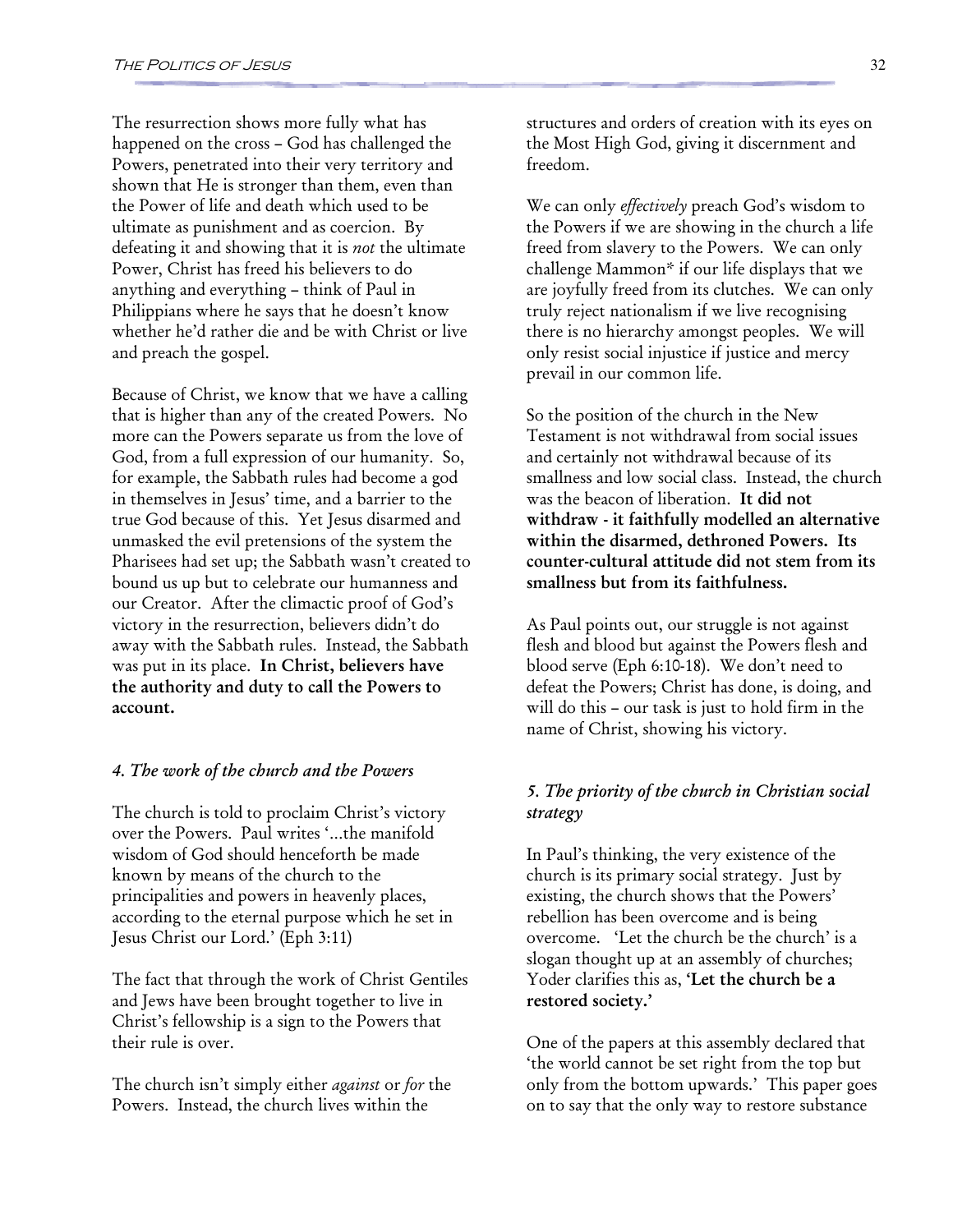and depth to the life of humans is in changing the way we live – and since humans can only know a number of people, this has to be practiced in small groups – family, church. These groups are to be the social conscience of the new order. Again, we go back to Yoder's earlier comment that a counter-cultural community resisting the Powers can have a huge impact on the world.

This paper also says that 'It is the worship of God that is the source of all genuine renewal.' So then, the most important thing the church can do for society is to be a centre of authentic humanity.

When people in our society look to our church, they should be able to see a group of people not in slavery to money or career; a group of people who take the demands of holiness seriously and live in a restored way, seeking and practicing pure sexuality, generosity and sacrificial servanthood.

#### 6. The Jesus-for-Me and Withdrawal Misunderstandings

Paul does not believe that the gospel is only about personal ethics. Nor does he say that the way to change unjust structures, to reform the Powers, is 'heart by heart.' The hope of US fundamentalists, for example, is to have a born again president who will control society in a Christ-like way.

Instead, the main social structure through which the gospel works to change other structures is that of the Christian community. Within this community, people are changed in the way they behave by genuine social relationships with other believers who call each other to account – that is, who 'bind and loose'\*.

This doesn't mean withdrawal from all the structures of the world, like the Amish\* and the Two-by-Twos\* practice. The Powers and the power within them are originally the good creation of God. It's more complex than withdrawal – the church is called to discernment, to work out which structures can be worked within and which can't.

There will be some situations where faithfulness involves refusing certain functions within society – so, for example, Yoder might have suggested the functions of soldier; executioner; abortionist; stockbroker. (Although some of these occupations might possibly be open to redemption – the peace corp? the ethical investor?) In these cases, power is refused because the most responsible choice is to refuse to collaborate, and in that refusal to take the side of the victims of that misused power. This refusal is not withdrawal. It is a major negative intervention within the process of social change, a refusal to use unworthy means even for what seems like a worthy end!

The church's calling is to be the conscience and the servant within human society. The church must be able to discern when and where and how God is using the Powers. We are called to contribute to the creation of structures more worthy of human society – perhaps like assisting in creating a more humane system of refugee treatment in Australia. God is working in the world and it is the task of the church to know how he is working.

#### 7. The relevance of Christ to the Powers today

The biblical understanding of the Powers that we have been reading about in this chapter and the previous is an excellent framework to think about the task of social discernment to which we are we called. This is not a way of helping the needy or guiding individual Christians to avoid sin and practice good works. Instead, it is a part of our orders from God to proclaim to the Powers that in Jesus their rebellion is broken and their pretensions demolished.

The proclamation of Christ's lordship is not just something to add to individualistic evangelical formulas of asking Jesus into your heart. No – it is the whole of the gospel of which 'winning hearts for Christ' is a small and inadequate corruption.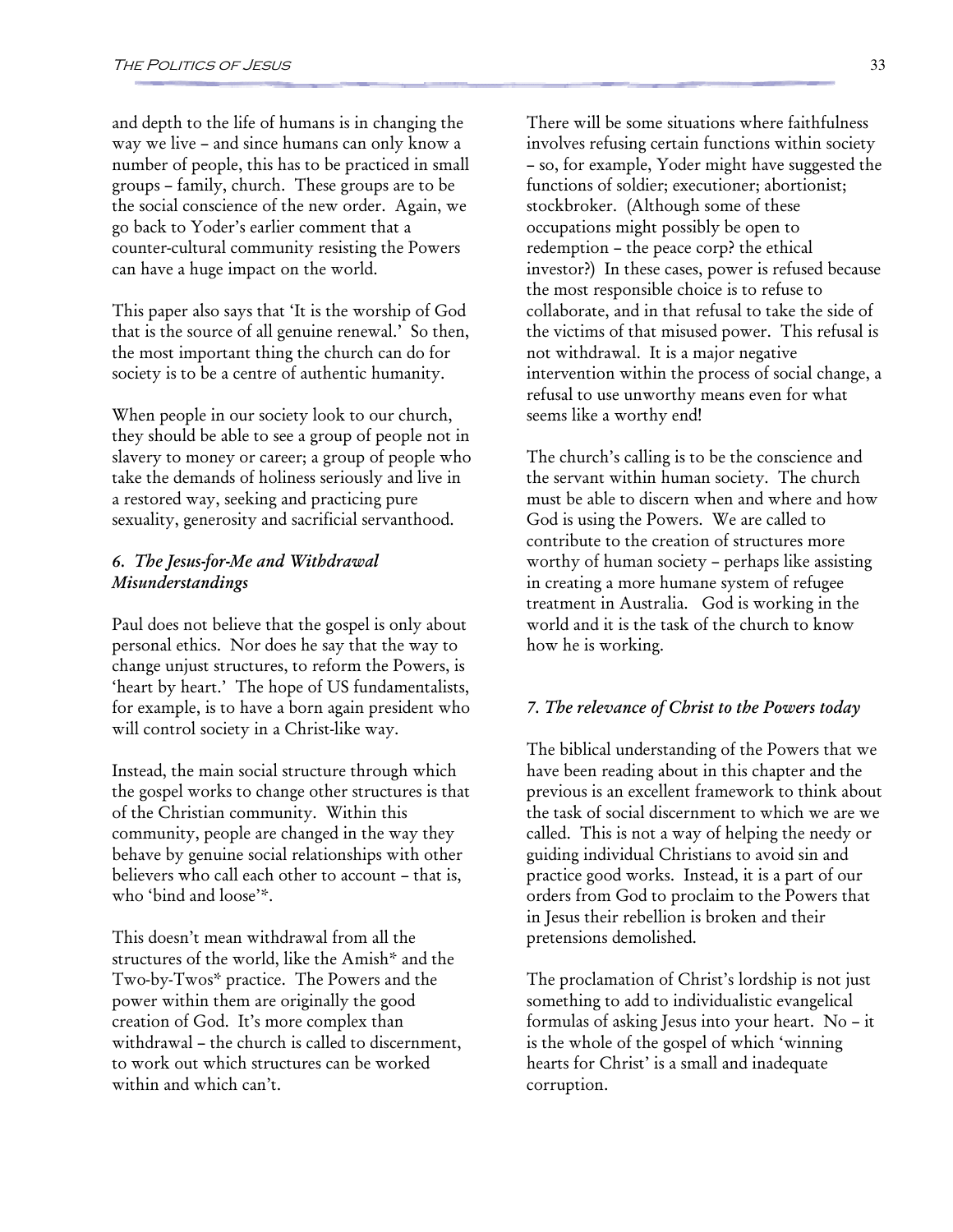Only individuals can respond to the proclamation that 'Christ is Lord' – but it is social, political, structural fact which constitutes a challenge to the Powers.

Its claims aren't limited to those who have accepted it – Christ is Lord of all and is reclaiming and restoring all. It is a declaration about the nature of the world and the significance of history, within which both our participation and objection (binding and loosing\*) gain their authority and their end. We are given authority to live out a renewed common life because we act in the name of Christ who has disarmed the powers. Our end is to make this disarming known and live it out.

The Powers have been defeated not by some cosmic hocus-pocus but by the concreteness of the cross; the impact of the cross upon them is not the working of magical words nor the fulfilment of a legal contract calling for the shedding of innocent blood, but the sovereign presence, within the structures of creaturely orderliness, of Jesus the kingly claimant and of the church which is itself a [restored!] structure and power in society.

#### **Discussion**

- 1. Using Yoder and Berkhof's understanding of Paul and the Powers, discuss Col 2:20-3:4 and what Paul wanted his readers to understand.
- 2. Talk through Berkhof's list of powers and analyse what it means to call them this. Can we add some?
- 3. What sort of attitude toward the powers might we be called to take if see them as a distorted part of God's intentions?
- 4. What are the similarities and differences with Dave Andrews' idea of 'Christianarchy'? ["From 'Christi' - Christ -

and anarche - 'against the powers', as in 'the principalities and powers'"]

- 5. How does Yoder believe we should think about 'salvation' and the goals of Christianity?
- 6. Imagine what the Sunday meeting of a 'withdrawn' church might be like - what would be talked about and how or why. Now compare and contrast to the sort of church Yoder envisions - one which is a restored society speaking to the Powers.
- 7. Discuss the Power we call the mass media internet, newspapers, television, radio - and our response as Christians.
- 8. Does the concern for living out the restored society threaten the priority of Christ and the 'preaching of him crucified'?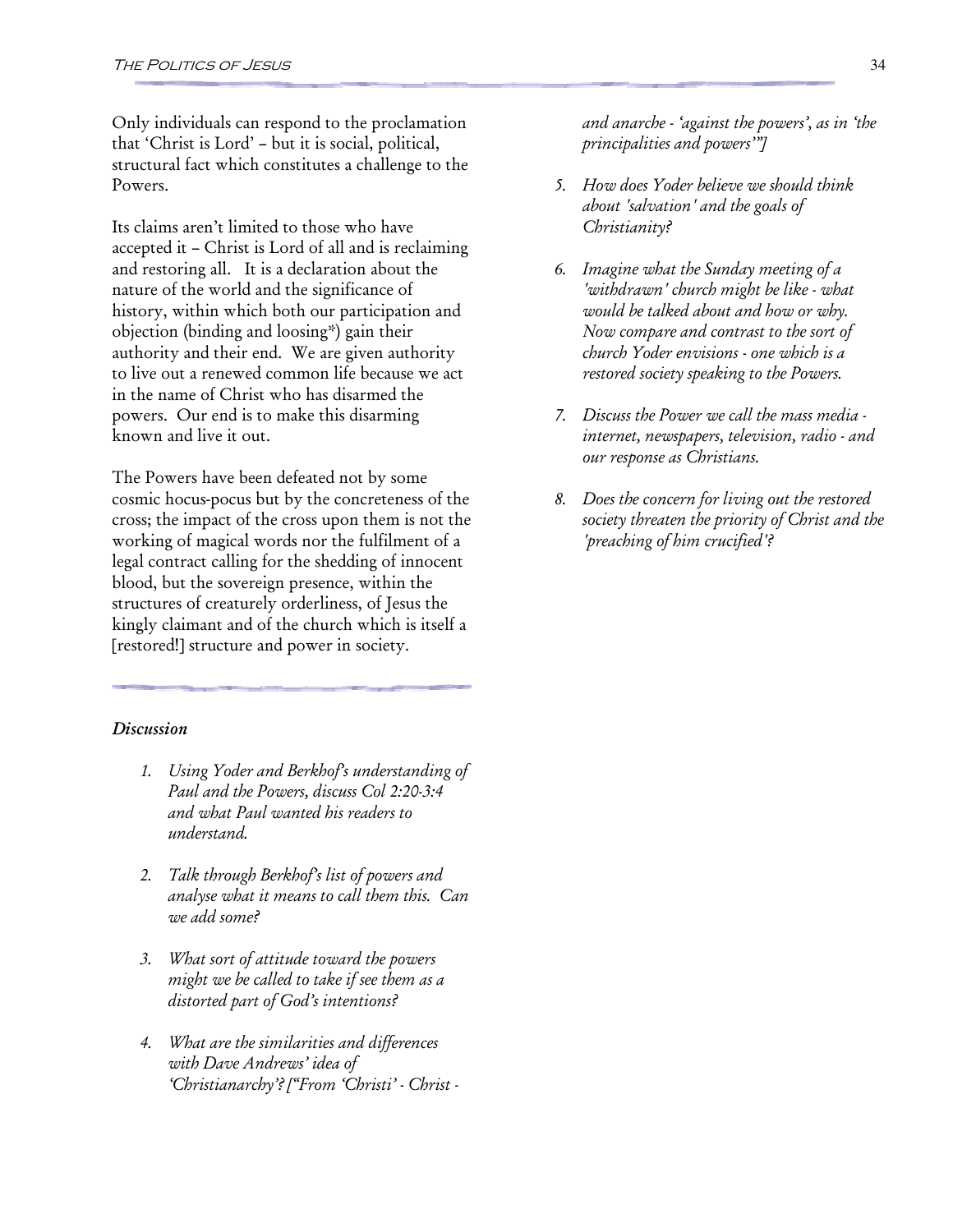### chapter 9 Revolutionary subordination

One place where Christians go to in order to claim that their faith does not set out to challenge the prevailing social order is the so called 'household codes' of some of the later letters in the New Testament. They include Col 3:18 – 4:1 – 'Wives be subject to your husbands, as is fitting in the Lord…' and Eph 5:21 – 6:9, as well as 1 Peter 2:13 – 3:7, this last one including the verse, 'Be subject for the Lord's sake to every human institution…' These household codes are Christian adaptations of well known secular codes which were used for the ordering of households.

For liberal\* Christians, these household codes may well show that even though Jesus (who thought the world was ending) preached a radical, unsustainable, insensible life, by the end of the first century, the church had realised that the end was not coming and adapted its life to be more sustainable and more in line with life of the wider social order. Therefore, the texts preach to us the necessity of fitting in with our society, borrowing its codes.

For us in the twenty first century, for example, they have meant the total overturning of these oppressive codes that have been shown to be wrong by liberal democratic thinking independent of Christ.

Alternatively, in liberal thinking these codes are also likely to give rise to attacks on Paul and Peter and the authors of these letters as having a low view of women and promoting slavery.

For fundamentalist\* Christians, these codes are eternal truths representing the timeless will of God – a God who is socially conservative. Regardless of what sort of attitude toward society and politics these codes might have represented in the first century, our job is to enforce them obstinately, even and especially when it is unpopular with feminists, liberals and basically the rest of society.

#### 1. Second Thoughts

These perspectives come from a failure to understand these texts adequately.

Liberal scholars were quick to compare the codes to their secular Greek cousins and draw all sorts of conclusions from this. What, however, are more startling than the similarities are the differences - the transformation of the codes at the hands of the church.

The secular codes focus on people as individuals. In the New Testament codes, people are talked about in relationships. The call of the New Testament, then, is not to live up to one's station in life but to live up to the relationships one finds oneself in. While the secular codes address firstly and mainly people in power, the New Testament codes address those considered lower first – wives, children, slaves.

It is from these differences that we begin to get a sense of the revolutionary innovation involved in the New Testament materials on these subjects. For the first time, the subordinates are addressed as moral agents, called upon to make moral decisions. Instead of their position being the timeless decree of fate, it becomes an opportunity for meaningful witness and ministry – winning masters and husbands to faith by their strange behaviour.

The call to subordination must have followed a tendency toward insubordination. Believers were liberated by the message of the gospel and the dignity it ascribed to them, and thus they threw off all constraints and responsibilities.

This 'revolutionary subordination' is modelled on Christ's path to the cross, as is particularly clear in the 1 Peter passage and in Ephesians 5:22-25 where the husband is called to give himself up for his wife as Christ gave himself up for the church.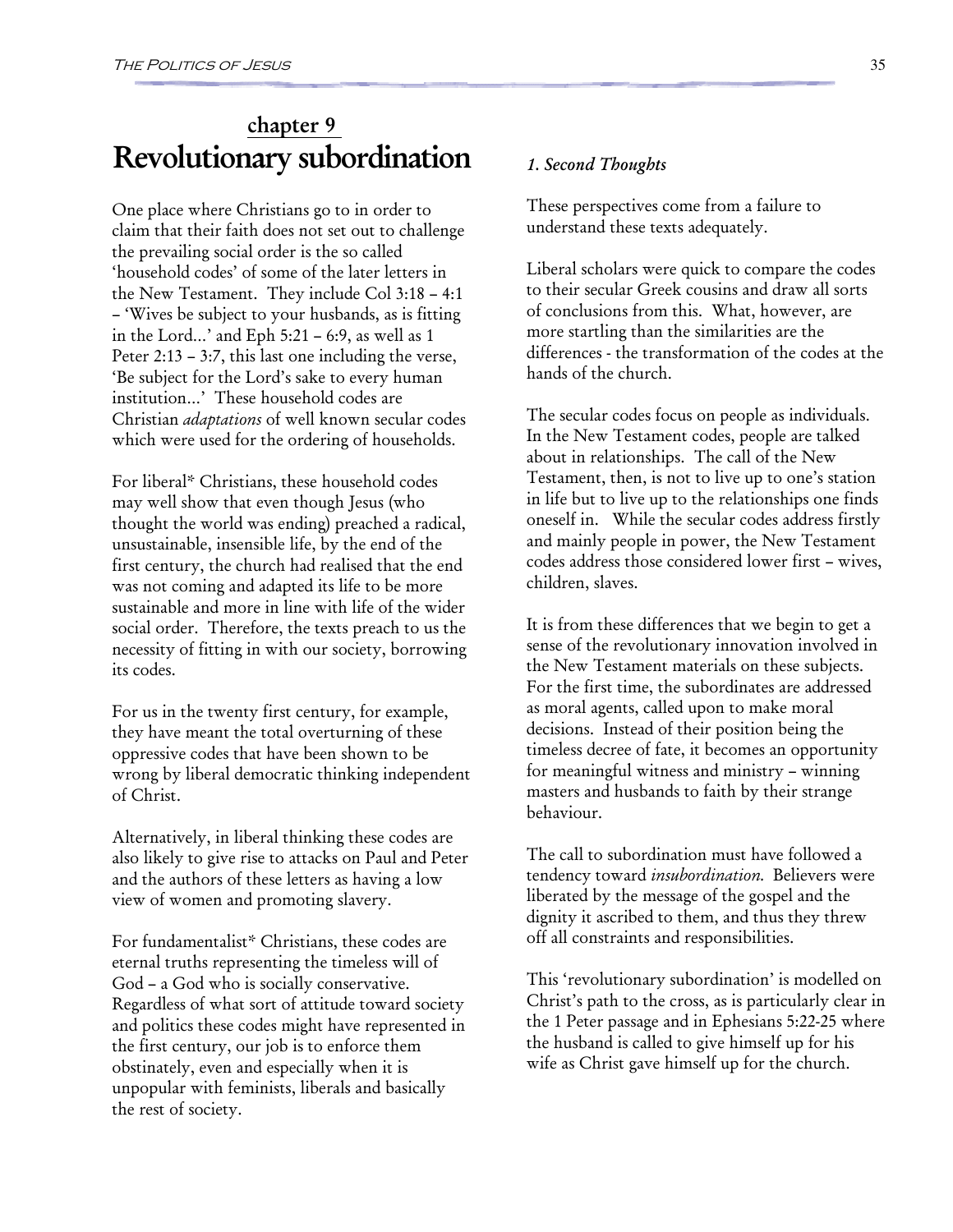Astonishingly, after calling the subordinates to subordination, these codes go on to call the dominant partner to a kind of subordination in turn. Parents are called to not irritate their children and husbands are called to love their wives. Philemon is invited to receive his runaway slave back as a brother; Paul even offers to pay him if this will help convince him.

The reciprocal call to both subordinates and dominators makes these codes truly revolutionary. It means that the New Testament doesn't simply endorse the status-quo, the present order of things. The practical changes called for by Paul are much more difficult and radical for the dominant partner – in the new behaviour expected of the dominant partner the status-quo is going to be really challenged.

Yoder makes a footnote here about Philemon – this short letter is not studied at length in this chapter because it doesn't explicitly refer to the codes. However, it would support the general trend going on. America's experience since 1865 has bore out the truth of Paul's words in many ways – more important than the simple act of releasing a slave from slavery is a change in the whole attitude of masters toward their slaves and a new honour given them in the social structure. Thus in asking Paul to receive him as a brother, he is using in an innovative, wise approach to the liberation and dignity of slaves.

If this revolutionary element of the 'codes' teaching present in both Paul and Peter comes neither from the Jews nor the Gentiles (as Yoder has shown), it seems likely that it actually comes originally from the words of Christ himself. At the very point where Paul supposedly abandoned Jesus and turned to the more sensible worldly ethic, we actually have an example of the upside down politics of Jesus affecting those most stable functions of society, family and economics.

#### 2. Widening the Circle

Now that we have seen the ethical thinking behind the household codes, we can see this thinking at work elsewhere in the New Testament.

In 1 Corinthians 11, Paul calls on the Corinthian women to stop causing scandals by prophesying with their hair uncovered. Uncovered hair was possibly associated with prostitutes; covered hair was a symbol of a woman's protection by either her husband or father, and of her subjection. It seems the Corinthian women had heard and understood the liberating news of the gospel and flaunted this new found freedom by taking off the veil in their new found freedom to prophesy.

Paul calls the women to not use their freedom in this way – instead he wants them to use their new found freedom to choose subjection to the customs of the time. In asking them to freely choose this, he was ascribing them with more worth than they were given by society.

In chapter 7, Paul makes a call for everyone to remain in the state they find themselves in – slave, single, married to an unbelieving husband. These social distinctions are unimportant in the light of the gospel, and so the best path is to avoid anxiety and battles and as a newly liberated believer, to embrace subordination. The other side of this is that believers should avail themselves of those opportunities they are offered – to become free, to marry if one is burning with desire, to let an unbelieving husband go.

In a similar way, if a fifteen year old from a harsh, authoritarian family becomes a Christian in our context she would be tempted by her new found sense of worth to denounce her parents and their unfair rules. However, Paul would have told her to exercise her new found sense of worth to willingly embrace subordination to her parents, even to their unfair rules. In a new attitude of liberated, voluntary subordination – taking everything the 'extra mile' – her parents will see the immense revolution in thinking caused by Christ.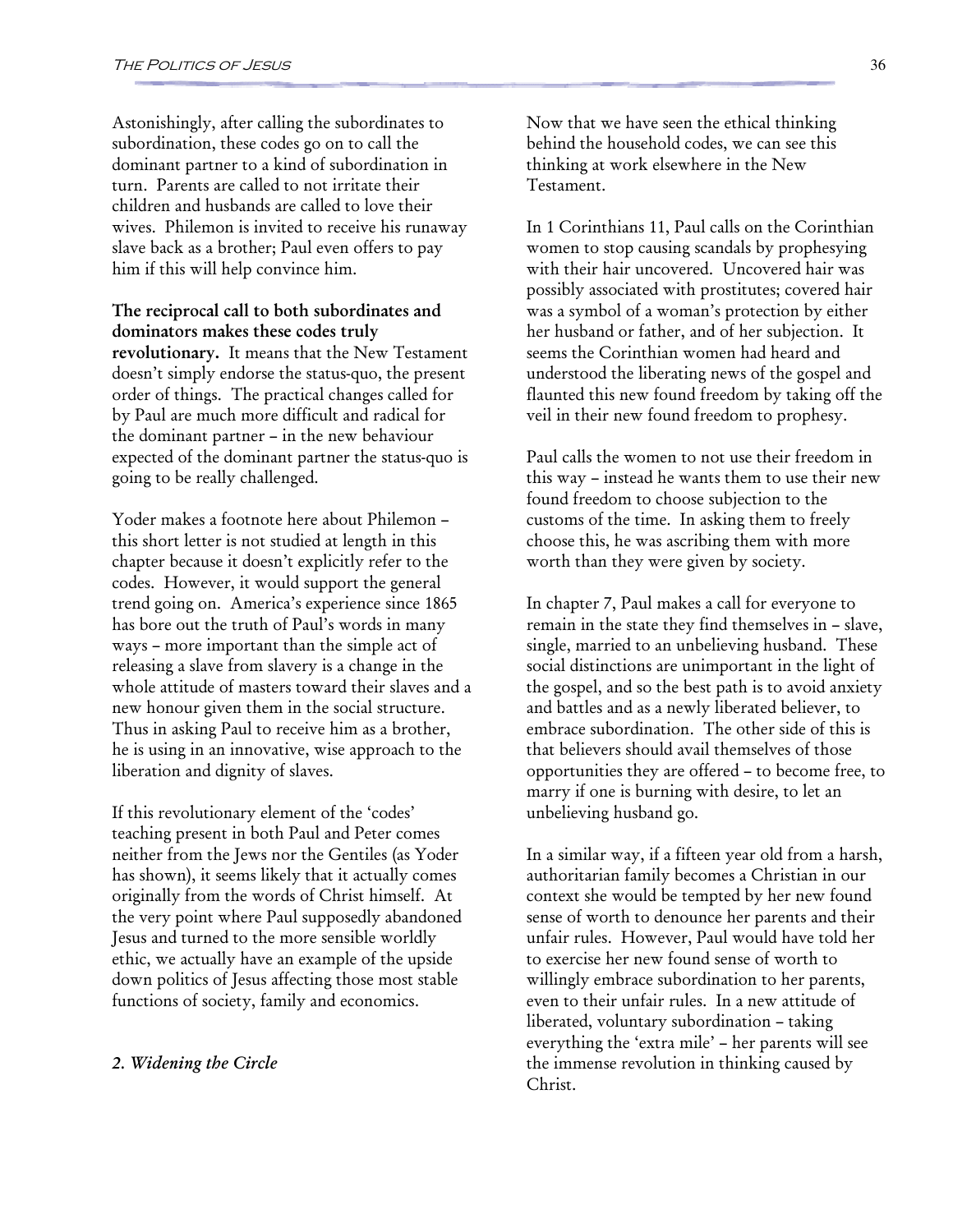The same attitude characterises the ethical teaching concerning the wider circle of relations – that of the relationship of the church to the government. In 1 Peter 2, 1 Timothy 2 and Romans 13, believers are called to subject themselves to the government. Like the family, the government is one of the given structures of human relations within which the Christian has a role to live out.

However, there is no reciprocal call for the believing governor to be a servant of the public. Yoder suggests that this is because Christ told believers that their call to servanthood involves rejecting governmental domination over others (Mk 10:42-43, Mt 20:25, Lk 22:5). In other words, the very idea of coercive\* rule over others is contrary to what it means to be a believer. A believer who is in power does not try to be the best leader she can; she gives up power altogether – resigns from office.

(Somewhere in The Royal Priesthood, Yoder suggests that there could be such a thing as a Christian ruler – only he would only last a day or two before being kicked out or assassinated, in all probability, because he would have dismantled the army, cancelled debt and basically shown a commitment to Christ above a commitment to the preservation of society and 'good governance'.)

#### 3. A Whole New Order

The consistent thing that the New Testament shows is that the liberation of the Christian from 'the way things are' is so thorough and novel as to make evident to the believer that subjection to the enslaving or alienating powers of this world is broken. The common desire is to want to act in accordance with this radical shift.

However, precisely because of Christ we shall not impose that shift violently upon the social order, and instead we will practice it voluntarily in our believing community. We will follow his example of accepting subordination. We do this because the new order isn't just an alternative to the present world but is a renewed way of living in the present (1 Cor 7:20).

The loving willingness of our subordination will itself have a missionary impact. The church's voluntary subjection is a witness to the world.

Thus, the pattern is uniformly one of creative transformation. Jesus' willing servanthood in place of domination enables the person in a subordinate position in society to accept and live with that status without resentment. At the same time in calls the person in the dominant position to forsake or renounce all domineering use of that status.

The call, then is *not* a ratification of the stratified society into which the gospel has come. Neither does the call claim that there is a immediately a new world regime which violently replaces the old. Rather, the old and new exist at the same time on different levels.

The ethic of Jesus was transmitted and transmuted into the stance of the servant church within society, as indicated in the household codes. Since Christ's reign has come into our history through the resurrection and Pentecost, the church can now live out the newness of life in the reign, in the midst of the structures of society. The believers are free from needing to smash the structures of this world since they know the structures are about to crumble anyway.

#### Discussion

- 1. Sum up what Yoder is saying in this chapter.
- 2. What things in the Old Testament might precipitate the idea of revolutionary subordination?
- 3. What will revolutionary subordination mean in the day to day working of your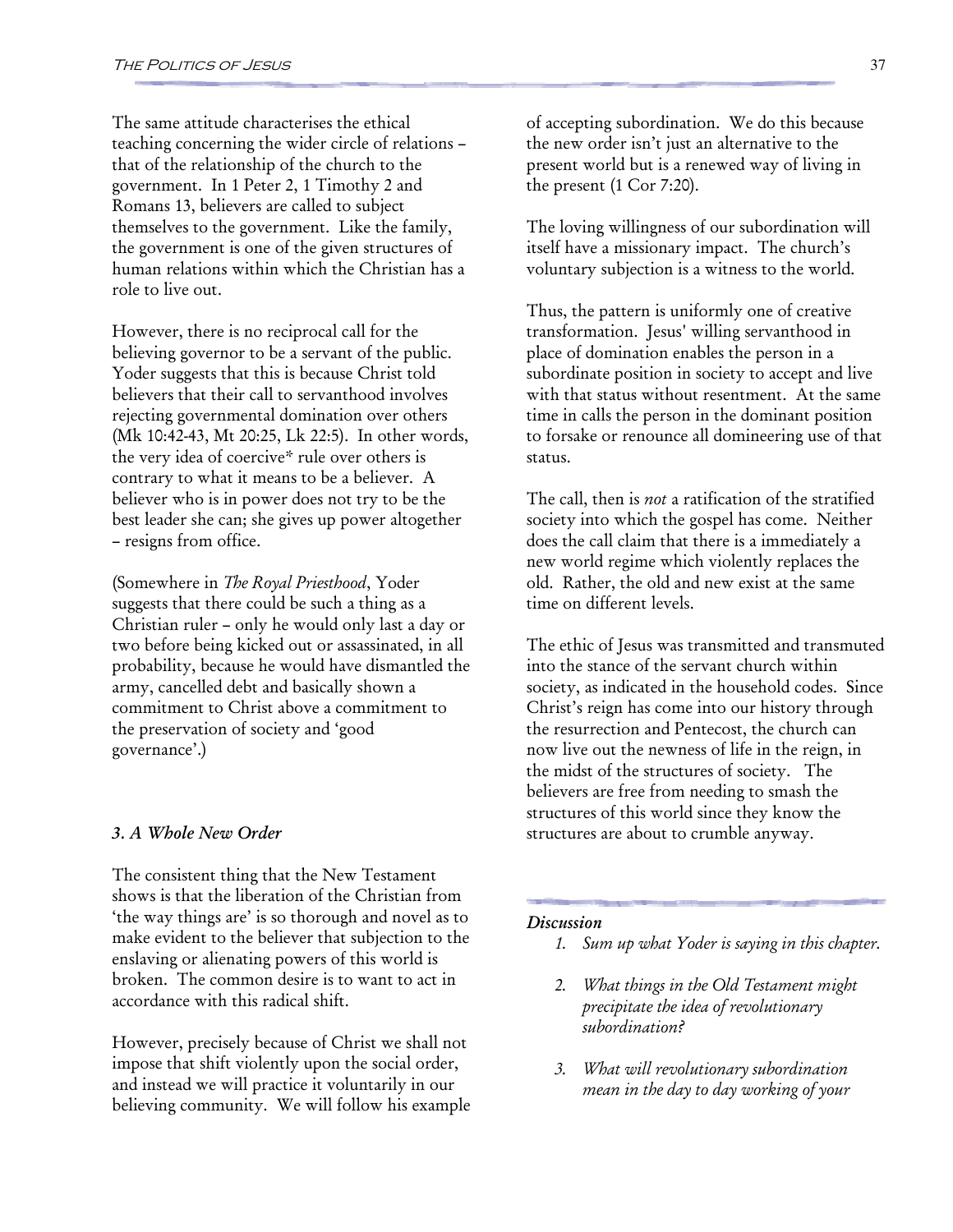### family?

4. Think of the faith communities you have been involved in. What does revolutionary subordination to the state mean in these contexts?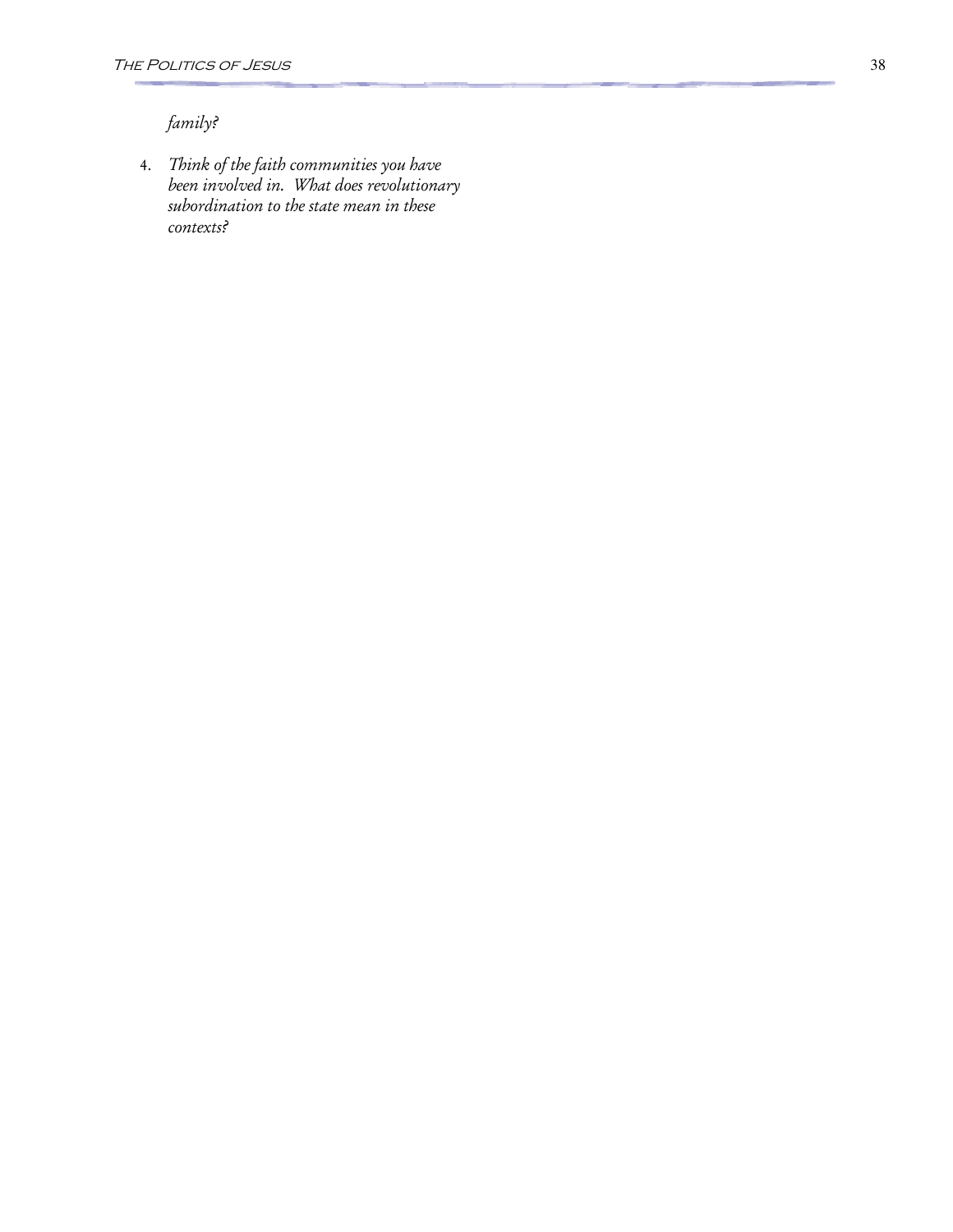Chapter 10: Let Every Soul Be Subject

### Romans 13 and the Authority of the State prepared by James Patton

Let every soul be subject to the governing authorities. For there is no authority except from God, and the authorities that exist are appointed by God -NKJV Romans 13:1

Everyone must submit himself to the governing authorities, for there is no authority except that which God has established [ordained, ordered, appointed]. The authorities that exist have been established by God. Therefore he who resists authority has opposed the ordinance of God; and they who have opposed will receive condemnation on themselves - NIV, NASB, Romans 13:1-2

Unfortunately, Romans 13: 1-7 has often been used as though it were the constitution for Christian thought about the political realm, and sadly is often used to justify Christian violence and killing. This chapter attempts to read the teachings of the Apostle Paul as consistent with those of Jesus' Sermon on the Mount where he tells us to love our enemies and pray for those who persecute us, and show that it is simply not justified for Christians to kill and destroy.

When looked at in its context, Romans can be harmonised with the Sermon on the Mount\* in Matthew and other parts of Scripture that teach the Christian to live a life of consistent love and gentleness, never returning evil for evil, and peaceful, revolutionary subordination. Yoder argues that although Christians should be subject to the historical process in which the sword continues to be wielded and to bring about a kind of order under fire, they should not perceive in the wielding of the sword their own calling or reconciling ministry. This is not how a Christian learns Christ (Ephesians 4). In light of the arguments given below, it seems strange that Romans 13:1-7 is taken as the classic proof text that Christians have a duty to kill.

Yoder's line of thought raises the following issues:

#### 1. The New Testament speaks in many ways about the problem of the state

Romans 13 is not the centre of this teaching. There is a very strong strand of Gospel teaching which sees secular government as the province of the sovereignty of Satan.

Take for example Luke 4:5-8 where the devil shows Jesus all the kingdoms in the world and says all these kingdoms "have been handed over to me, and I give them to whomever I wish". Jesus does not challenge the claim of Satan to be able to dispose of the rule of all nations. Consider also Paul's own teaching that "Satan is the god of this world" (2 Cor 4:4) and he is the "prince of the powers of the air" (Ephesians 2:2). John concurs with this view and says that "the whole world lies under the power of the evil one." (1 John 5:19ff, NASB) Consider the teaching of the prophet Hosea who condemns Israel and affirms that there are powers not ordained by God. "They have set up kings, but not by Me: they have made princes, and I knew it not." (Hosea 8:4)

Compare Revelation 13 to Romans 13. Here we find a clear picture of a world government given "authority over every tribe and people and tongue and nation", while clearly not being God's government. This government (whilst ultimately subject to the sovereignty of God) nevertheless arrogantly blasphemes against heaven and makes war on the saints and overcomes them. We find similar references to very corrupt and evil world governments in Daniel chapters 7 and 8.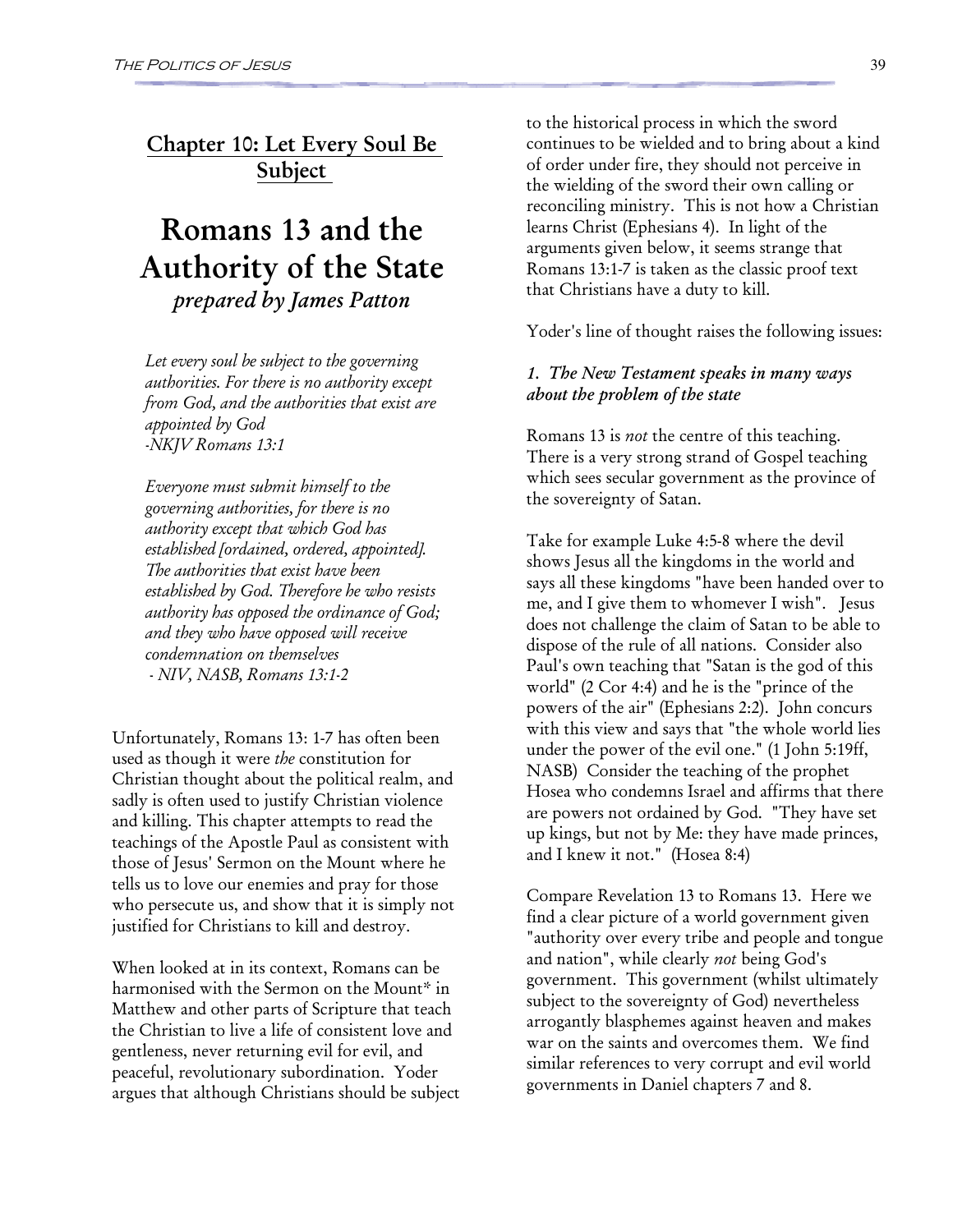Also bear in mind that it is the "powers" (both religious and secular) that have killed and persecuted the prophets, Jesus Christ and many of His followers (including Paul himself, who tradition has it was beheaded by Nero) throughout history (cf. Hebrews 11:35-38).

#### 2. We cannot rip Romans 13:1-7 out of its proper context

Romans chapters 12 to 15, resting on the foundation of Romans 1 to 11, make a literary unit, and must be understood as such.

Imagine if I based my whole doctrine of salvation on James 2:14-18 ('faith without works is dead'). Read alone, these verses would lead me to an inadequate understanding of the gospel. So, too, if I drew my whole understanding of government from Romans 13:1-7!

We need to interpret it in the wider context of what the rest of Scripture says, and particularly in the light of the surrounding chapters in Romans. Chapter 12 begins with a call to nonconformity, a radical transformation of the whole person, motivated by the memories of the mercies of God.

This whole life transformation finds expression first in a new quality of relationships within the Christian community, and, with regard to enemies, in love and service. The mercies of God are tied to the unmerited calling of Gentiles to the new life in God (chapters 1-5), the unmerited renewal of even the "body" through the Holy Spirit (chs 6-8) and the continuing unmerited redemptive concern of God for ethnic Israel (chs 9-11).

Therefore, believers must read the remainder of Romans in light of these "mercies", these unmerited and gracious acts of a loving God. Believers are called never to pay back evil for evil to anyone, to bless those who persecute them, and never to take revenge, but to leave room for the wrath of God. Our love is to always be without hypocrisy - all evil is to be abhorred, and we are

to cling to what is good (Romans ch 12). Romans 13:8-10 calls us back to the supreme law of love which does no harm or wrong to a neighbour, and verses 11-14 call believers to holiness and purity. Chapter 14:1 - 15:21 issues in a new quality of concern for the "weaker brother" and in the gathering of financial and spiritual resources whereby the community of believers can support and demonstrate love towards one another.

Now compare 12:19 where the believer is told "never take your own revenge, beloved, but leave room for the wrath of God" and 13:4 about the state "not bearing the sword in vain" and being a "minister of God, an avenger who brings wrath upon the one who practices evil". Reading these two passages together, one can conclude that the function exercised by government is not the function to be exercised by Christians.

God is sovereign and he can and does work through corrupt power structures in a sinful and fallen world to use the wrathful violence of authorities and rulers to punish evil with evil. This is clearly demonstrated, for example, in Isaiah 10 where an idolatrous and wicked Assyria is used to punish even more idolatrous and wicked nations. Be assured that Assyria and Babylon in Habbakuk received their own come-uppance in God's time.

Similarly, a believer may argue that Britain, America or Rome have also been used in the permissive providence of God to punish Iraq's evil with evil. Saddam Hussein's regime was, after all, based on lies, and those who refused to participate in the lie were choosing imprisonment, torture or death.

However, Iraq's evil does not mean God morally approves of the evil used by Britain and the USA to defeat it - He very clearly does not - and it is made very plain that all these nations, in God's due time, will in their own turn be judged for their actions.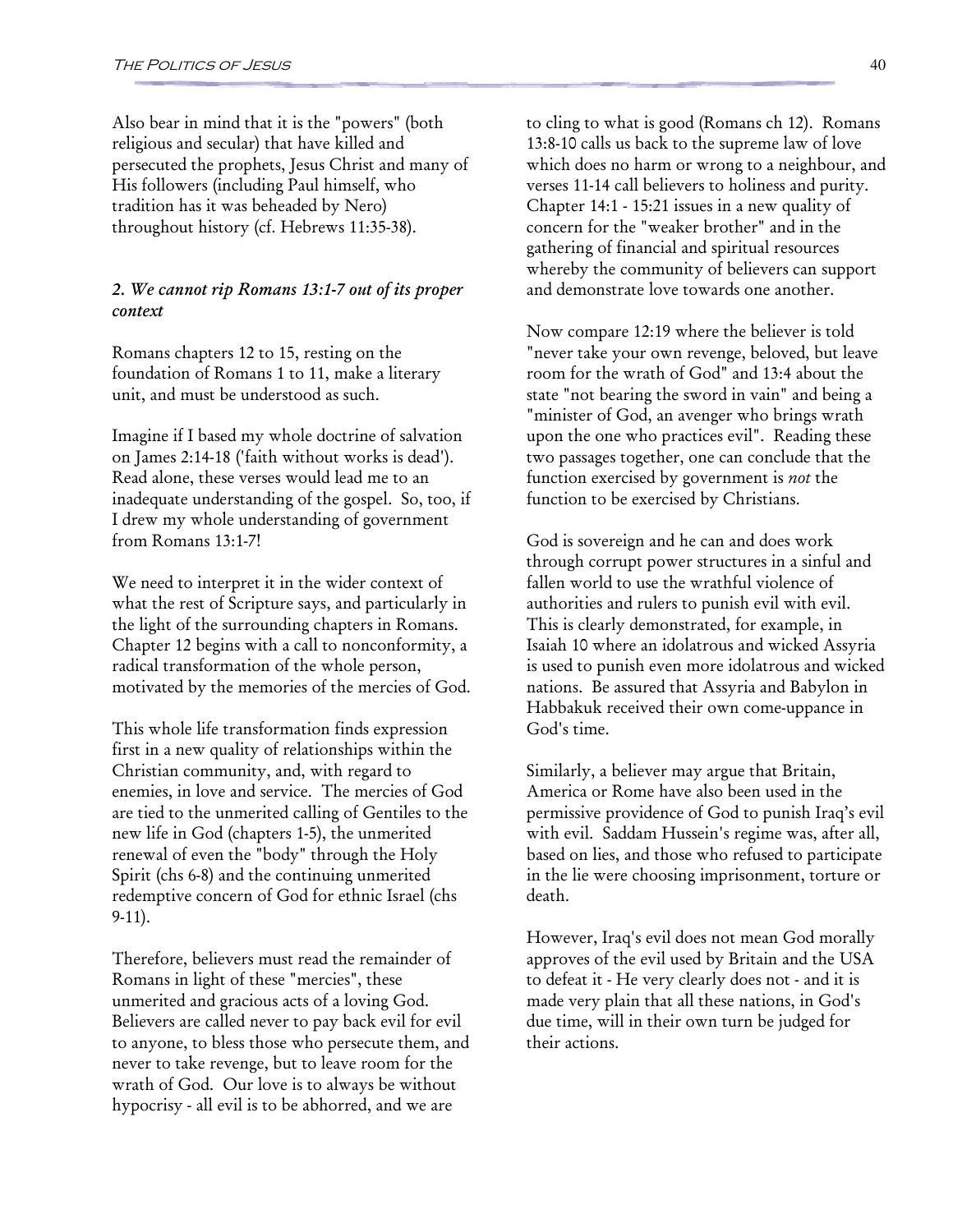#### 3. Ordering states, not ordaining a particular state

Romans 13:1 says "Let every person be in subjection to the governing authorities. For there is no authority except from God, and those which exist are established by God." The subordination which is called for recognizes whatever power exists. The text does NOT divinely ordain a particular government.

Yoder offers three possible interpretations of this passage, two of them, to his mind, in error:

#### Interpretation 1: Whatever government exists is of God and should be obeyed.

The idea many get from this text (Rom 13:1) is that whatever government exists must therefore have come into being by a specific providential action of God. Therefore the governments of pagan ancient Rome, Saddam Hussein, George Bush, Adolf Hitler, Jacques Chirac or John Howard must all be there by the will of God, and we Christians should therefore blindly obey whichever one we happen to be living under. This line of thought remains very much alive in popular Christian piety and patriotism.

The weakness of this view is that the text of Romans makes no affirmative moral judgement on the existence of a particular government and says nothing particular about who happens to be leader or what his policies happen to be.

Did Paul believe that the pagan Roman emperor, Nero, had a mandate from God to murder and persecute Paul's own brothers and sisters in the church? Could he have meant that Christians should have driven the nails through Jesus' hands and feet if the State had ordered them to do so?

Paul himself had many troubles with worldly rulers, as seen right through Acts. If he wanted Christians to always blindly obey the "governing authorities", then why did he escape from their hands in Acts 9?

At the resurrection, the stone was rolled away, breaking the Roman seal put there by the authority of Caesar (Matthew 27:66,28:2) - and thus it was an act of civil disobedience. Similarly, most Christians would not agree that German believers should have obeyed Hitler and participated in the slaughter of Jews, or Serbian Christians should have participated in ethnic cleansing, just because their government ordered them to do so.

Clearly Christians are not called to "blind, unquestioning obedience", but rather to discernment.

Interpretation 2: Proper government Vs improper government - Christians should obey one, and rebel against the other.

A second way of interpreting this text would be to say that God does not ordain a particular government, but the *idea* of *proper* government. That is, as long as a government meets a certain minimum set of requirements (e.g. providing adequate health care, education, justice, religious and racial tolerance, defence, care for refugees and the poor etc.) then that government may properly claim the sanction of divine institution. However, when a government fails adequately to fulfil the divine functions assigned to it (e.g. the Taliban or Saddam Hussein's, or arguably Bush or Howard's governments), then it becomes the duty of Christian citizens (We The People) to rise up against it in violent revolt, not because we are against government, but because we are in favour of proper government. For example, consider the American Revolution which threw off the shackles of Great Britain; the French revolution which threw off the shackles of a corrupt monarchy. Similarly one might think of liberation theology\*, some of which justifies rebellion against white cultural and economic imperialism in South America.

However, this second view also has numerous weaknesses. Who is to judge how bad a government can be and yet still be "good", and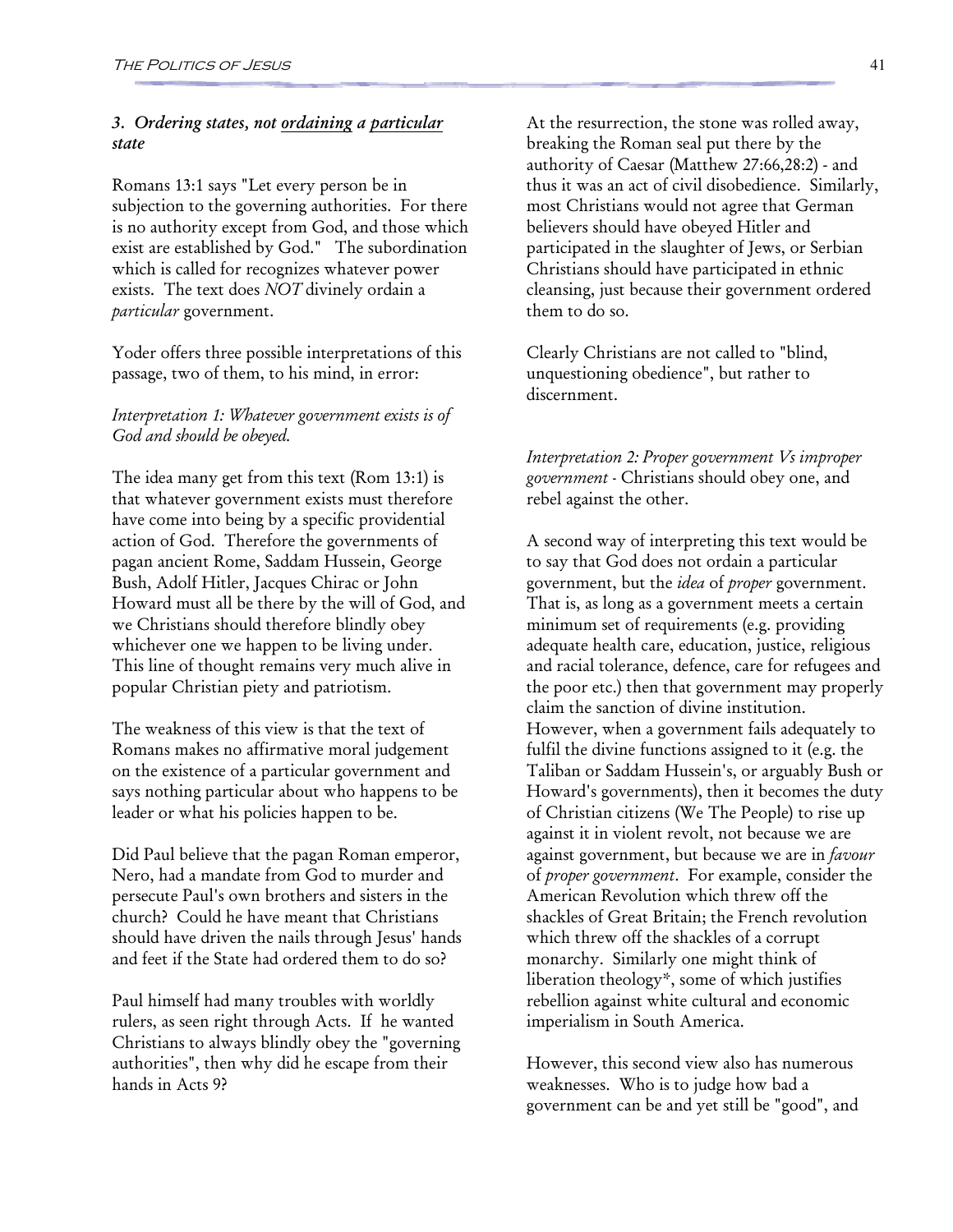not worthy of rebellion? For example, Saddam Hussein's Ba'ath regime, whilst oppressive and tyrannical, never-the-less did provide a system of government, law and order, education, health care, sanitation and food distribution. The Taliban, whilst not a system of government I would ever wish to live under, did the same. One could argue that both the Taliban and the Ba'ath party (whilst both very far from ideal) did neverthe-less provide a better system than the anarchy and problems that now reign in much of Afghanistan and Iraq.

An even greater weakness to the view of 'just rebellion' is that nothing in Romans 13 justifies it! The notion of 'proper government' and the function of Christians rising up to rebel and overthrow an 'aberrant government' is totally contrary to the passage. Recall that when Paul wrote to the Christian church in Rome, Rome was ruled by a corrupt pagan government which was persecuting the church. Therefore it is remarkable that Paul does not call the Jewish Christians in Rome to rebel or even emotionally reject this government - rather he calls them to remember the tender mercies of God, tenderly love their friends and their enemies, and to live in subjection to it.

Interpretation 3: God does NOT create or institute or ordain the "powers that be", he only orders them he tells them where they belong and what is their place.

If we reject that the text is calling us to blind obedience to whatever government happens to exist (e.g. we should unquestioningly serve and kill in Hitler or Stalin or Hussein or Bush's military forces if the state calls us to do so), and we reject the idea that Christians should 'rise up' in violent revolution and overthrow the government if we don't happen to like it (e.g. the French or American or Russian Revolutions), then how do we make sense of our text?

Consider the possibility that Paul is making a moral statement, and not a metaphysical one. He is speaking to the present situation of the Roman Christians as representative of Christians throughout the Empire and throughout history. He is not speaking to the nature of all political reality, nor is he prescribing some 'ideal social order'. God did not make human government through some new creative intervention or redemption: rather, ever since the creation of human beings there has been hierarchy and authority and power in human society. And ever since the fall the exercise of this power and authority has involved domination, disrespect for human dignity (racism, oppression, slavery, injustice), and real or potential violence. This is simply the sad fact of unredeemed, sinful human existence.

In his sovereignty God orders the powers that be (the government), but that does not mean that He necessarily morally approves of everything they do, any more than a librarian necessarily creates or approves of the contents of the book he shelves or the school teacher approves the students she teaches or an army sergeant the soldiers he drills.

Likewise God does not take the responsibility for the existence of the rebellious 'powers that be' nor for their shape or identity; they already are. What our text tells us is that God, in His sovereign, permissive will, orders the powers, He brings them into line, that by His permissive government He lines them up to fulfil His purposes. This is true of all governments whether they be the governments of dictators or tyrants or constitutional democracies, or even those of bandits or war lords, to the extent to which they exercise real sovereign control.

The fact God orders and uses the 'powers' does not tell us how Christians should respond to government. It does not mean that God has mandated or saved or redeemed or made a particular government His chosen instrument. Instead, all governments are 'lined up' or 'used' by God in his sovereign ordering of the cosmos.

God as sovereign may use America and Britain (the powers that be) to execute his purposes, but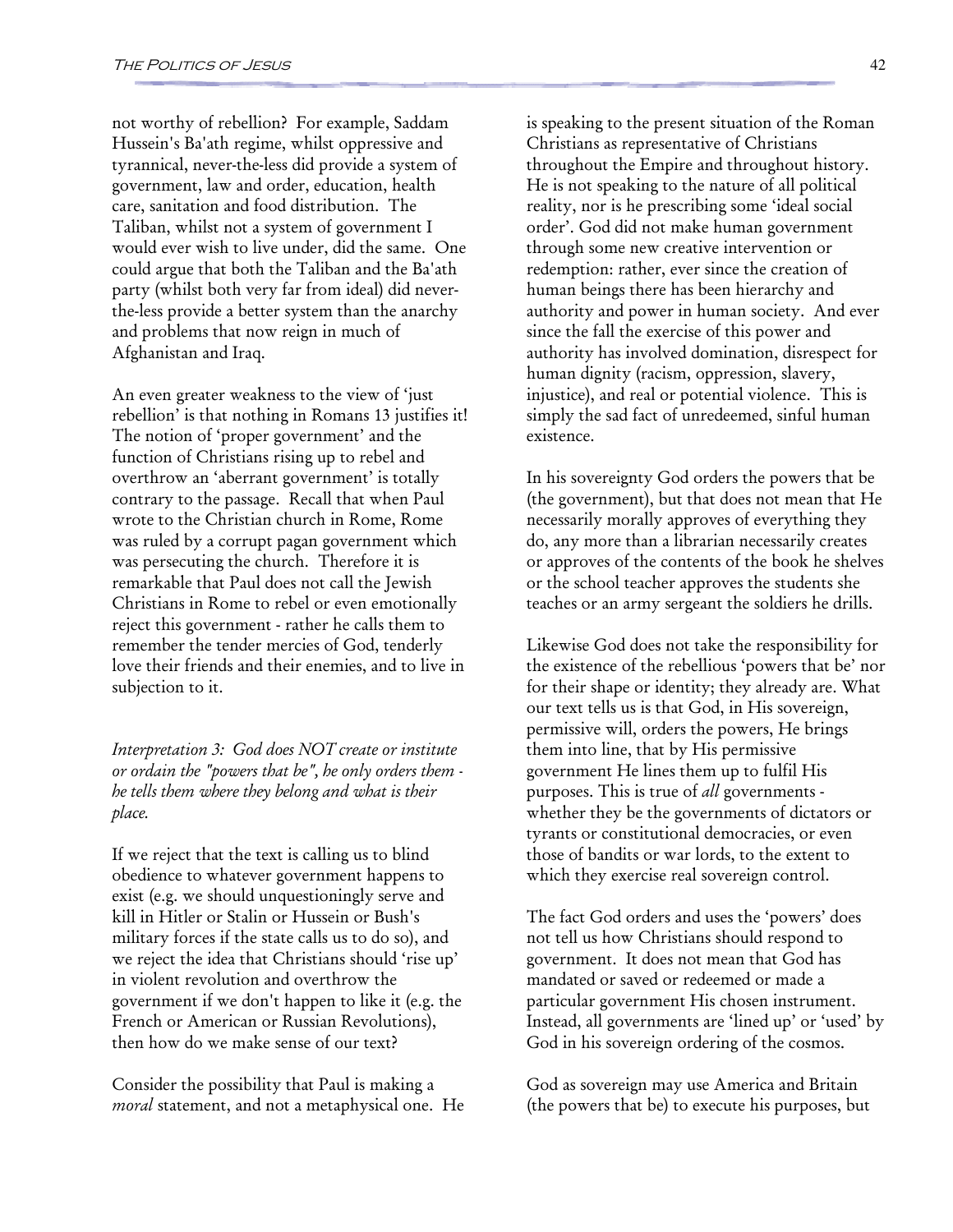that does not mean that he approves of everything they do. And although believers are called to recognise the sovereignty and 'ordering' of God in government and the realm of human affairs, it certainly does not mean that Christians are in any way acquiesce to evil.

On the contrary, Christians are called, as much as is possible within them, to live in peace with all people and to owe nothing to anyone but to love them. Therefore the Christian should display a 'non-resistant' attitude towards even a tyrannical government (and thus all Iraqi Christians should have ignored Bush's call to rise up in violent revolt against Saddam Hussein's regime).

In a strange way, revolutionary subordination is the Christian form of rebellion.

#### 4. The instructions to the Christians in Rome are to be subject to a government in whose administration they had no voice.

The text cannot mean that Christians are called to do military or police service. At the time in history Paul wrote his letter, most Christians would have been slaves or Jews, and thus not even eligible to 'bear the sword' for the government.

The church has a solid history of pacifism\* up until the fourth century AD, when Emperor Constantine\* was 'converted' and Christianity became the official state religion. Until then, the church was persecuted and held little power; it would not have concerned itself with the functions of war, policing or government.

On its own, this does not prove that Christians should never submit to conscription or to serve in the military. However, it does prove that at the point in time and in the political context that our text was written, this was not an issue that was being addressed. The verses calling Christians to pay taxes and to 'render to all what is due to them'(Rom 13:6-8) can not in this context be understood as a call to the Christian to bear arms.

#### 5. Yoder argues that Paul is referring to police action, not to war.

Paul writes that '[the government] is a minister of God to you for good. But if you do what is evil, be afraid; for it does not bear the sword for nothing; for it is a minister of God, an avenger who brings wrath upon the one who practices evil.' War involves indiscriminate killing of people. In contrast, the practice of a well ordered police and justice system ideally uses violence only against the offending party who is being lawfully apprehended. Police violence is subject to higher review and is [supposedly] limited to capturing or debilitating the offending party without harm to innocent bystanders.

The 'just war' theory attempts to extend police action to the realm of mass killings. This may seem to have some logic but it simply does not work in reality. Consider even the 'humanitarian' interventions of recent times, which we are told are waged in the name of peace, democracy, national security, and humanitarianism - fighting Communism in Vietnam, Operation Just Cause (Panama), humanitarian intervention (Yugoslavia), Operation Enduring Freedom (Afghanistan) and Operation Iraqi Freedom (Iraq). When we consider carefully what happened (hundreds of thousands of innocent civilians maimed and killed, environmental pollution and degradation, economic exploitation and oppression, hundreds of thousands of soldiers killed or mentally and physically scarred for life ), we quickly discover that "just war" theory falls apart.

Context considered, Romans 13:4 does not give authority to governments to wage war.

#### 6. The Christian who accepts his subjection to government retains his moral independence and judgement

The authority of government is not self-justifying. Whatever government exists is ordered by God; but they are still made up of sinful men and women, and therefore we cannot say that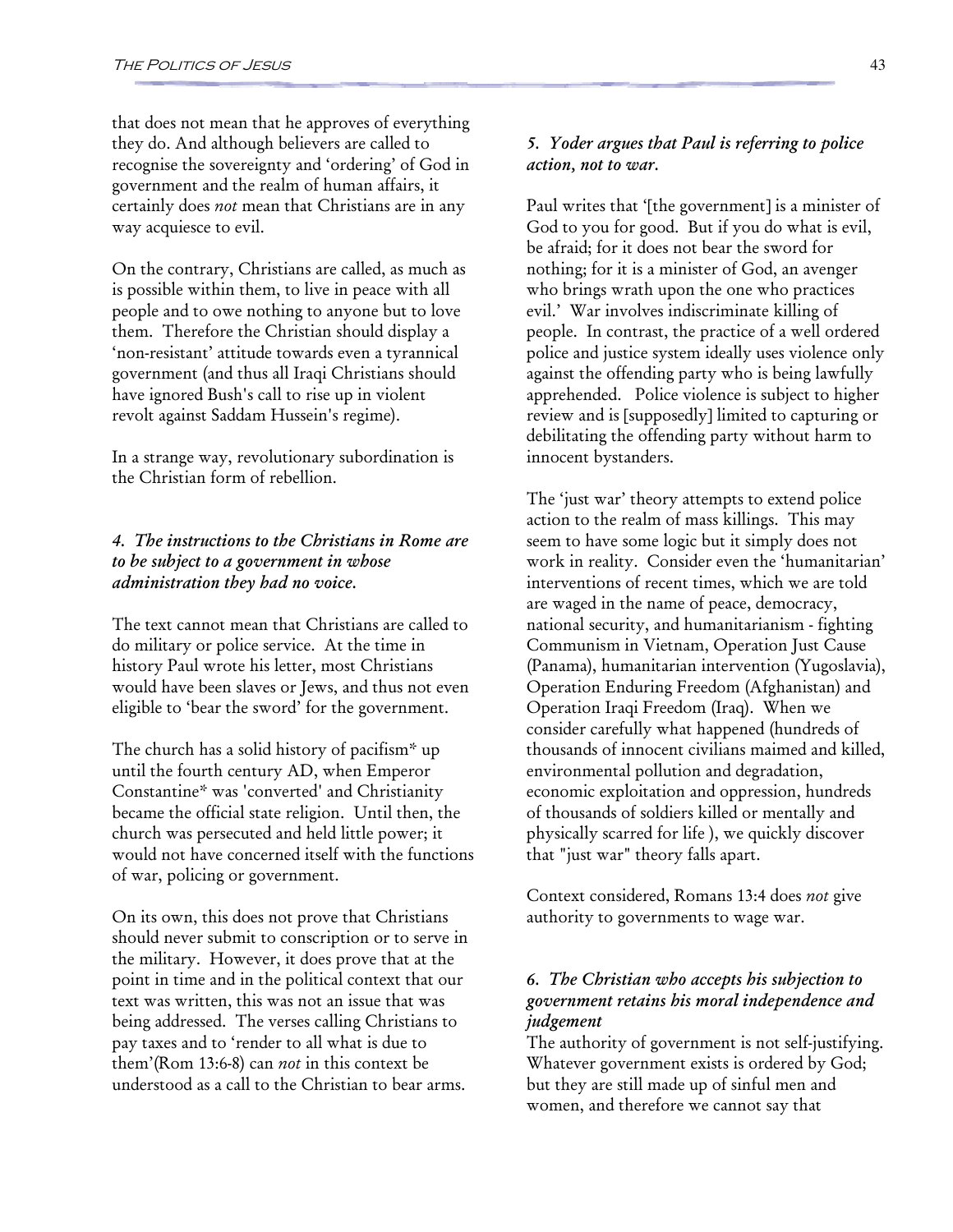whatever a government does or asks of its citizens will always be good.

#### 7. To the extent that they…

The Greek can be translated as '[rulers] are ministers of God to the extent that they busy themselves' or 'when they devote themselves' to their assigned, godly function of lawfully collecting taxes, rewarding good and punishing evil.

Or we could also read 'they are ministers of God by virtue of the fact that they devote themselves' to doing good and righteous things.

\*

Christians should never blindly obey government or acquiesce to evil. For the Christian, subordination is a revolutionary act. It is a way we can share in God's patience with a worldly system we basically reject. Ultimately the believer accepts subordination because he or she is following the example of her Lord. Jesus Christ himself accepted subordination and humiliation (Phil 2:5ff), so the believer has a strong reason to do likewise.

The willingness to suffer is then given a greater meaning and purpose - it is not merely a test of our patience or a dead space of waiting; it is itself a participation in the character of God's victorious patience toward the rebellious powers. We subject ourselves to government because it was in so doing that Jesus, our Lord, revealed and achieved God's victory. Therein we participate in the 'faith and perseverance of the saints'.

It has often been said that Jesus' radical call to love of enemies and non-violent resistance stands in direct contrast to Paul's call in Romans 13 to obey the government in all circumstances. This chapter has attempted to show that this is not the case. When looked at in context, Romans can be read alongside Matthew and other parts of Scripture to

teach the Christian to live a life of love and service to the Lord.

Both Jesus and Paul call on Christians to renounce participation in the interplay of egotisms which this world calls 'vengeance' or 'justice' or 'war on terror'. They both call on Christians to be subject to the historical process in which the government wields a sword and brings order by coercion, but never to perceive in the wielding of the sword their own calling or reconciling ministry.

#### **Discussion**

1. Explain Yoder's interpretation of the Romans 13 passage itself.

2. What is the wider canonical context Yoder places the passage in? That is to say, what other parts of the New Testament need to be considered?

3. When does the question of the church's attitude to the state come up in your life? Some possibilities:

- National anthem; Australia Day
- Defence policy
- Police action
- Elections
- Working in the public sector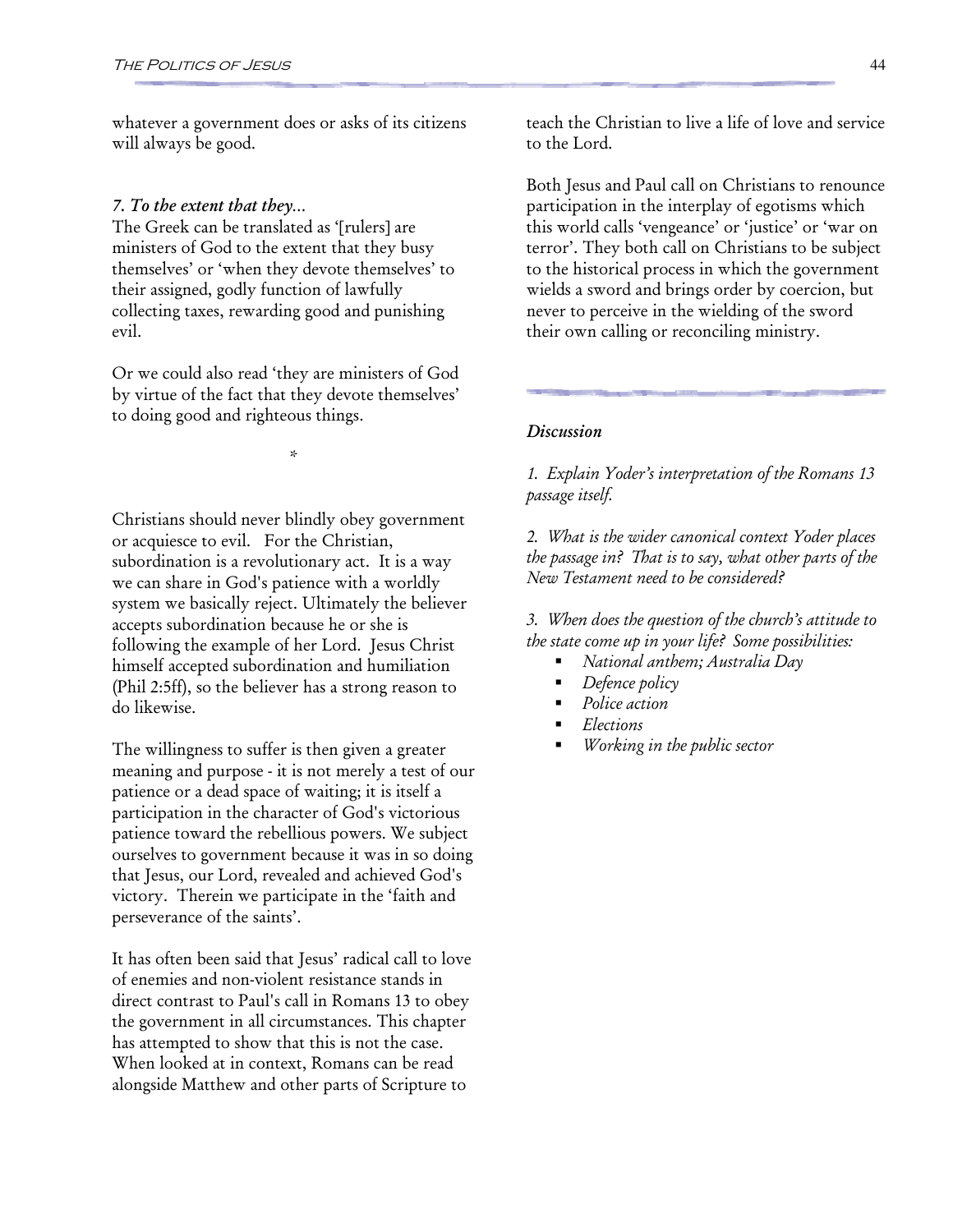### chapter 11 – Justification by grace through faith Justification is a social event

The last chapters have shown the themes of discipleship, obedience and participation coming through in the letters of the New Testament. Yoder's discussion has shown the link between the life of Jesus and his teaching, and the life of the early church following him.

Yet there remains a significant objection raised by the Reformed\* tradition and its reading of Paul since Luther\* and Calvin\*. The Reformed Paul's theological centrepiece is justification by grace alone. The righteousness of the believer is effectively a legal fiction – a divine pretending. It does not mean obedience; in fact, grace separates salvation from works altogether.

If this perspective is well grounded, the social ethics of Jesus might well be considered marginal and irrelevant when translated into the life of the church.

#### 1. Paul and the questions of the modern reader

Behind Reformed readings of Paul are a whole series of assumptions and questions which do not do Paul justice. We need to re-read Paul in his own context.

Was Paul pre-occupied with personal self-acceptance? With overcoming his personal guilt complex? According to Yoder, no.

It is these concerns which Martin Luther projected onto Paul to come up with the understanding of justification which he did. Luther, John Wesley\*, Kierkegaard\* and Billy Graham\* all ask the same question of personal guilt and righteousness and unsurprisingly come out thinking that Paul was talking about the same things they are.

For these people and most Protestants, Paul argued that the law was only there to convict people of their sinfulness and the inadequacy of 'works'. Anguished recognition of our inadequacy precedes the acceptance of God's grace.

Yoder wants us to challenge this assumption. He points out the following:

- 1. The epistles show a Paul largely untroubled by feelings of guilt; when he feels guilty, it is because he once persecuted the church.
- 2. Paul did not see the Old Covenant the law as insufficient and works based. Rather, the law was a gracious arrangement made by God for the ordering of his people while they were awaiting the arrival of the Messiah.
- 3. Faith for Paul was not a spiritual, inner journey from self trust through despair to confidence in God's grace. Instead, faith was the affirmation which separated Jewish Christians from other Jews – that Jesus was the Messiah. Jews did not become Christians by coming to see God as a righteous judge and a gracious, forgiving protector – they already believed this. Neither did it take some new idea about their sinfulness or God's righteousness. What it took was the messianic affirmation, which was explained by Paul in Jewish concepts of God's grace and righteousness.

Indeed, the struggle Paul had with Jewish Christians was not that they continued to keep the law – he was tolerant of those who held to such a conviction. No, instead the basic heresy he exposed was their failure to recognise that since the coming of the Messiah the covenant had been broken open to include Gentiles\*. The fundamental issue was that of the social form of the church. Was it to be a strange radical union of Jews and Gentiles? Or were the Jewish and Gentile believers to have separate sects? Or did all the Gentiles have to become Jews first?

If this is true, what was Paul's understanding of sin? Not existential anguish felt by the tortured soul,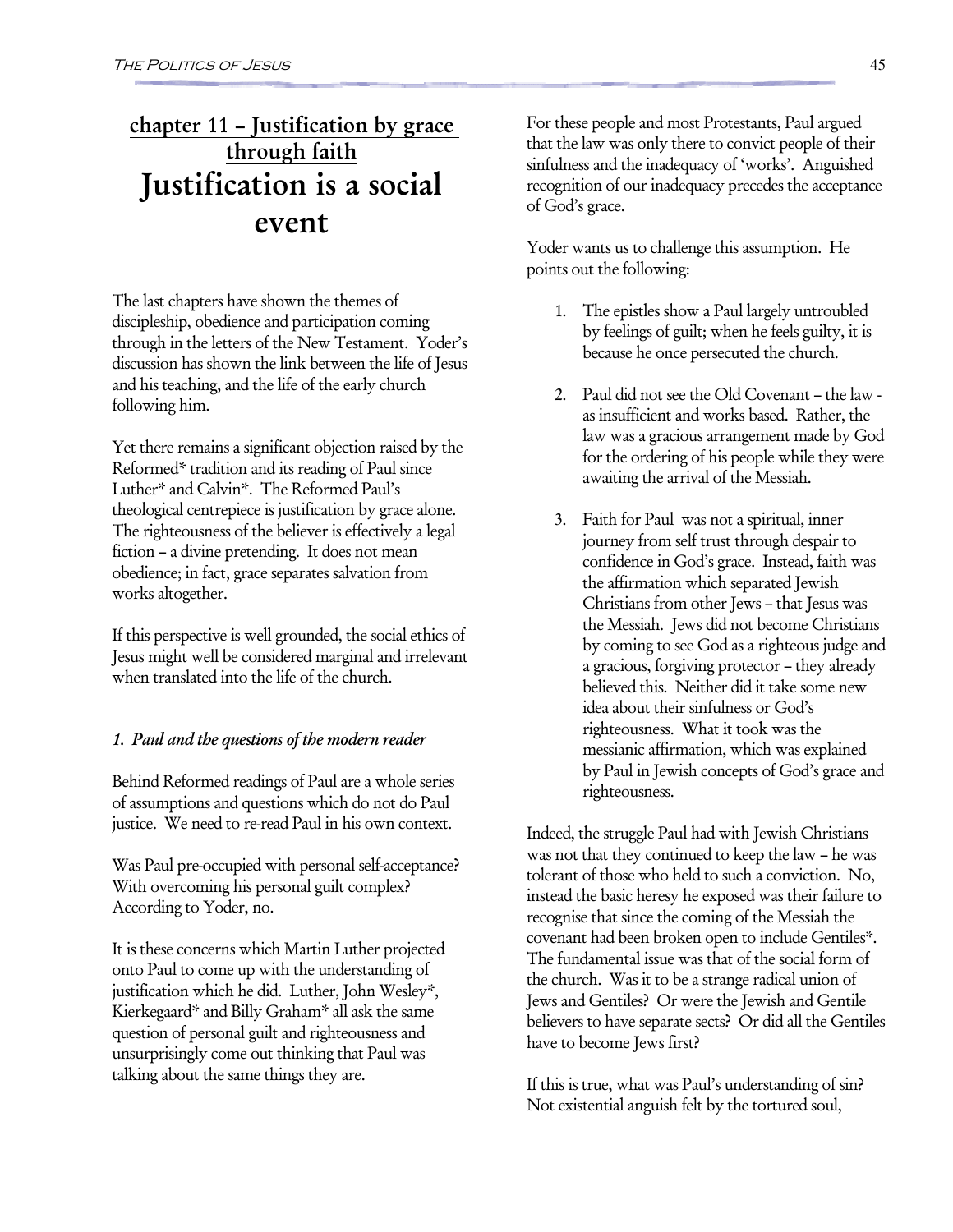Yoder insists. Instead, Paul's own sin was the fact that he had persecuted the church and fought the opening up of the covenant to the Gentiles. What was set right in his life was not that he was now able to trust in God for his righteous status; no, it was that through the intervention of God on the road to Damascus, Paul had become an agent of God for the right cause, the bearer of good news to the Gentiles.

#### 2. The new person

In Ephesians, Paul sets out clearly this understanding of his apostolic ministry.

Consider Eph 3:1-10. Paul claims to be unique among the apostles; knower of the 'mystery' – that is, God's strategic plan which was not fully understood before this. It was hidden for a long time but now was being made known by the church, proclaimed even to the principalities and powers.

This mystery, this strategic plan, is that in Christ Jew and Gentile are reconciled in one community – Eph 2:11-26, 'that he might create in himself the one humanity instead of two, so making peace, and might reconcile us both to God in one body through the cross, thereby bringing hostility to an end.'

This hostility is not primarily between a righteous God and a rebellious human. It is first and foremost the hostility between Gentile and Jew – between the peoples of the world. They were once separated by the demand for Jewish holiness in the law; by nationalism and cultural conflict; by greed and the misuse of power.

The work of Christ is not only that he saves the souls of individuals and henceforth they can love each other better; the work of Christ is the making of peace, the breaking down of the wall, the creation of a new community made up of two kinds of people, those who lived under the law, and those who had not.

Paul does not use the phrase 'justification' here, but it seems that the equivalent concept is this breaking down the walls of hostilities. Galations 2 shows this

idea clearly. Verse 14 – 'we are justified by faith in Christ...' – is the culmination of the discussion on whether Jewish and Gentile Christians were to live together in one fellowship. In other words, justification by grace is the joining together of disparate people who were not a people. It is a social event.

#### 3. The 'new creature'/ new creation

A simple reading of some translations of 2 Corinthian 5:17 sums up the common individualistic understanding of faith – 'Therefore, if anyone is in Christ, he is a new creation; the old has gone, the new has come!' (NIV).

Christians connect it to John 3:5-6's language of being born again and think about the 'spiritual' transformation of the individual person. It is the promise of evangelism. It is the starting point for conservative Christian thinking about social concern. Because only a transformed individual will behave differently, social activism is largely useless. The surest way to change society is to change the individual hearts of converts.

Yoder disagrees, although he believes there might be some positive benefits stemming from this misunderstanding, and he is not commenting on the John 3 born again language in challenging this misconception. The question is what Paul is saying in this text.

The words 'He is' are in italics in the Authorised Version to show that they are not in the original Greek manuscripts – they have been inserted by translators. It is regularly necessary in translation to add the 'is' as the Greek often doesn't supply it. However, it is much more difficult and obscure (though not impossible) to add 'he' or 'she' in this sort of case.

The word translated 'creation' here is not used anywhere else in the New Testament to describe individuals. Instead, it usually means either the act of creating (eg Rom 1:20) or the entire universe (Col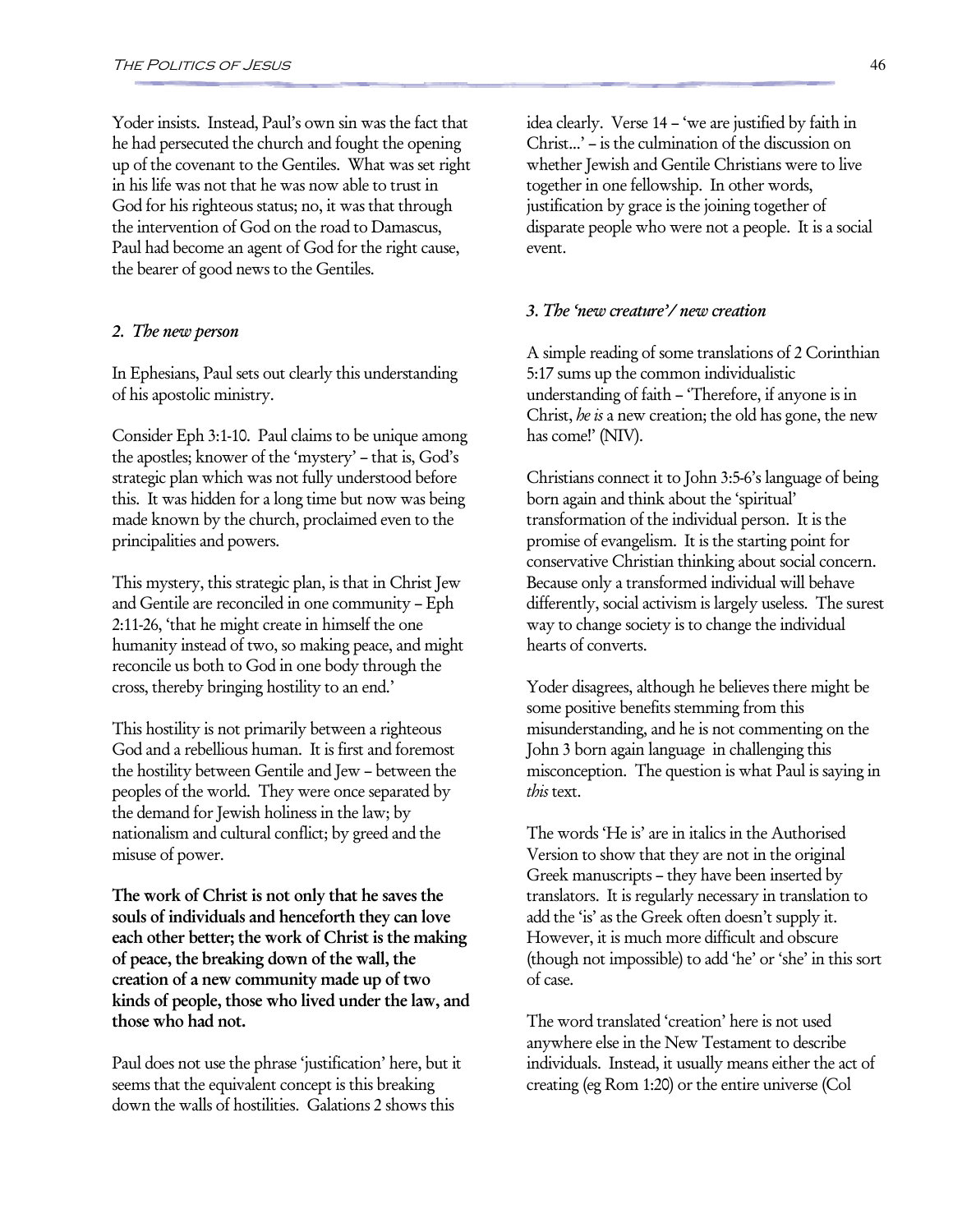1:15) or a new creation in the sense of a new social reality (Gal 6:15).

From just a linguistic perspective (without even weighing the theological arguments) it is much more probable that we should favour the translation, 'if anyone is in Christ, new is creation', or 'there is a whole new world' (New English Bible; cf NRSV). The emphasis is not on the transforming of a person's psychological/ spiritual state but on the believer suddenly recognising the kingdom.

This is the point of the rest of the passage, with Paul explaining why he no longer regards anyone from the human point of view – as Jew and Greek – but rather in the light of the new world ruled by Christ and seen when he is acknowledged as Lord.

#### 4. Romans: to the Jew first but also to the Greek

Yoder rounds off the chapter with some brief comments on the interpretation of the book at the centre of the Reformed Paul – Romans. It is here that Paul talks at greatest length about 'justification' and it is here that Reformed believers will go to insist that Paul is not talking about a concrete reality but about a spiritual pronouncement.

In opposition to this, Yoder points out how concerned the letter is with the concrete reconciliation of Jews and Greeks. The Roman believers are not even unified enough to be properly called a church – instead they are divided by their ethnicity. At each turning point of the letter, Paul refers back to this situation, and the famous discussion of Jewish identity in the time of the church in chapters nine to eleven is clearly directed toward not hypothetical possibilities but the actual situation in Rome.

Once these things are considered, it becomes possible to understand 'justification' as the social event of Jew and Greek being brought together.

If, then, we are willing to accept that justification is a social phenomenon centred on the reconciliation of different types of people, what does this have to do with the revolutionary non-violence which Jesus offers to his disciples?

Paul says that in the victory of God's creation sustaining victory, insider and outsider, friend and enemy are equally blessed. The genuineness ('perfection' or indiscriminating nature of) our love is shown and made real at the point of its application to the enemy, the Gentile, the sinner.

The Christian ethics of marriage, work, truthfulness and all other manner of things are part of God's promise of a new humanity. However, the most radical and startling foundation of the new humanity is the end of enmity between peoples – the extension of love to the enemy, and the renunciation of violence. The Good News is that my enemy and I are united, through no merit or work of our own, in a new humanity.

Lastly, Yoder makes an explanatory note to make it clear that his goal in this chapter was to correct the one sided view which has been dominant, that of rejecting Jesus as teacher and example. But Yoder is not rejecting in turn the other side– Jesus as sacrifice, God as creator. Both need to be held together.

#### **Discussion**

1. If justification is the bringing together of Jew and Greek, and today we are neither Jew nor Greek (in a literal sense), what is justification for us?

2. How does the conversion experience of someone joining the body of Christ fit in with Yoder's understanding of justification? If we take the Billy Graham type evangelistic formula, what is right and what is wrong and what is left out of the fundamentalist approach to evangelism?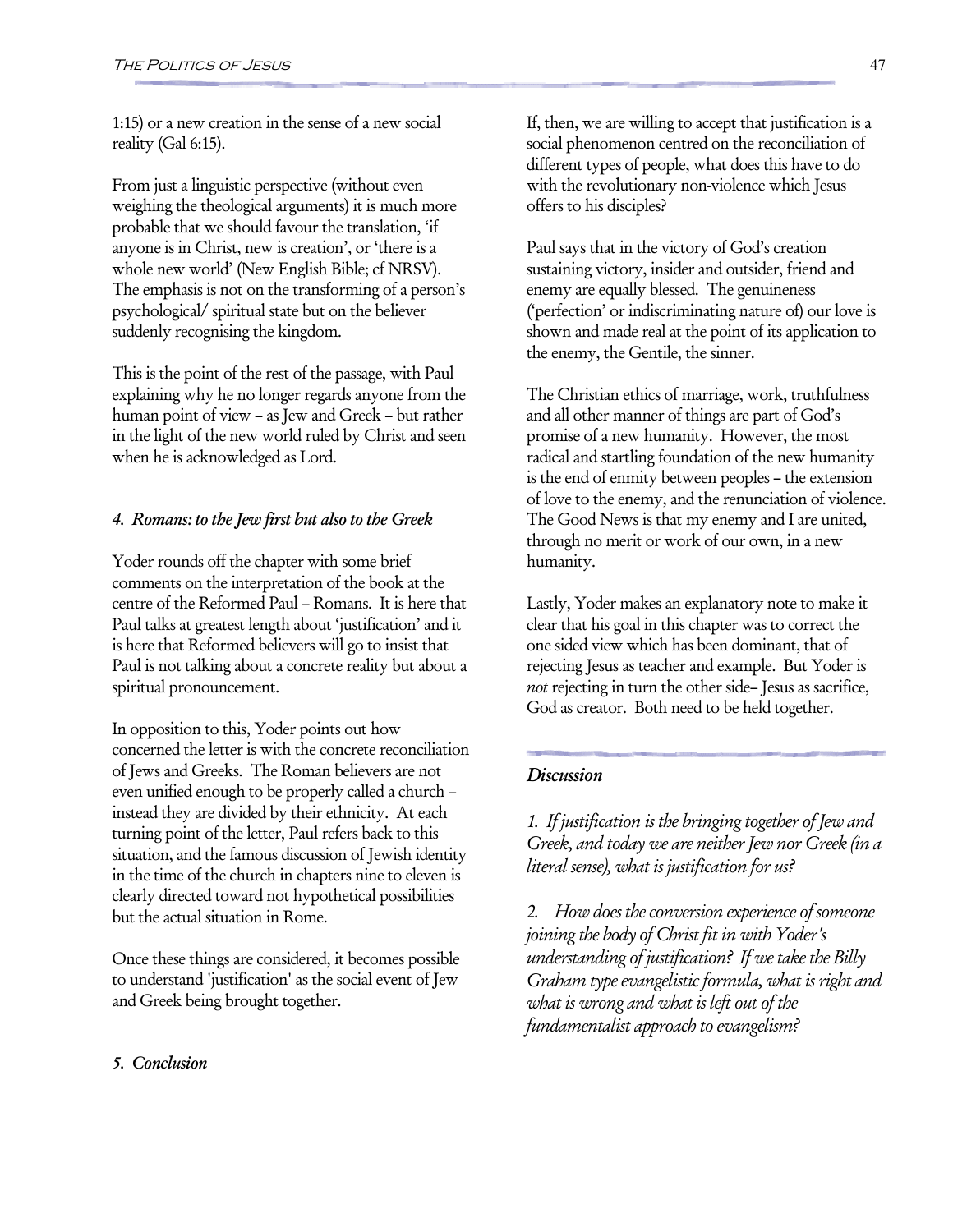3. If guilty, troubled soul is not necessarily the first necessary step toward accepting God's grace, just what is it? Psychological phenomenon?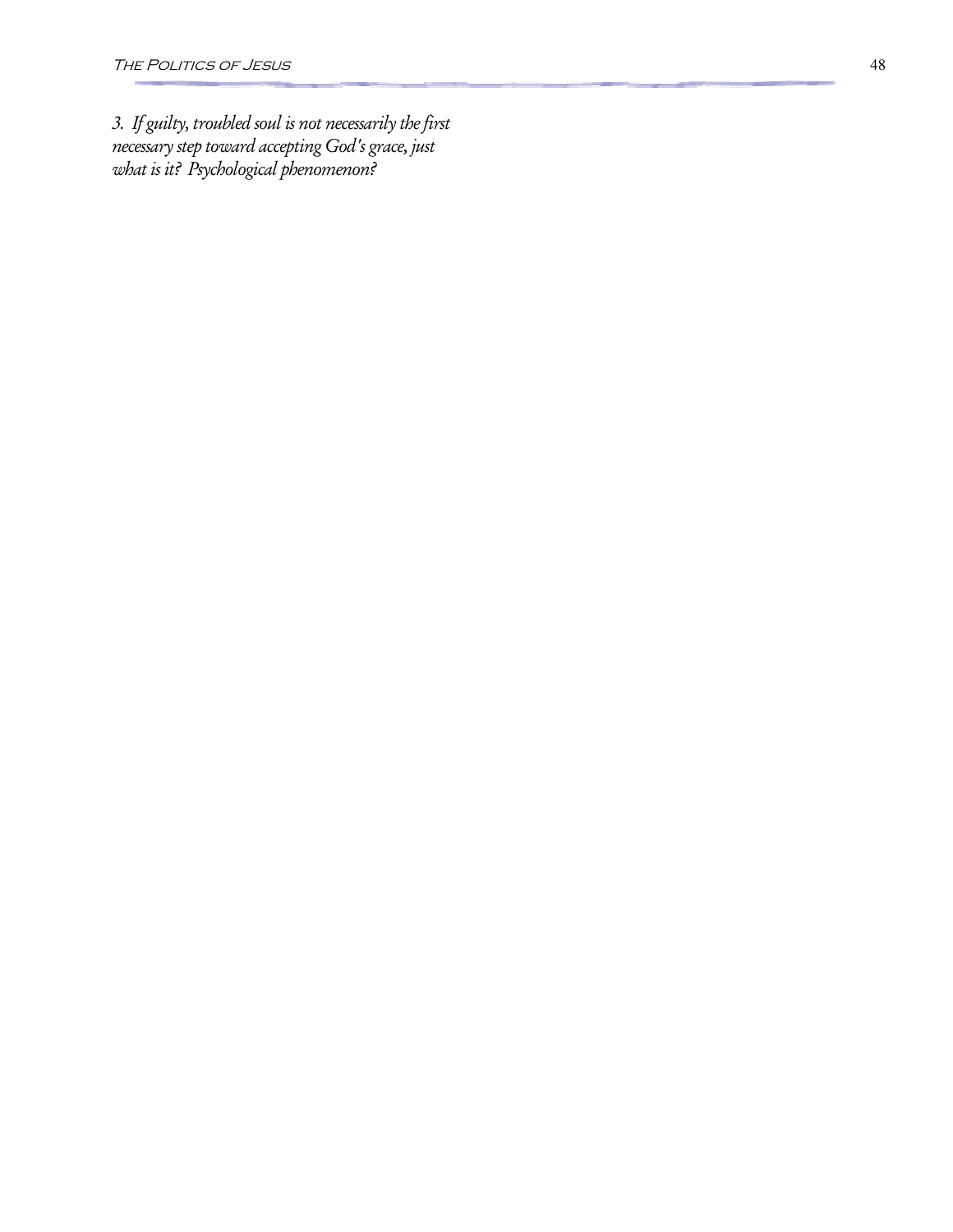### chapter 12: The war of the lamb

# The Book of Revelation and the idea of obedience before effectiveness

#### 1. Introduction – the meaning of history

So far, Yoder hasn't examined the General Writings of the New Testament – that is to say, the odd assortment of books that aren't gospels and aren't by Paul – the Peter epistles, Revelation, Hebrews and James. So, to finish the book off, he examines Revelation and particularly how the 'later' early church (Revelation was probably written in the 90s or early second century) dealt with the question of the meaning of history.

The meaning and direction of history tends to be the focus of social ethics today. In making political decisions, the most common question is: how we can influence events so that thing turn out how we think they should? What is the end, the goal of history?

For the communist of a century ago, the goal was the creation of a communist society where resources would be shared equally by everyone. Every other consideration was placed second behind this goal. Violence, killing, deprivation of rights, lying, robbery where all justified as means to this ultimate end.

For the neo-conservatives of the USA, the goal of history is to achieve 'democracy' and 'liberty' (as they understand these terms) across the world. At the moment, this is seen as involving the extermination of 'terrorism'. The end justifies the means it requires – deceiving the public, ignoring due process and the United Nations, pre-emptive strikes and the redirection of all available funds to the military.

For many evangelicals\*, the goal of history is to get as many souls into heaven as possible. This end justifies all sorts of means – watering down the demands of following Jesus to make them more palatable; ignoring physical and social problems to concentrate on the 'spiritual'; using mass-marketing techniques to maximise numbers and effectiveness.

This concern for the meaning and goal of history is well founded. It is exactly what John the Seer seeks in Revelation when he is given the scroll sealed with seven seals (Rev 5:1-5). Throughout the Scriptures, there is a concern with the goal of history and its direction.

However, the way the question is usually approached by our society assumes that we can accurately predict the outcomes of our decisions, and that the likely outcome overrules concerns that the methods might be wrong in themselves. Thus, dropping nuclear bombs on Japan was calculated to cost a certain number of lives, which was (it is claimed) less than not dropping them. Therefore, it was better ('more right') to drop than not to drop. To *not* drop would have been a form of evil because less lives would have been saved.

For the early church the answer to the question came not in choosing the most effective means to achieve the best possible outcome (that is to say, the lesser of evils). Instead, the answer came in God's now-but-not-yet victory of the slain Lamb – Christ. Their social ethics were based not on reason but on revelation, the idea that God had revealed 'a more excellent way' than reason. That way was the way of the cross, of sacrificial love.

#### 2. The war of the lamb

Christ renounced effectiveness – the control of history – and accepted impotence (Phil 2:6). He could have been much more 'effective' if he had joined in the Zealots and driven the Romans out of the holy city. On any calculation, it would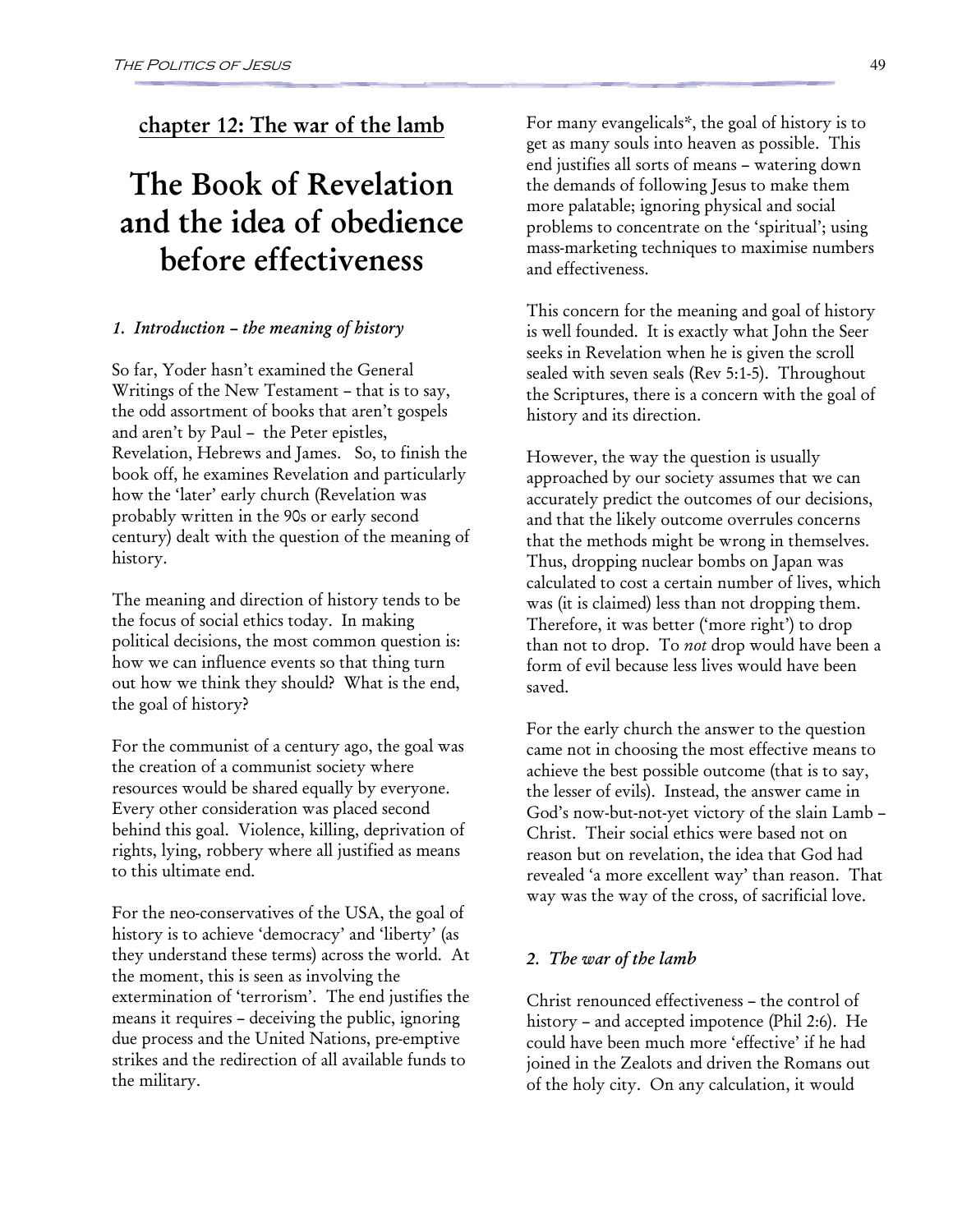have been the more reasonable thing to do. But he refused.

Throughout scripture, a Christian is one who does the same, renouncing effectiveness for the sake of obedience. The Lamb is praised, and then John the Seer sees that 'our brothers and sisters' have defeated the dragon 'by the blood of the lamb and by the word of their testimony, for they loved not their lives even unto death' (Rev 12; cf 2 Cor 4:10.)

Christ's renunciation of godlikeness in the Philippians passage was his rejection of the temptation offered to Adam in the garden – unchecked dominion over creation; it was his rejection of godlike rule over society like that claimed by Caesar\*. Paradoxically, it is because of this refusal to claim what was his right that God declares Christ to be victorious over the powers of the cosmos (Phil 2:9).

Too often this passage is spiritualised into a metaphysical\*, heavenly decision by the Heavenly Son wondering how he was going to do things. But it was more than that: it was the earthly, costly decision made time and time again by an itinerant rabbi rejected by Jerusalem.

Interestingly, Martin Luther King\* once said, 'If I was not opposed to violence on idealistic grounds, I would be opposed to it on pragmatic grounds.' By this statement we can guess that he would have refused violence even if it had cost him victory. But in this case, he saw it also as the most effective and pragmatic course for an unarmed, poor race of people trying to win democratic rights against an armed state.

Christ's pacifism\* is different to the type of secular pacifism which says that non-violent techniques are in the end the most effective means, the type of pacifism which says we can get whatever we seek by non-violence. Sometimes non-violent means do work best, like in the campaigns by Gandhi\* and Luther King. But sometimes they do not, as mentioned at the end of 'The Possibility of Non-Violent Resistance'

chapter; as seen in Tienanmen Square\*; as seen by the Jews who refused to fight on the Sabbath in the book of Maccabees\*.

The point of Jesus' pacifism is instead that our readiness to let go of our goals (even legitimate ones!) whenever they can't be achieved with just means is itself our participation in the triumphant suffering of the Lamb. We are participating in God's struggle with a rebellious world – 'the war of the Lamb'.

This only makes sense if Christ is really Lord. Most other Christian ethics can be rationalised on non-Christian grounds – on effectiveness or on 'natural' justice. But not this one. It makes no sense to the non-Christian. If the Lamb is not victorious, then we're sunk - because it's only in Christ's return and final victory that we expect things to work out right.

#### 3. Accepting powerlessness

Obedience means reflecting the character of the love of God. The 'ultimate good' is achieved by obedient faithfulness - not by results. The constant mistake is to think that good will be achieved by gaining influence, by seizing the reigns of power or public opinion. It will not, because the character of the love of God is not coercive\*. The character of the love of God is something that cannot be legislated, but must be voluntarily enacted by the faithful.

The pacifism rooted in the character of the love of God breaks the link between obedience and effectiveness. The triumph of God comes in resurrection, a miraculous intervention in history that can't and couldn't be humanly brought about. Our job is to bear the 'foolish', ineffective cross of defeat, given meaning only by our faith in God's ultimate promise of victory by his intervention.

If this is something that cannot be legislated, cannot be forced upon people, are we then to retreat into our Christian bunkers and have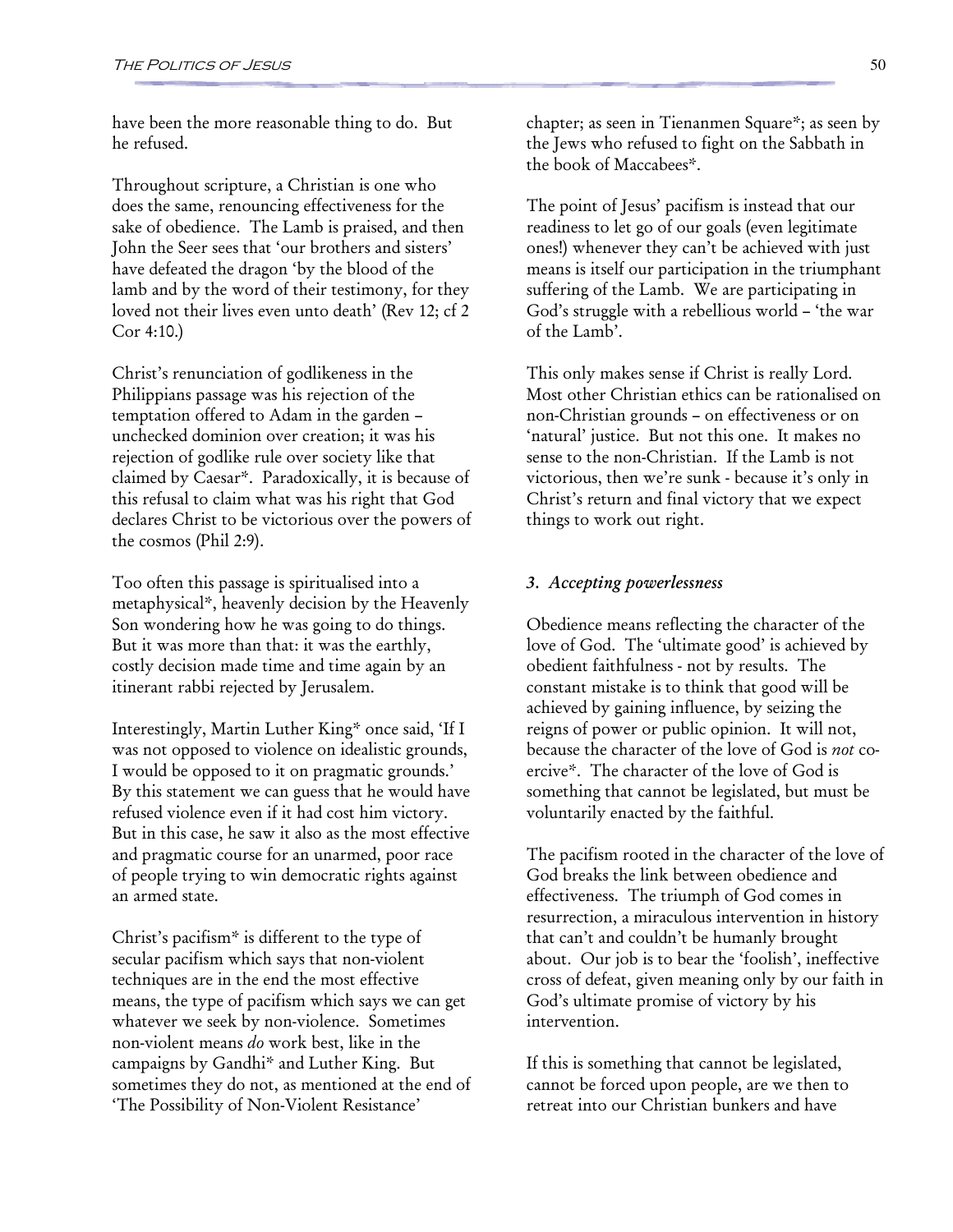nothing to say to society? By no means! We are to be a light on a hill. We must recognise that judgement begins in the house of God. We must call ourselves to account for the crusading mentality that has led to so many wars. We must embody God's alternative.

As a minority in a world full of people of nonand post- Christian convictions, we as the church are beginning to see how inappropriate and preposterous the assumption was that the fundamental responsibility of the church in society was to manage it. We must renounce coercive power.

If we are freed from this vision of ourselves as the guardians of history (godlike figures!) we might again receive the gift of being able to see ourselves as participants in the loving nature of God. In a new servant-stance in society, we will find better ways and words to invite those outside the church to join in.

#### 4. The hereafter: our world and the world to come

The church has often been criticised for hoping in an other-worldly heaven disconnected from what we do now. But this is not the vision in Revelation or anywhere else in the Bible. Instead, the new world lies further in the same direction in which we are being led. The unforseeable future is further along in the same direction as the forseeable future for which we are responsible.

The future in Revelation is of a universe, a single system, in which God acts and we act in harmony and restored relationships. The social and ethical realities we expect in this system are as solid for the believer as the ones the communist hopes for

Throughout the New Testament, a new community is proclaimed, one which anticipates and embodies the form of the kingdom fully come.

'Our lamb has conquered; let us follow him.'

#### Discussion

- 1. What is the goal of our life as the church according to Yoder?
- 2. Do you agree?
- 3. What might obedience ahead of effectiveness mean for decisions in your church – evangelism strategies; discipline; charity; anything else you can think of?
- 4. What does it mean to say that the slain lamb is (will be) victorious?
- 5. What other examples through the Bible of obedience being seen as more importance than effectiveness?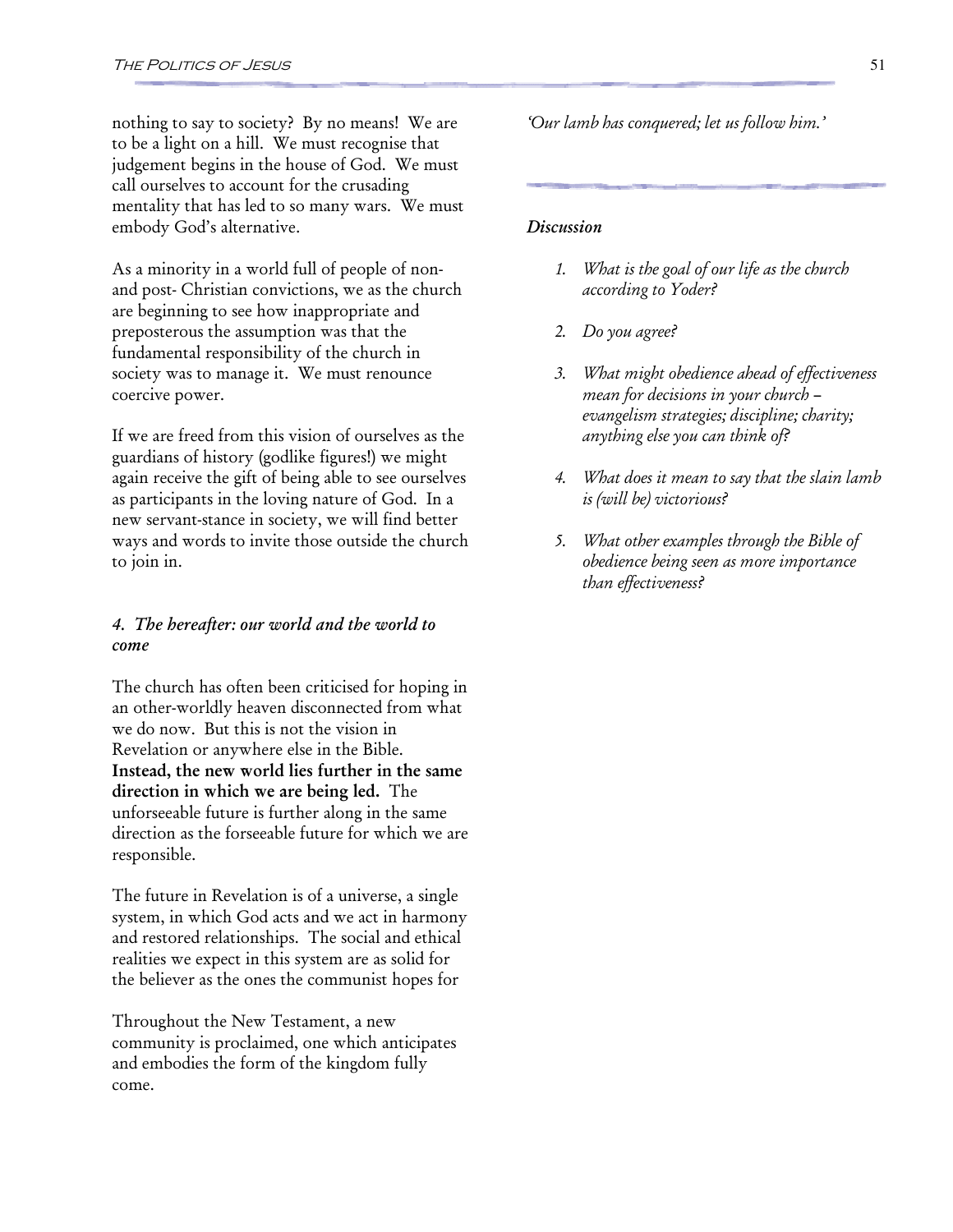### DICTIONARY

| <b>Amish</b>           | A branch of Anabaptism<br>which believes in<br>withdrawing from society<br>and living as a self-<br>sufficient, 'pure'<br>community which avoids<br>modern technology.<br>Made famous in the film<br><b>Witness starring Harrison</b><br>Ford.                                                                                                                              | $CO - 6$<br>COSI   |
|------------------------|-----------------------------------------------------------------------------------------------------------------------------------------------------------------------------------------------------------------------------------------------------------------------------------------------------------------------------------------------------------------------------|--------------------|
| apocalyptic            | Relating to last things. 'Ape<br>were a certain type of book<br>from a few centuries before<br>until a few centuries after w<br>offered a vision of the future<br>by God. Two made it into t<br>Daniel and Revelation.                                                                                                                                                      |                    |
| apostolic              | Relating to the twelve<br>apostles and the first<br>churches.                                                                                                                                                                                                                                                                                                               | COSI               |
| binding and<br>loosing | The church's authority to<br>discern and decide things<br>in the spirit of Christ -<br>Jesus gives this authority<br>in Mt 18:15-20. It<br>includes the forgiveness<br>of sins; the casting out<br>unrepentant sinners;<br>speaking out as the<br>church; and mission and<br>operational decisions.<br>The idea is central to the<br>Anabaptist understanding<br>of church. | <b>COV</b><br>Crus |
| <b>Calvin</b>          | Sixteenth century<br>Reformer, who insisted                                                                                                                                                                                                                                                                                                                                 |                    |
|                        | that beliefs should all be<br>based in the Bible. He<br>saw Geneva as a 'holy                                                                                                                                                                                                                                                                                               | <b>Ess</b>         |

|                 | city' ('Constantinianism')<br>and firmly believed in pre-<br>destination. He<br>emphasised the total evil<br>of humans and their<br>inability to do anything on<br>their own to set things<br>right with God.                                                                                                              |
|-----------------|----------------------------------------------------------------------------------------------------------------------------------------------------------------------------------------------------------------------------------------------------------------------------------------------------------------------------|
| co-ercive       | To force someone to do<br>something with force,<br>threat or violence.                                                                                                                                                                                                                                                     |
| cosmic Christ   | The idea of a Christ with<br>universal presence and<br>power; the beginnings are<br>seen in the gospels, but it<br>is especially in letters like<br>Colossians that we see<br>Christ talked about not<br>just as the earthly<br>messiah but as a<br>heavenly being existing<br>before Jesus and after his<br>resurrection. |
| cosmological    | Concerning the origins<br>and meaning of the<br>universe ('cosmos').                                                                                                                                                                                                                                                       |
| covenant        | An agreement.<br>Specifically, the old and<br>new covenants are the<br>agreements between God<br>and his people - the first,<br>in the event of the<br>Exodus and the second in<br>the death and<br>resurrection of Christ.                                                                                                |
| <b>Crusades</b> | The historical event of the<br>attempt by Western<br>Christians to 'convert'<br>Muslims by force; also<br>has a more general<br>sense of any action with a<br>similar intent.                                                                                                                                              |
| <b>Essenes</b>  | Jewish 'quietists' who<br>lived a life of separation                                                                                                                                                                                                                                                                       |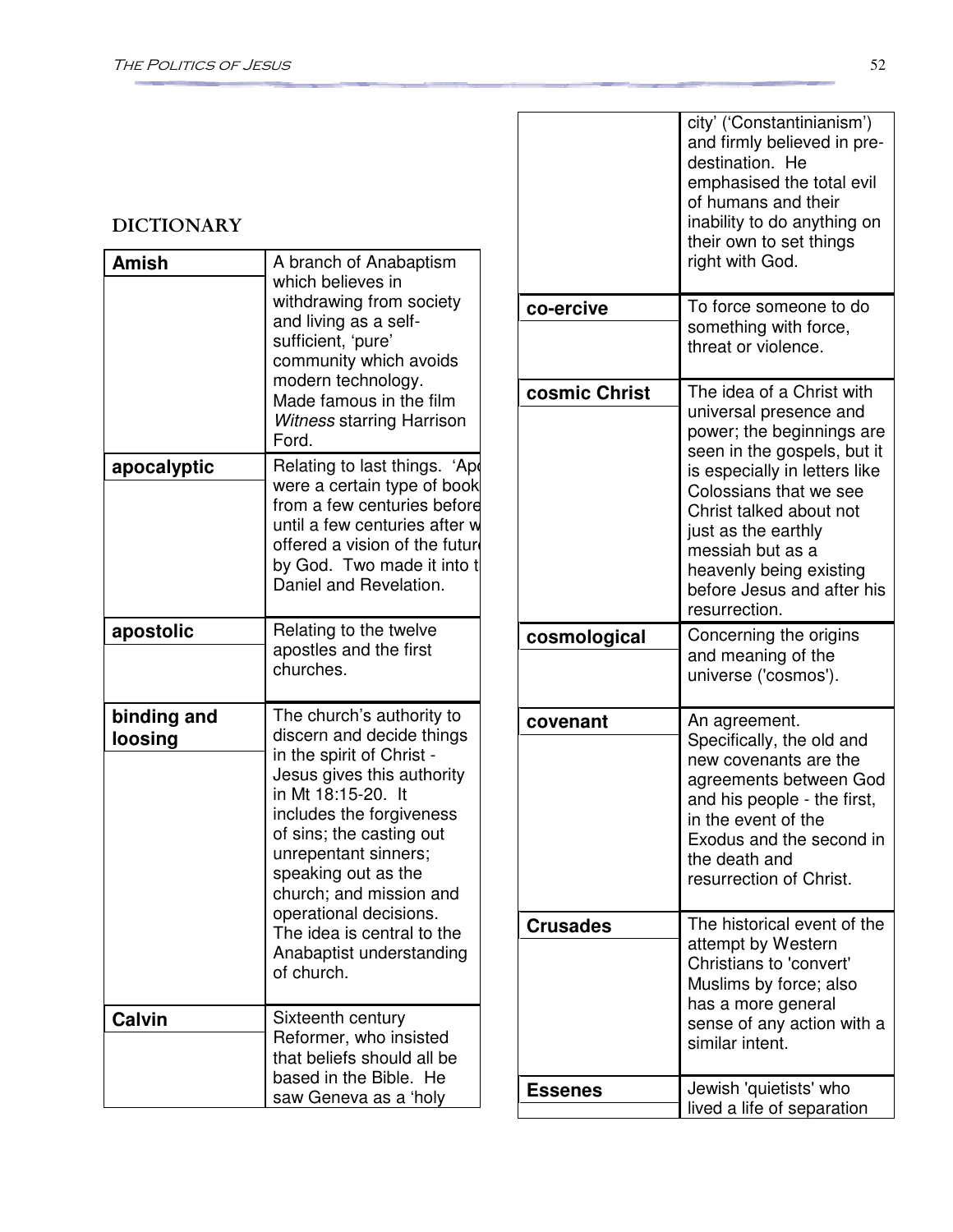|                                                                                                                                                                                                           | from society at the time of<br>Jesus. They had a<br>community in the desert<br>and an elaborate set of<br>rituals. They practised a<br>baptism of repentance<br>and bear many things in<br>common with John the<br>Baptist and several with<br>the practices of Jesus<br>and the early Christians.<br>They are not referred to |                                                                                                                                                         | interpretation of the Bible.<br>In it I include especially<br>pre-millenialists who<br>interpret Revelation as<br>referring to current<br>events; Creationists who<br>insist the world is eight<br>thousand years old; and<br>the American Right who<br>believe that the USA is<br>God's chosen nation. |
|-----------------------------------------------------------------------------------------------------------------------------------------------------------------------------------------------------------|--------------------------------------------------------------------------------------------------------------------------------------------------------------------------------------------------------------------------------------------------------------------------------------------------------------------------------|---------------------------------------------------------------------------------------------------------------------------------------------------------|---------------------------------------------------------------------------------------------------------------------------------------------------------------------------------------------------------------------------------------------------------------------------------------------------------|
|                                                                                                                                                                                                           | by name in the New<br>Testament.                                                                                                                                                                                                                                                                                               | Gandhi,<br><b>Mahatmi</b>                                                                                                                               | Indian independence<br>leader who led a huge<br>non-violent campaign                                                                                                                                                                                                                                    |
| evangelical                                                                                                                                                                                               | A branch of Christianity<br>with a concern to base its<br>beliefs directly on biblical<br>principles and<br>emphasising the need for<br>an individual conversion<br>to Christ. Evangelicals<br>come from many different<br>denominations and are<br>less hostile to scholarship<br>and culture than                            |                                                                                                                                                         | against British occupation<br>that led to independence<br>in 1947. His ideas were<br>informed by the ethics of<br>Jesus; yet he did not<br>identify himself as a<br>Christian, partly because<br>of the very un-Jesus-like<br>nature of the church he<br>saw.                                           |
|                                                                                                                                                                                                           | fundamentalists. It is a<br>broadly used term, and<br>open to misunderstanding<br>because such a wide<br>range of Christians claim<br>the title. Typical<br>representatives of<br>evangelicalism as it is                                                                                                                      | Graham, Billy                                                                                                                                           | Graham, Billy - 20th<br>century American<br>evangelist, who led huge<br>revival meetings through<br>the fifties and sixties; a<br>friend to many US<br>presidents.                                                                                                                                      |
| used in this book are<br>Sydney Anglicans with<br>their 'rational',<br>conservative reading of<br>the Bible; and Baptists<br>and Churches of Christ<br>with a concern for 'church<br>growth' and cultural | idolatorous                                                                                                                                                                                                                                                                                                                    | Serving idols - that is,<br>anything which can take<br>the place God is meant to<br>occupy in a person's life,<br>including money, status<br>and power. |                                                                                                                                                                                                                                                                                                         |
|                                                                                                                                                                                                           | relevance.                                                                                                                                                                                                                                                                                                                     | Johannine                                                                                                                                               | Any of the NT books said<br>to come from John and<br>his Christian community -                                                                                                                                                                                                                          |
| fundamentalism                                                                                                                                                                                            | In this book,<br>fundamentalism is taken<br>to mean Christians who<br>are suspicious of                                                                                                                                                                                                                                        |                                                                                                                                                         | the Gospel of John, 1, 2,<br>3 John and Revelation.                                                                                                                                                                                                                                                     |
| scholarship, insist on the<br>absoluteness of their                                                                                                                                                       |                                                                                                                                                                                                                                                                                                                                | Kierkegaard,<br><b>Soren</b>                                                                                                                            | 19th century Danish<br>thinker who stressed the                                                                                                                                                                                                                                                         |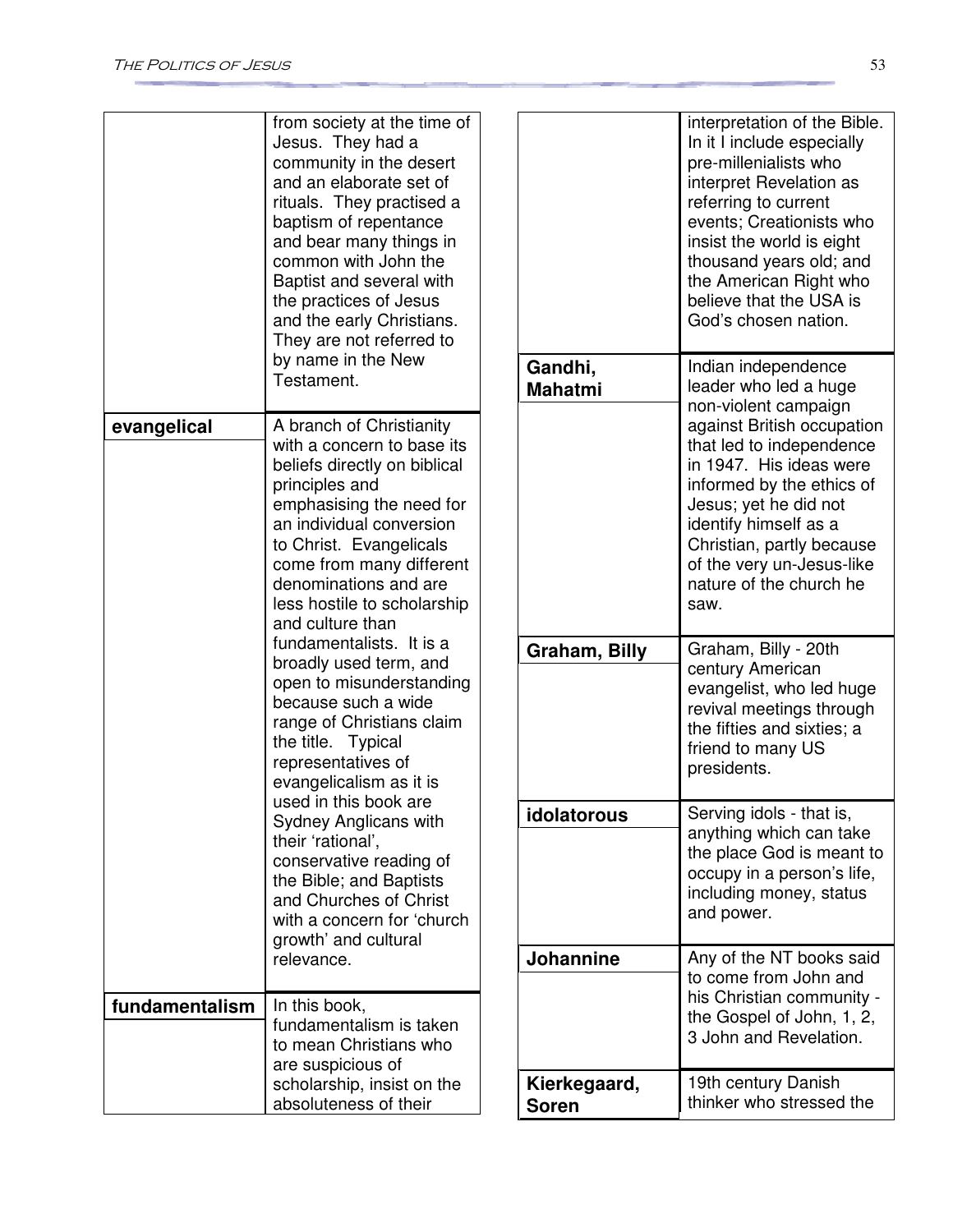| King, Martin<br><b>Luther Jr</b> | need for a deep, personal<br>commitment to Christ,<br>even when it went against<br>the establishment.<br>20th century black rights<br>campaigner in USA and<br>also a Baptist minister.<br>He used non-violent civil                                                                                                                                                            |  | <b>Luther, Martin</b> | 16th century German<br>Reformer who was<br>expelled from the<br>Catholic church for his<br>insistence amongst other<br>things that salvation is by<br>grace alone.                                                                                                                                                                          |
|----------------------------------|---------------------------------------------------------------------------------------------------------------------------------------------------------------------------------------------------------------------------------------------------------------------------------------------------------------------------------------------------------------------------------|--|-----------------------|---------------------------------------------------------------------------------------------------------------------------------------------------------------------------------------------------------------------------------------------------------------------------------------------------------------------------------------------|
|                                  | disobedience in massive<br>marches and strikes.                                                                                                                                                                                                                                                                                                                                 |  | <b>Maccabean</b>      | Often used to describe<br>anyone striving and<br>hoping for the sweeping                                                                                                                                                                                                                                                                    |
| liberal                          | A branch of Christianity<br>which reinterprets faith<br>and the Bible in terms of<br>prevailing thinking. Thus,<br>their outlook tends to be<br>largely positive about<br>society, while often<br>having some concern for<br>justice or social issues.<br>(Evangelicals are often<br>just as positive, but with<br>more concern for sexual<br>morality and family<br>values.)   |  |                       | away of Roman<br>occupation of Israel.<br>Named after the<br>Maccabees, a group of<br>brothers who defeated<br>the Greeks in the second<br>century BC and<br>established a period of<br>Jewish home rule until the<br>Romans took them over.<br>The books of the<br>Maccabees are found in<br>the Apocrypha in the<br>Roman Catholic Bible. |
| liberation<br>theology           | A branch of Christianity<br>growing out of South<br>American Catholics.<br>Liberation theologians<br>believe that Christ has a<br>special concern for the                                                                                                                                                                                                                       |  | nationalism           | Extreme, militaristic<br>patriotism which<br>aggressively pushes the<br>interests of a particular<br>country.                                                                                                                                                                                                                               |
|                                  | plight of the poor, and<br>that all theology should<br>start from the perspective<br>of the poor and<br>oppressed. In some<br>cases, this has led to<br>support of armed<br>rebellion against<br>oppressors. In their<br>concern for counter<br>cultural 'base'<br>communities of Christians<br>in which faith infects all<br>areas of life, they show a<br>lot of overlap with |  | pacificist            | A view of the world which<br>says that violence is<br>always wrong and<br>alternative solutions to<br>conflict should be used.<br>It does not mean<br>'passive'/ or 'inaction';<br>some of the most creative<br>responses to injustice<br>and conflict have come<br>from pacifists in the form<br>of 'non-violent<br>resistance'.           |
|                                  | Anabaptists.                                                                                                                                                                                                                                                                                                                                                                    |  | <b>Pauline</b>        | Pauline works are all<br>those letters of the New                                                                                                                                                                                                                                                                                           |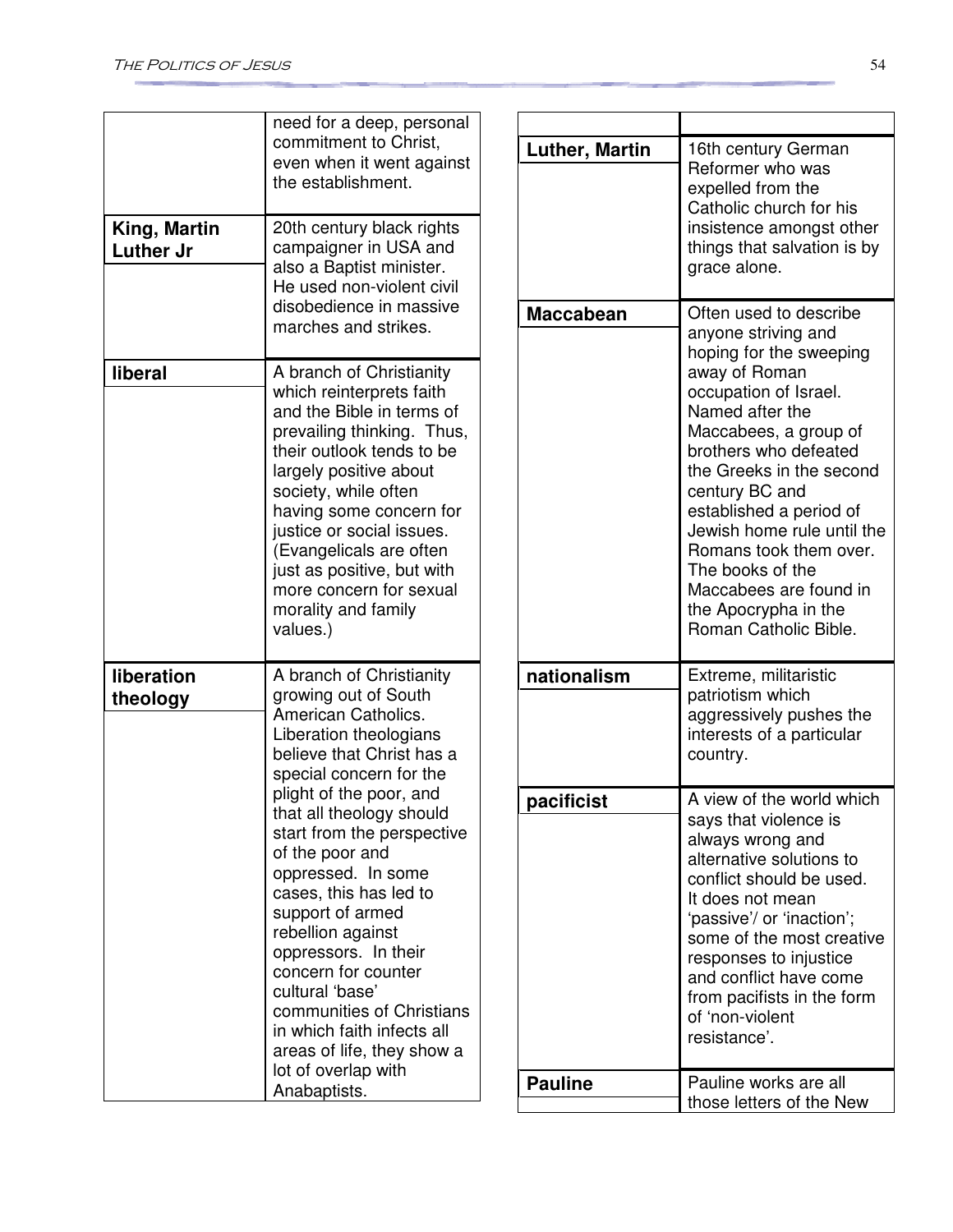|                  | Testament attributed to<br>Paul. Most scholars<br>believe that some of them<br>were actually written by<br>Paul's disciples after his<br>death.                                                                                                                                                                     | quietis         |
|------------------|---------------------------------------------------------------------------------------------------------------------------------------------------------------------------------------------------------------------------------------------------------------------------------------------------------------------|-----------------|
| Peretti, Frank   | American fundamentalist<br>novelist who writes<br>popular works which<br>depict satanic battles<br>behind everyday events.<br>Tim La Haye is another<br>American fundamentalist<br>novelist, but he is more<br>concerned with the end<br>times and the Rapture.                                                     | Reform          |
| <b>Pharisees</b> | Used to describe the<br>Pharisee movement<br>leaders; a type of first<br>century Judaism which<br>emphasised personal<br>holiness by obedience to<br>the Law. They were the<br>forerunners of the<br>rabbinic Judaism which<br>survived the destruction<br>of the Temple in 70 CE to<br>carry on until the present. |                 |
| political        | Political - When Yoder<br>talks about the 'political',<br>he is not talking simply<br>about the government, or<br>'politics' as it is shown on<br>TV news - 'Liberal and<br>Labor'. Instead, he<br>means anything<br>pertaining to the way<br>things are run - the ways<br>in which we arrange our<br>common life.  | <b>Sadduo</b>   |
| <b>Puritan</b>   | Christian movement<br>begun in 16th century<br>England which<br>emphasises the spiritual<br>experience, devotion and                                                                                                                                                                                                | sermor<br>mount |

|                        | moral life which must<br>follow conversion. Many<br>Puritans fled to the USA<br>to escape persecution.                                                                                                                                                                                                                                                                                                                                                                               |
|------------------------|--------------------------------------------------------------------------------------------------------------------------------------------------------------------------------------------------------------------------------------------------------------------------------------------------------------------------------------------------------------------------------------------------------------------------------------------------------------------------------------|
| quietism               | An attitude often<br>associated with pacifism,<br>involving withdrawal from<br>society because of a<br>refusal to even associate<br>with what are seen as the<br>hopelessly impure ways<br>of the world. Yoder<br>argues that Jesus<br>rejected both the violent<br>and quietist options.                                                                                                                                                                                            |
| <b>Reformation</b>     | The period of change and<br>reform beginning in the<br>sixteenth century which<br>saw countries remove<br>their churches from the<br>authority of the Catholic<br>church. The Anabaptists<br>went further than this and<br>removed their churches<br>from the authority of the<br>state and hence are<br>known as the 'Radical<br>Reformers'. The<br>Reformation was very<br>concerned for believing<br>only what was in the Bible<br>and insisted on 'salvation<br>by grace alone'. |
| <b>Sadduccees</b>      | Temple centred wealthy<br>Jews who co-operated<br>with the Roman<br>occupation and so were<br>unpopular with other<br>Jews.                                                                                                                                                                                                                                                                                                                                                          |
| sermon on the<br>mount | The best known<br>statement of Jesus'<br>teaching - Mt 5-7. Luke<br>sets a lot of the same<br>sayings on a sermon                                                                                                                                                                                                                                                                                                                                                                    |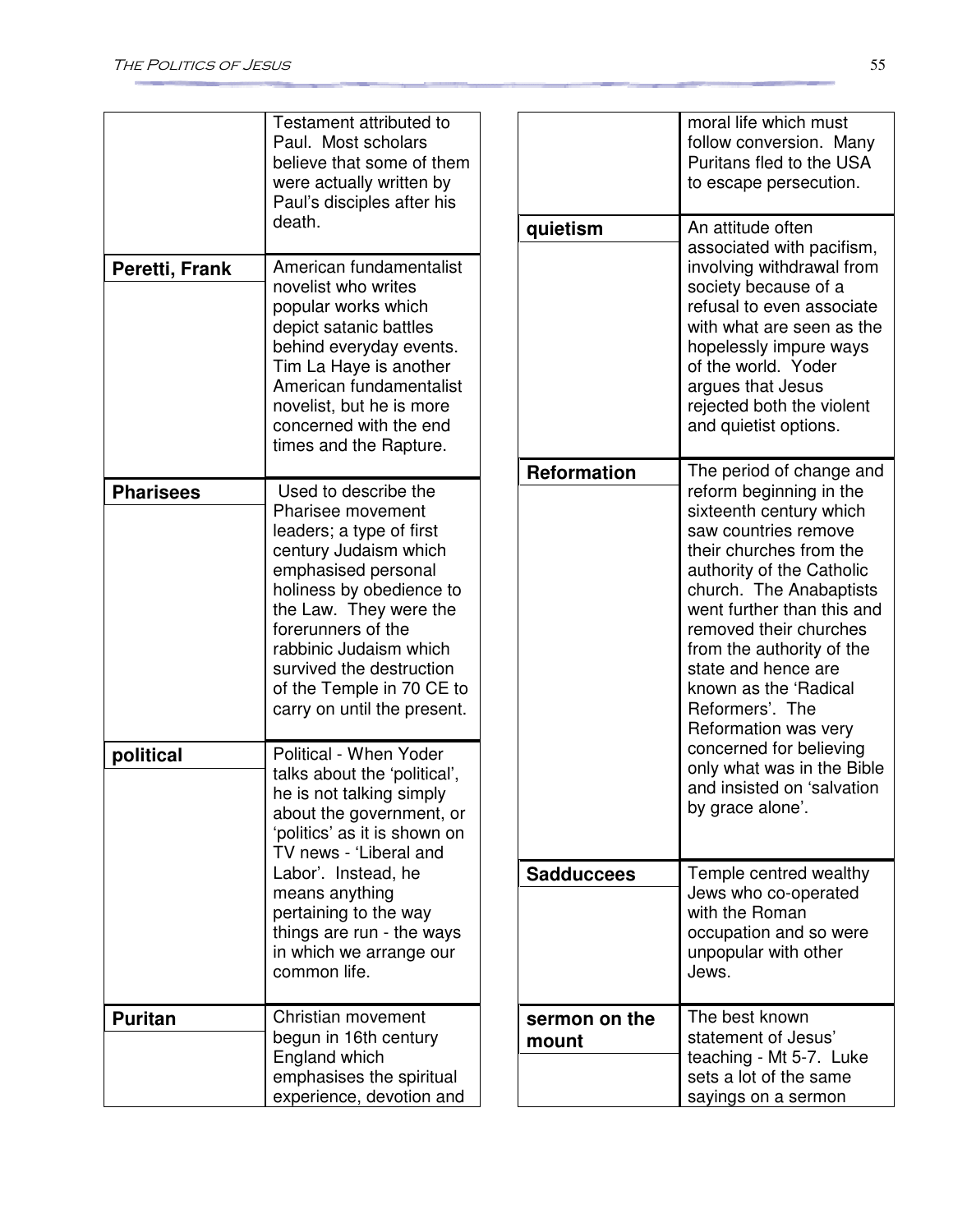|                                   | given on a plain - Lk 6:17-<br>47.                                                                                                                                                                                                                                                                                     |
|-----------------------------------|------------------------------------------------------------------------------------------------------------------------------------------------------------------------------------------------------------------------------------------------------------------------------------------------------------------------|
| <b>St Francis</b>                 | Medieval monk with a<br>special concern for the<br>poor, for nature and for<br>Christians to live in a<br>state of poverty.                                                                                                                                                                                            |
| suffering<br>servant              | In Isaiah there are four<br>songs (42:1-4; 49:1-6;<br>50:4-9; 52:13-53:12)<br>which talk about the<br>coming Messiah not as a<br>great king, but as a<br>suffering servant. These<br>songs were critical to<br>Jesus understanding of<br>himself and the church's<br>understanding of him.                             |
| <b>Tienanmen</b><br><b>Square</b> | In 1989, peaceful student<br>protestors were fired on<br>and hundreds killed in<br>China's Tienanment<br>Square.                                                                                                                                                                                                       |
| <b>Tolstoy, Leo</b>               | 19th century Russian<br>novelist and theologian,<br>whose understanding of<br>Christianity bore many<br>similarities to Yoder's -<br>including pacifism - but<br>also included a concern<br>to imitate Jesus in dress<br>and itinerant, rural<br>lifestyle. He is the author<br>of War and Peace and<br>Anna Karenina. |
| Two by Twos                       | Secretive sect which<br>avoids all unnecessary<br>contact with the outside<br>world - including<br>television, newspapers<br>and radio. Possibly also<br>known as 'the Way'.                                                                                                                                           |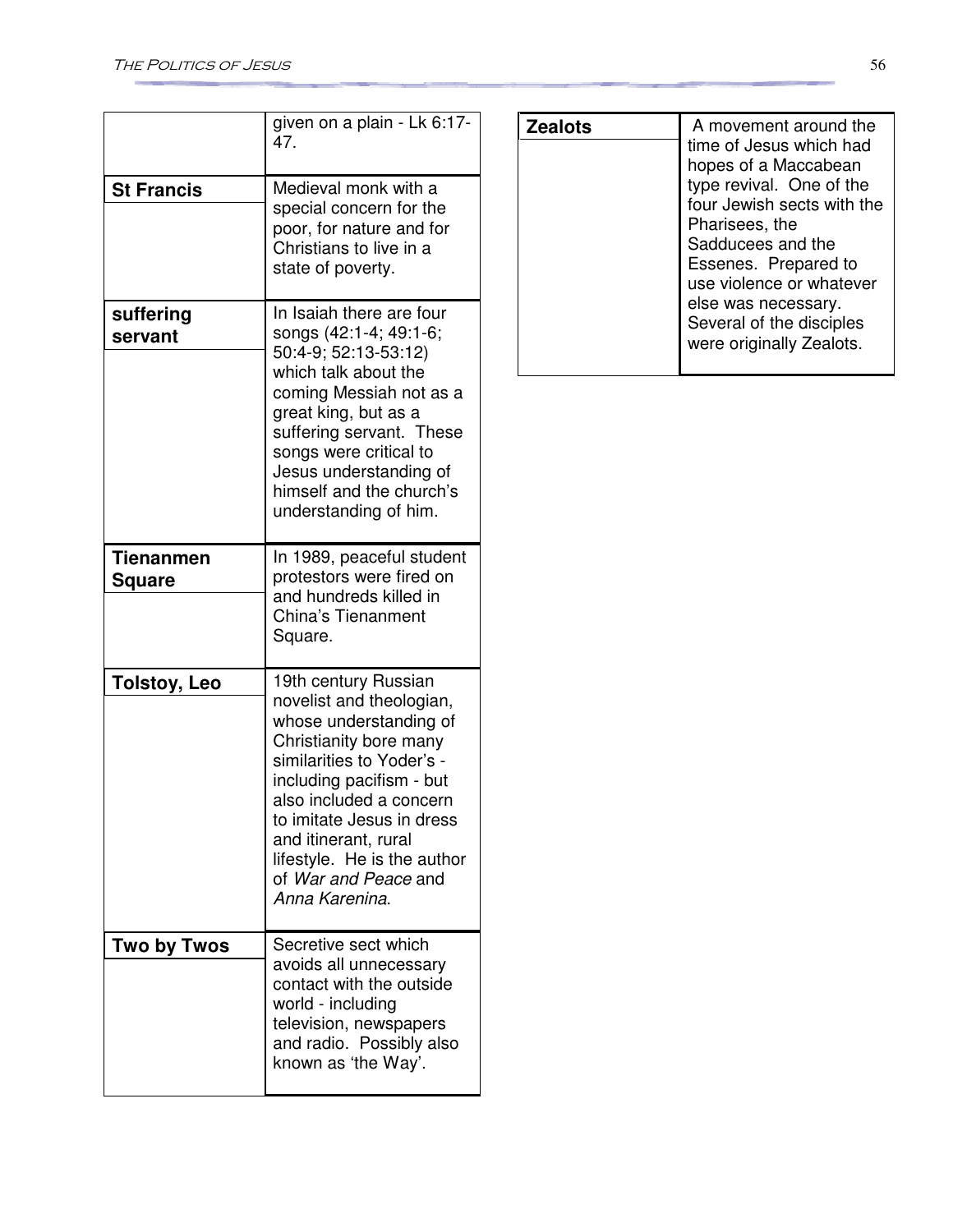# APPENDIX OF OTHER RESOURCES: WHERE TO FROM HERE?

#### 1. Other people with Anabaptist interests

If you are convinced and inspired by the account of the New Testament offered by Yoder, please join the Anabaptist Association of Australia and New Zealand (AAANZ)! This is a network which brings together individuals with Anabaptist interests and concerns.

Membership (in 2005) is \$20, which includes subscription to the quarterly newsletter On the Road. AAANZ has two staffworkers, Mark and Mary Hurst, currently based in Sydney, who spend time raising awareness of the Anabaptist vision and the practical importance of peacemaking.

The network is made up of members with different interests. Some are Christians working within established churches who might be seen as 'Anabaptist leaven', seeking to help their churches rediscover the social ethics of Jesus. A considerable number are academics working within universities or theological colleges who have an historical interest in Anabaptism.

Still others belong to house churches or small fellowships which formally or informally identify themselves as 'Anabaptist'.

We at Perth Anabaptist Fellowship would love to have you visit or join our church. Contact me (Nathan) or Brad and Marina even if you're in another state, because we want ultimately for Anabaptist fellowships to be planted throughout the country.

If you are interested in joining a house church somewhere else in Australia, please contact Bessie Pereira who doubles as Oikos House Churches Network director. AAANZ AAANZ@iprimus.com.au www.anabaptists.asn.au Mark and Mary Hurst PO Box 367 Sutherland NSW 1499

Oikos House Church Network

Bessie Pereira 10 Viviani Crescent Heathmount Vic 3135 (03) 9893 2649 oikos@optusnet.com.au www.oikos.org.au

Perth Anabaptist Fellowship

Brad & Marina Schilling (08) 9291-0259, bradmarinapaul@yahoo.com.au webpage: http://perthanabaptists.modblog.com

What follows are some recommended books. However, I'm an amateur in recommending them. If you want further and very thorough recommendations, I think Anabaptist scholar Ian Packer would like to help you - (02) 9877 2939 ; ipacker@exemail.com.au . He's the one who introduced me to Anabaptism and Yoder.

#### 2. Other works by or about Yoder

Of course, if you haven't already read it, the ideal follow up or companion to this booklet is Yoder's The Politics of Jesus.

*Body Politics* is a good, short and practical follow up to Politics, as it goes through Christian practices which flesh out the reading of the earlier book. This is the book our group in Perth followed on with. It has been very rewarding.

A Royal Priesthood: Ecclesiological and Ecumenical Essays is a collection of essays concerned with the nature church; while For the Nations: Essays Public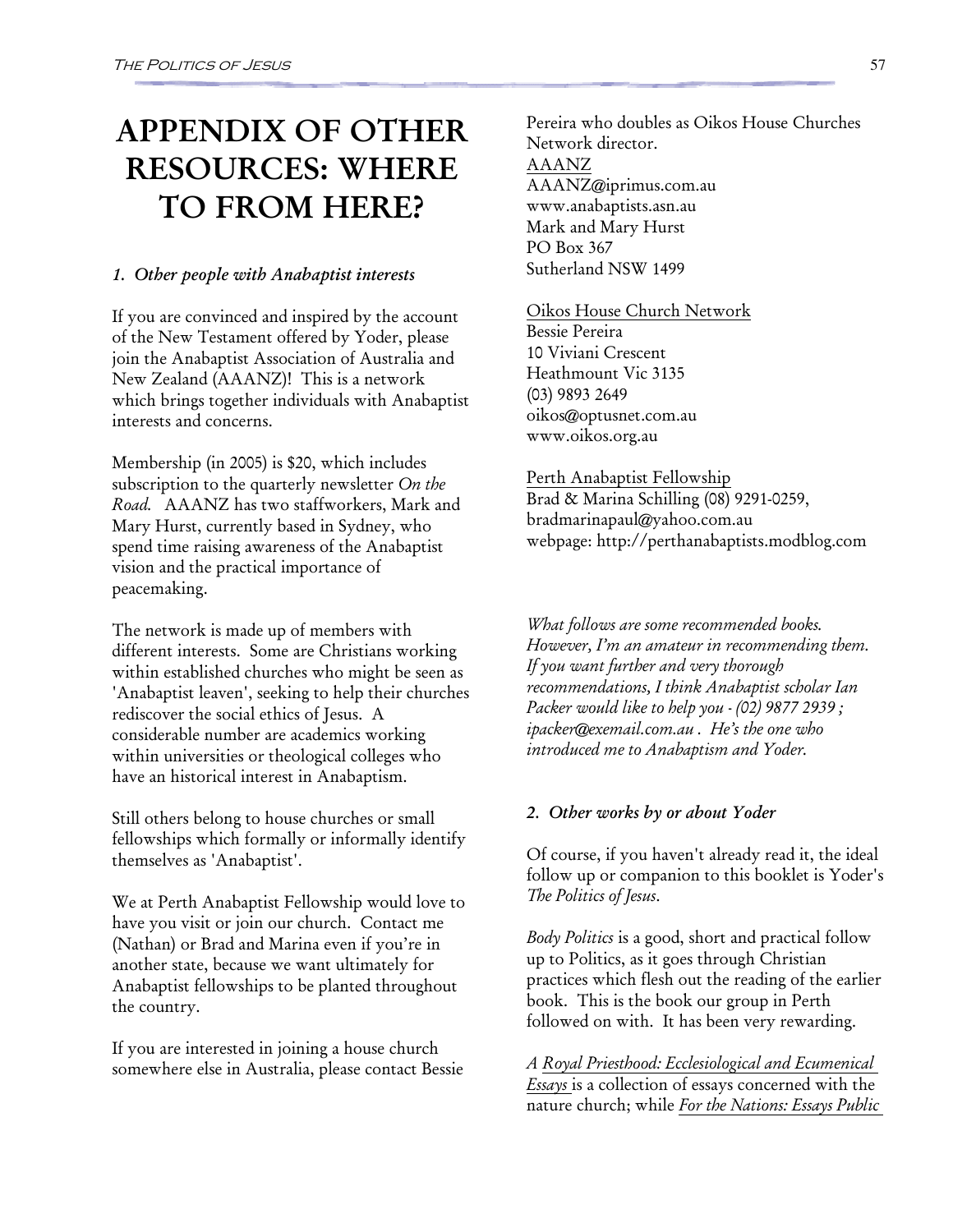and Evangelical is about engaging society and participating in public life. Both are very important.

Yoder's Preface to Theology: Christology and Theological Method [Brazos 2002] 427 pp: hbk RRP: \$60 has been recently posthumously published for the first time; it was previously only available as course materials for his lectures. It is the closest Yoder gets to a systematic setting out of his beliefs. He engages with theology broadly and on many of the classic Christological questions.

The Politics of the Cross by Craig Carter is a thorough and intelligent overview of Yoder's thought; alas it is not a good introduction for anyone without a theology degree as it assumes a lot of background knowledge.

#### 3. Works by or about Anabaptists

Cornelius Dyck An Introduction to Mennonite History - out of print, but try libraries and book exchanges.

William R. Estep *The Anabaptist Story* 330pp: pbk \$35.

#### 4. Works with considerable similarities or importance to Yoder's work

www.jesusradicals.org - includes some articles by Yoder.

www.thepaulpage.com - dedicated to the New Perspective on Paul, which is very similar to Yoder's comments on Paul.

#### Leonardo Boff, Jesus Christ Liberator (1973) 300pp: pbk

A classic statement of Liberation Theology's understanding of Jesus from a South American Roman Catholic.

Richard Hays, The Moral Vision of the New Testament (Harper-Collins: 1998) 500 pp: pbk, estimated price - \$40

Hays' book includes a thorough evaluation of Yoder's method of reading the Bible. The book is an excellent guide to the task of applying the sort of methods and concerns Yoder has to current issues in society.

Lesslie Newbigin, Gospel in a Pluralist Society (Eerdmans: 1989; also SPCK) 190pp: pbk Newbigin presents a readable overview of the philosophy and theology of 'postliberalism', which underlies a lot of Yoder's work. Newbigin stresses that each world view 'speaks a different language'. For this reason Christianity should not try to be understood with the assumptions of a foreign view of the world - like a 'mainstream' view which says that ethics need to be accessible to everyone.

#### Mark Strom, *Reframing Paul* (IVP: 2000) 200 pp: pbk, estimated price - \$30; and The Symphony of Scripture (1992) RRP \$18

Strom is an Australian writer who offers a radical rewriting of Paul in a similar vein to Yoder. He talks about the way the church has twisted Paul into a figure almost opposite to who he was. This book emphasises the need for changing the evangelical church's view of authority, of participation in the church and to see church as grace-filled conversations around the common meal.

The Symphony of Scripture gives a sweeping overview of the Bible and its recurrences of themes.

#### And most things by:

- Stanley Hauerwas - a free church catholic methodist, relentlessly controversial and a friend of Yoder's.

- \* Jim Wallis - founder of Sojourners community; prominent American evangelical activist.

- \* N.T. Wright - British NT scholar who has written great stuff of both Jesus and Paul.